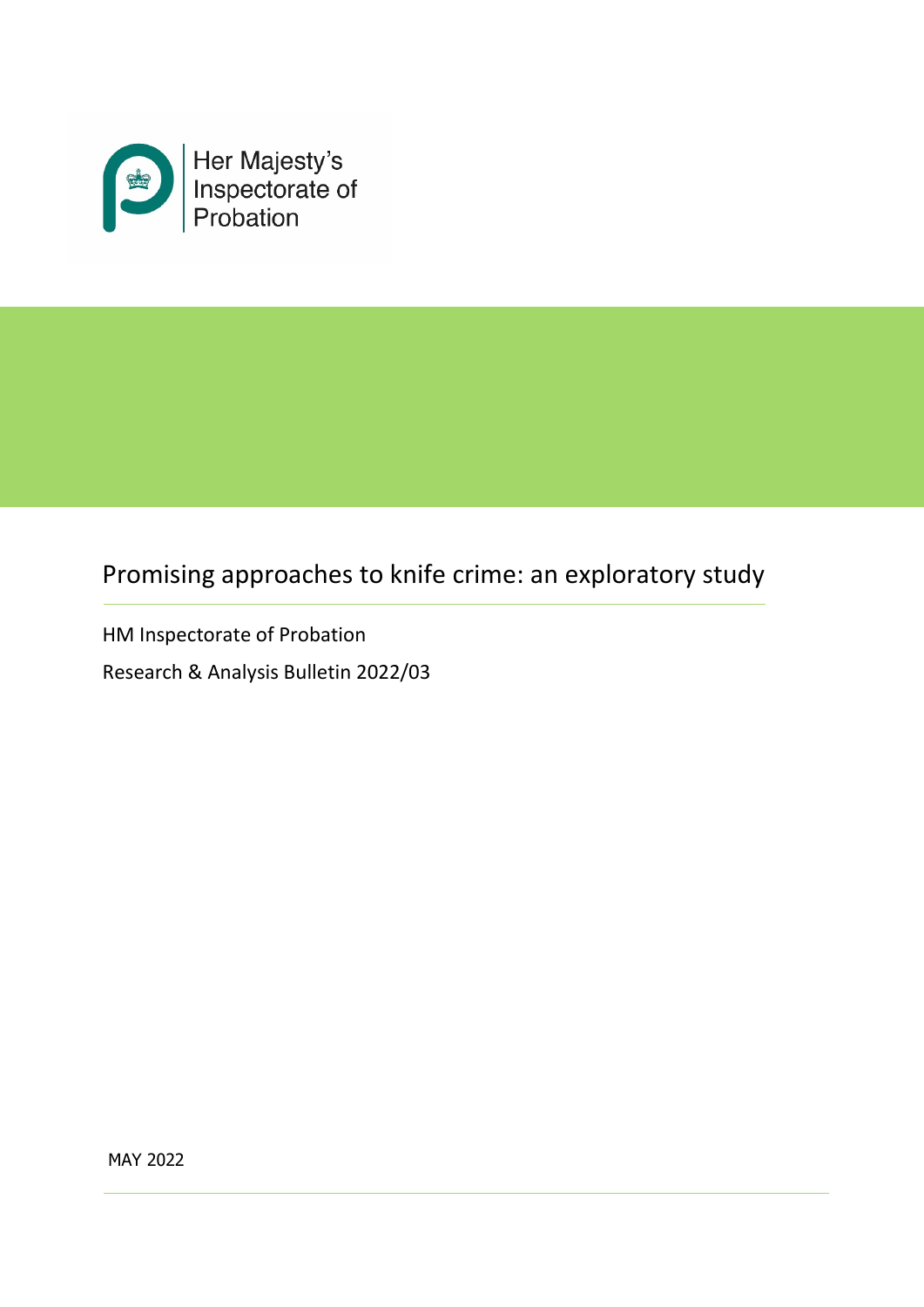HM Inspectorate of Probation is committed to reviewing, developing and promoting the evidence base for high-quality probation and youth offending services. Our Research & Analysis Bulletins are aimed at all those with an interest in the quality of these services, presenting key findings to assist with informed debate and help drive improvement where it is required. The findings are used within the Inspectorate to develop our inspection programmes, guidance and position statements.

This bulletin was prepared by Dr Jake Phillips, Dr Kate Whitfield, Dr Paula Hamilton, Dr Fiona de Hoog and Dr Charlotte Coleman of Sheffield Hallam University.

We would like to thank those staff who responded to our survey and/or took part in the field research.

### © Crown copyright 2022

You may re-use this information (excluding logos) free of charge in any format or medium, under the terms of the Open Government Licence. To view this licence, visit [www.nationalarchives.gov.uk/doc/open-government-licence](http://www.nationalarchives.gov.uk/doc/open-government-licence) or email

[psi@nationalarchives.gsi.gov.uk.](mailto:psi@nationalarchives.gsi.gov.uk)

Where we have identified any third-party copyright information, you will need to obtain permission from the copyright holders concerned.

This publication is available for download at:

[www.justiceinspectorates.gov.uk/hmiprobation](http://www.justiceinspectorates.gov.uk/hmiprobation)

ISBN: 978-1-914478-94-9

Published by:

Her Majesty's Inspectorate of Probation 1st Floor Civil Justice Centre 1 Bridge Street West Manchester M3 3FX

The HM Inspectorate of Probation Research Team can be contacted via [HMIProbationResearch@hmiprobation.gov.uk](mailto:HMIProbationResearch@hmiprobation.gov.uk)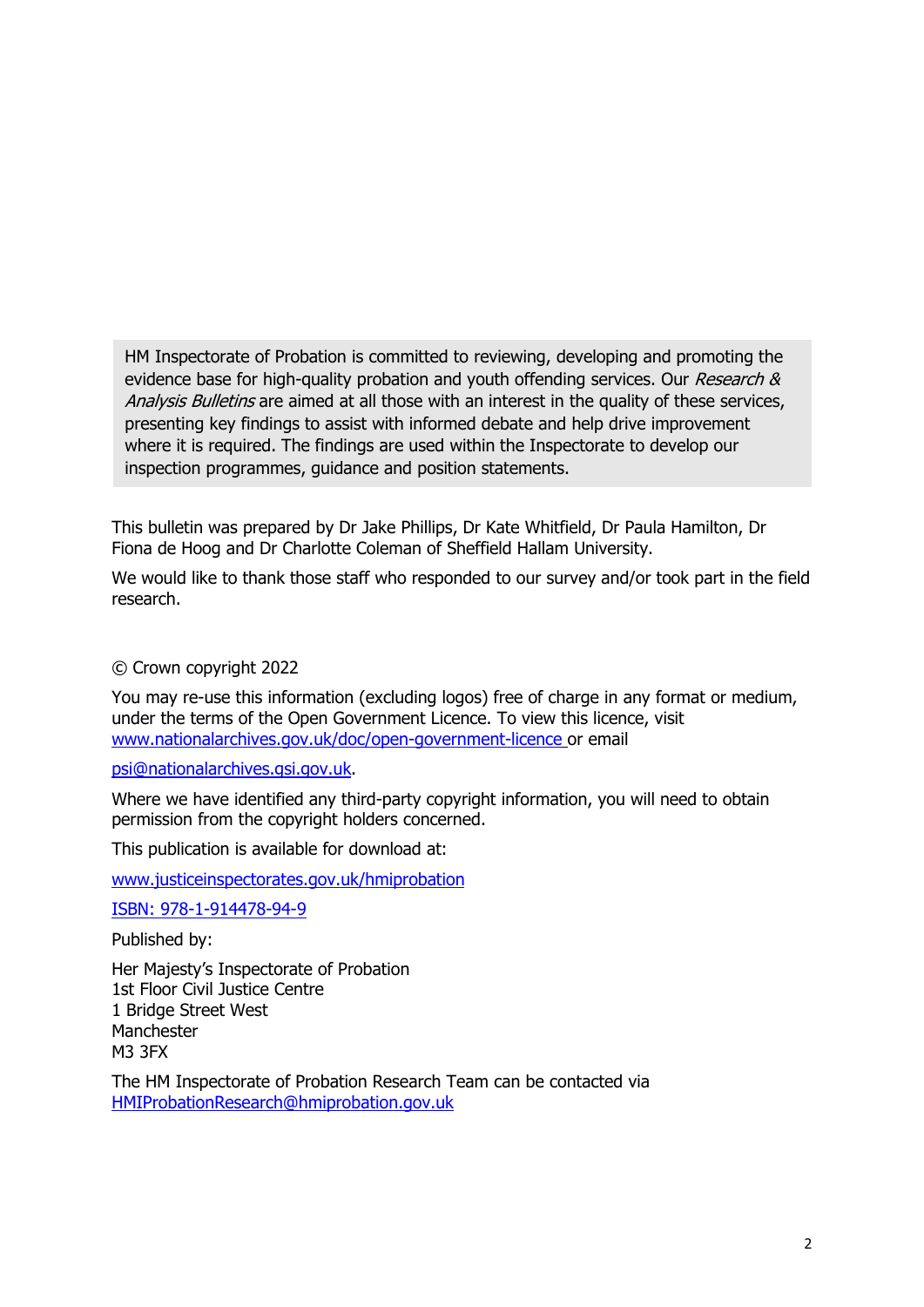# **Contents**

| 2.3 What interventions are being implemented and are they promising?24 |  |
|------------------------------------------------------------------------|--|
|                                                                        |  |
|                                                                        |  |
|                                                                        |  |
|                                                                        |  |
|                                                                        |  |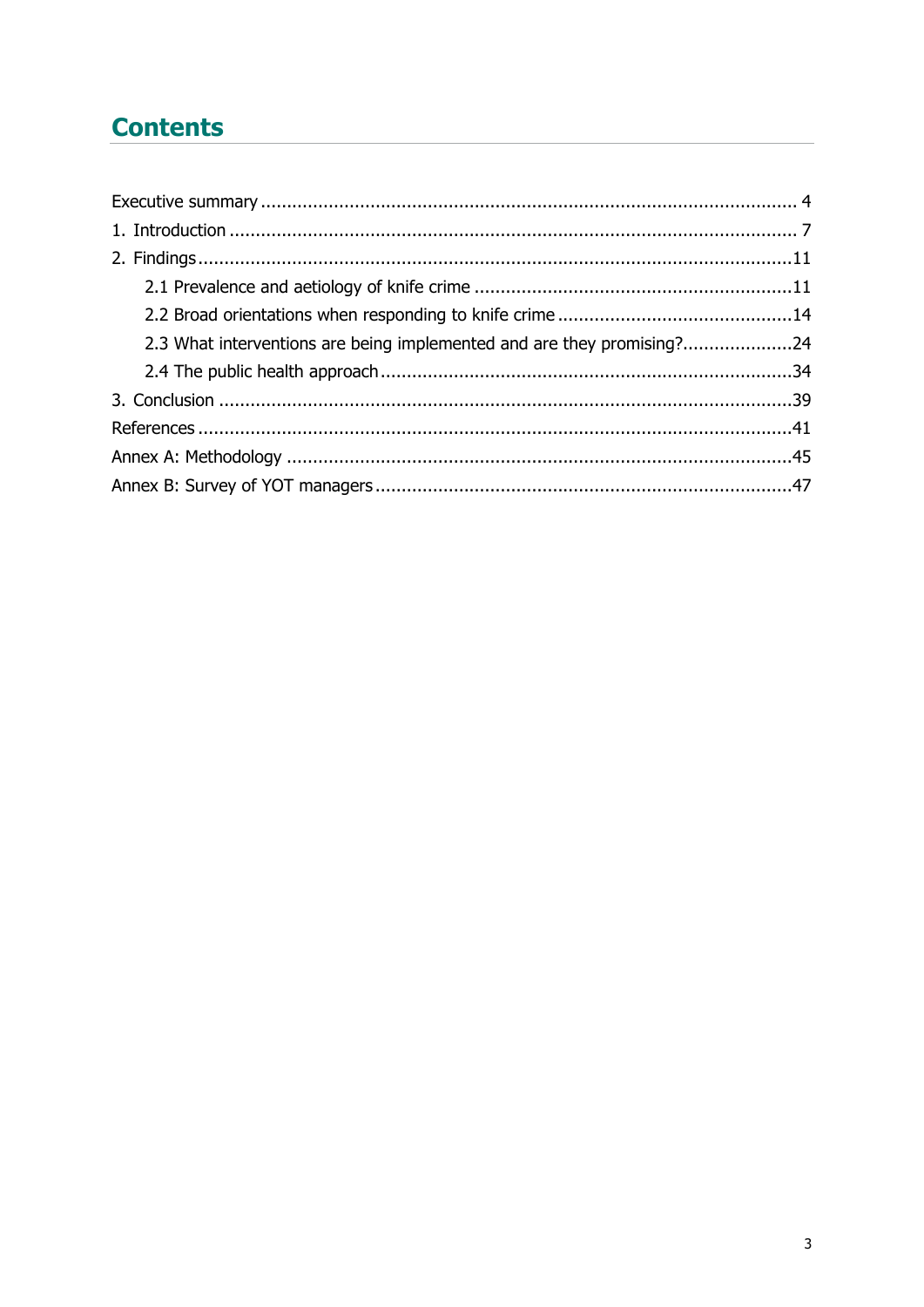# <span id="page-3-0"></span>**Executive summary**

### **Context**

'Knife crime', which here we use as shorthand for children and young people using and carrying bladed weapons in public places, has been increasing in recent years. Current evidence suggests that knife crime is driven by a combination of poverty, marginalisation, adverse childhood experiences (ACEs), trauma, fear and victimisation, including exploitation. Youth offending teams (YOTs), amongst their other duties, are responsible for working with children (aged 10-17 years) who are at risk of involvement with knife crime, or who have been found guilty of a knife crime. YOTs are interdisciplinary teams which provide multi-agency input based on local need. They provide supervision and intervention programmes which focus on desistance from crime, and support children to avoid offending and reoffending, and to live a healthy and positive life. Although YOTs are increasingly sharing or co-commissioning services across local government boundaries, greater understanding of effective YOT activity is needed to allow for improved practice sharing, and potentially to deliver financial savings.



Increase in recorded levels of knife crime: England and Wales, excluding Greater Manchester (000's)

Source: House of Commons Library (2021)

## **Approach**

The research adopted a cross-sectional qualitative design in which we interviewed 77 people from five YOTs. The interviews focused on what participants believed to be promising practice in responding to knife crime. The interviewees included caseworkers, managers and leaders, external stakeholders (such as partners who worked with the YOT), and children. The five YOTs were chosen because they were situated in areas where statistics showed a high prevalence of knife crime and there was some pre-existing evidence that the YOT had adopted promising approaches. The YOTs, which were spread across England, all served densely populated urban areas with relatively high levels of inequality and deprivation and an ethnically diverse population.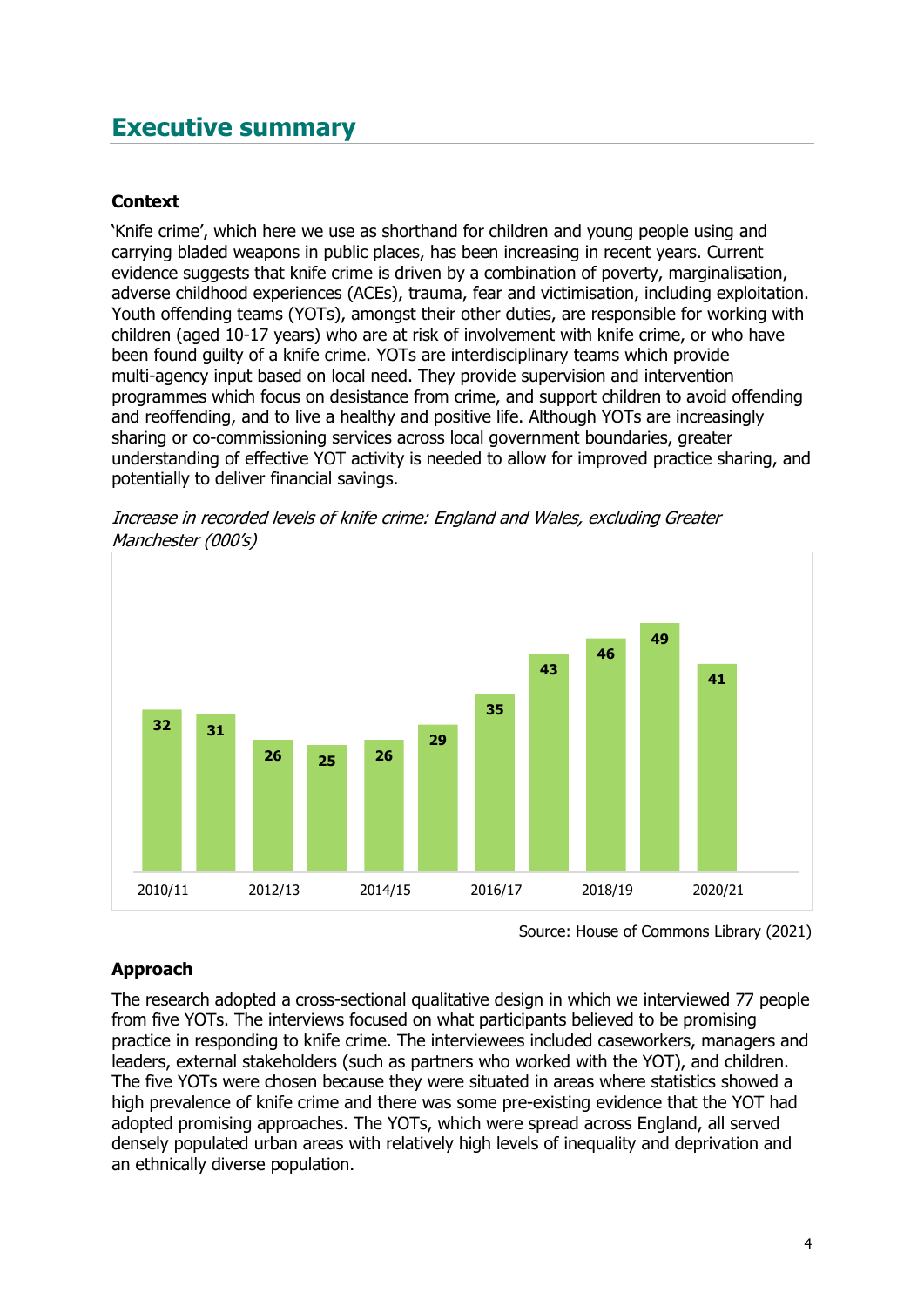## **Key findings**

- The nature of knife crime is changing, with participants suggesting it is both more prevalent and more serious than in previous years. This change has, in part, been driven by austerity and cuts to preventive services.
- Participants were keen to stress the importance of a 'child first, offender second' approach to working with children, reflecting the review of the youth justice system undertaken by Taylor (2016). This involves taking a relational approach, individualising responses, and recognising and responding to trauma.
- We identified four groups of promising approaches. These are: diversionary activities; strengths-based approaches; knife crime programmes; and other ancillary interventions (e.g. health awareness, aftermath, and family interventions). The evidence on the effectiveness of all of these approaches is limited.
- Participants were keen to stress that a lack of resources and unhelpful commissioning arrangements were significant barriers to working with children when addressing knife crime.
- Participants felt that a public health approach holds significant potential for responding to knife crime. This approach combines prevention, secondary intervention and tertiary intervention to target all people in a community.

## **Implications and recommendations**

- Some elements of the knife crime programmes were seen to be effective but they should be considered as part of a framework which includes more individualised and trauma-informed work. Programmes alone should not be seen as a panacea to the problem of knife crime.
- Diversionary activities were viewed positively by participants in terms of keeping children busy. The focus within these activities on opportunities which provide children with the chance to develop their skills and self-esteem is underpinned by theory, if not necessarily evidence. A key recommendation then is to undertake evaluations of some of these interventions to ascertain their impact. These evaluations should incorporate intermediate measures rather than focus solely on longer-term proven offending.
- There is some evidence that programmes are incorporating an element of the 'scared straight' model, which is known to be counter-productive (College of Policing, 2015) – this needs exploring in greater depth and these aspects should be removed.
- We did not manage to capture the voices of many children. This was partly down to the pandemic but also because of YOT workload pressures and difficulties in recruiting young participants. A concerted effort should be made to do this in future evaluations, as children are the key to understanding whether and how differing approaches work, paying attention to the differing experiences of girls and those from ethnic minorities, and considering other protected characteristics.
- Budget cuts have had a considerable impact on the ability of YOTs to undertake all their work. Along with increased funding, we recommend commissioners to look at more sustainable funding arrangements, overcoming the problem of voluntary sector providers changing frequently.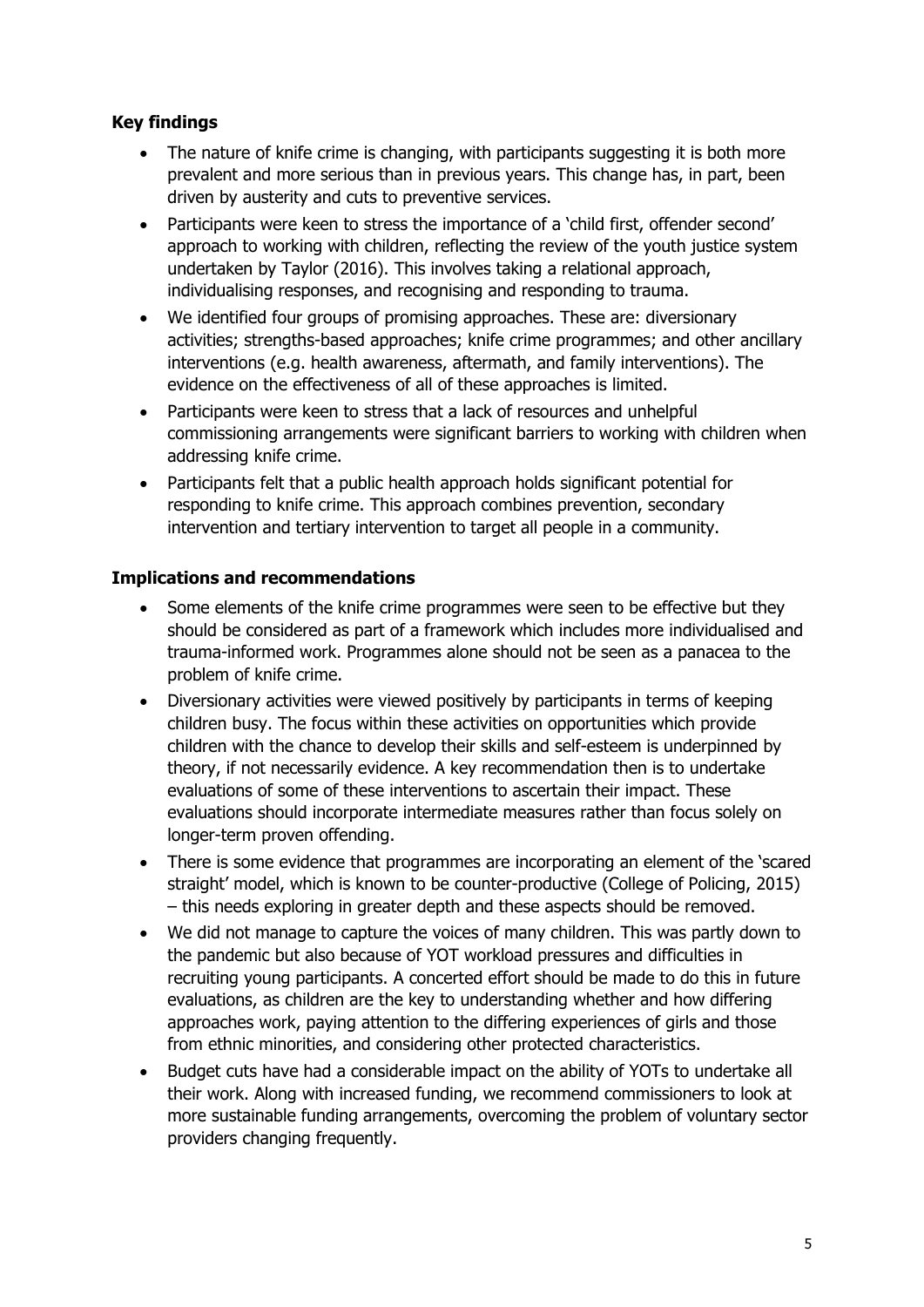- YOT participants were keen to work within a public health model, yet there are many challenges. One such challenge is the YOTs' remit, which is both a funding issue and a strategic one. In two of the research sites, the YOT was heavily involved, at a strategic level, in the development of the public health model and this seemed to work well. We would suggest that YOTs should have a significant role in preventive interventions because of their knowledge and experience in this area.
- Exploitation as a cause of knife crime emerged frequently in our discussions. Therefore, working with and supporting children who are at risk of exploitation should be a priority.
- Mentoring is potentially beneficial and we would recommend that YOTs make a concerted effort to bolster this element of their provision. However, mentoring was seen as a way of filling a gap in shared cultural experiences and expectations which is created by a workforce which is not representative of the demographic of people on the caseload. We would therefore suggest that recruitment focuses on employing more people who have experience of the (youth) justice system as a more sustainable and ethical way forward.
- Schools should be trauma-informed exclusions and suspensions should be minimised, and alternatives to exclusion and suspension should be explored.
- The key to addressing knife crime is early intervention and prevention. Once a child becomes involved with the criminal justice system, it can become more difficult to support them towards pro-social life choices. Many participants said that preventive work needs to start in nurseries, early years, and family settings.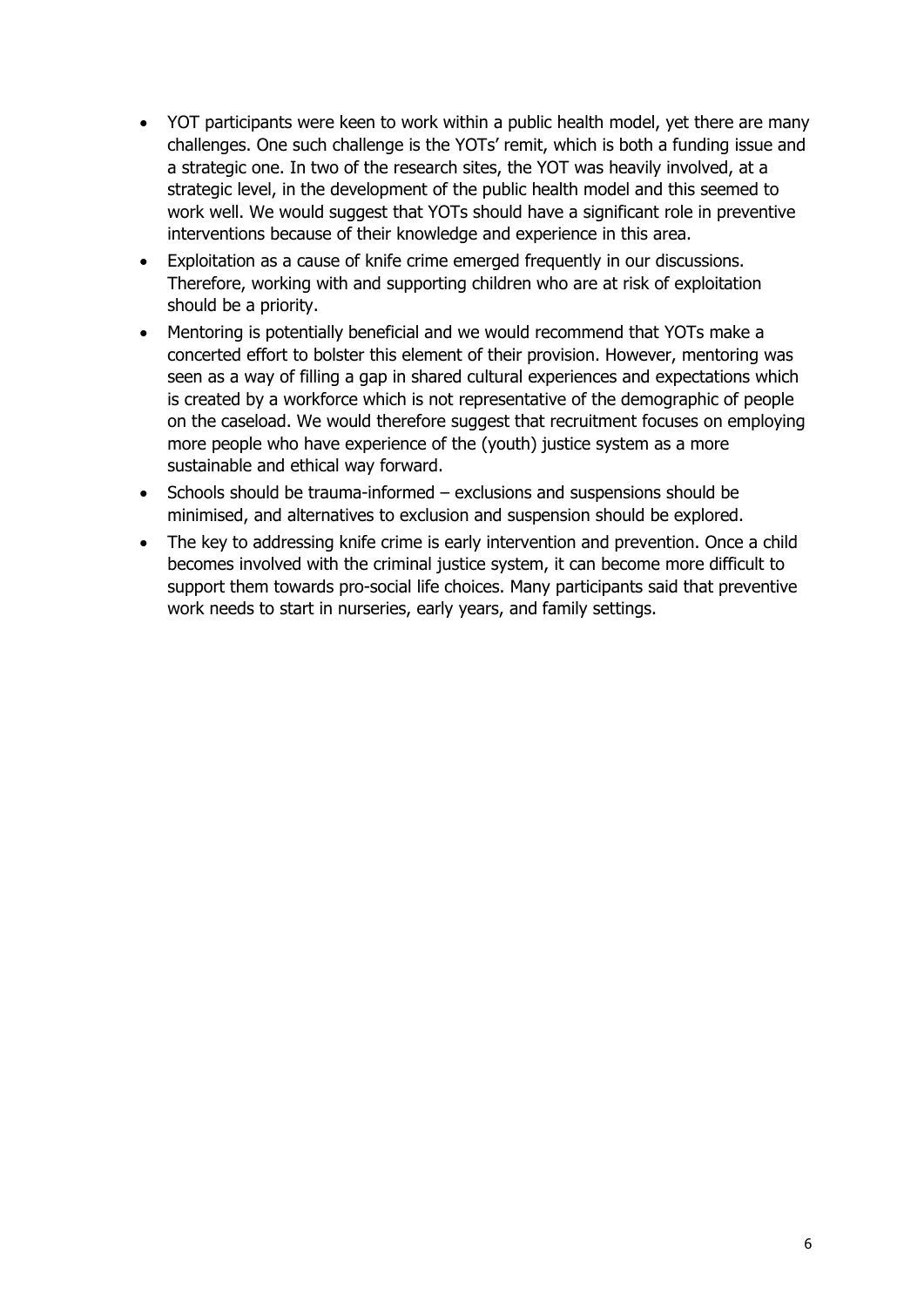# <span id="page-6-0"></span>**1. Introduction**

This bulletin focuses on the findings from research which sought to identify and understand promising approaches to knife crime delivered by and with YOTs. Drawing on a series of interviews with YOT caseworkers, managers and leaders, children, and external stakeholders, the report identifies several approaches which have the potential to reduce knife crime and improve children's lives and prospects. The report starts with a brief overview of the research literature on knife crime and what can work in terms of responses before going onto the findings section. The report concludes with a series of recommendations based on the findings.

Knife crime, referring to crime which involves a sharp instrument or an object with a blade (Allen, Audickas, Loft and Bellis, 2019), has been labelled as an epidemic in the UK (Brennan, 2019) and around the world (Bartels, 2011). In the year ending March 2019, England and Wales recorded around 47,000 knife crime offences, the highest number since comparable data collection began in 2011 (Audickas et al., 2019). However, although a significant proportion of knife crime is carried out in domestic situations between adults (and in half of all knife crime cases the weapon is a kitchen knife from the home; Hern et al., 2005), primarily knife crime is thought to be undertaken by anti-social and gang-related youths. This view is likely exacerbated by the media attention given to knife crime, which portrays it as out of control, carried out by gangs of young people, and often Black or other minority and minoritised ethnicities (Cook et al., 2020).

It is well understood that there are many drivers behind violence and knife crime, and that these are likely to reflect broader societal issues (Hitchcock, 2009). The Early Intervention Foundation (2015) set out the following five domains of risk and protective factors linked to gang involvement and youth violence:

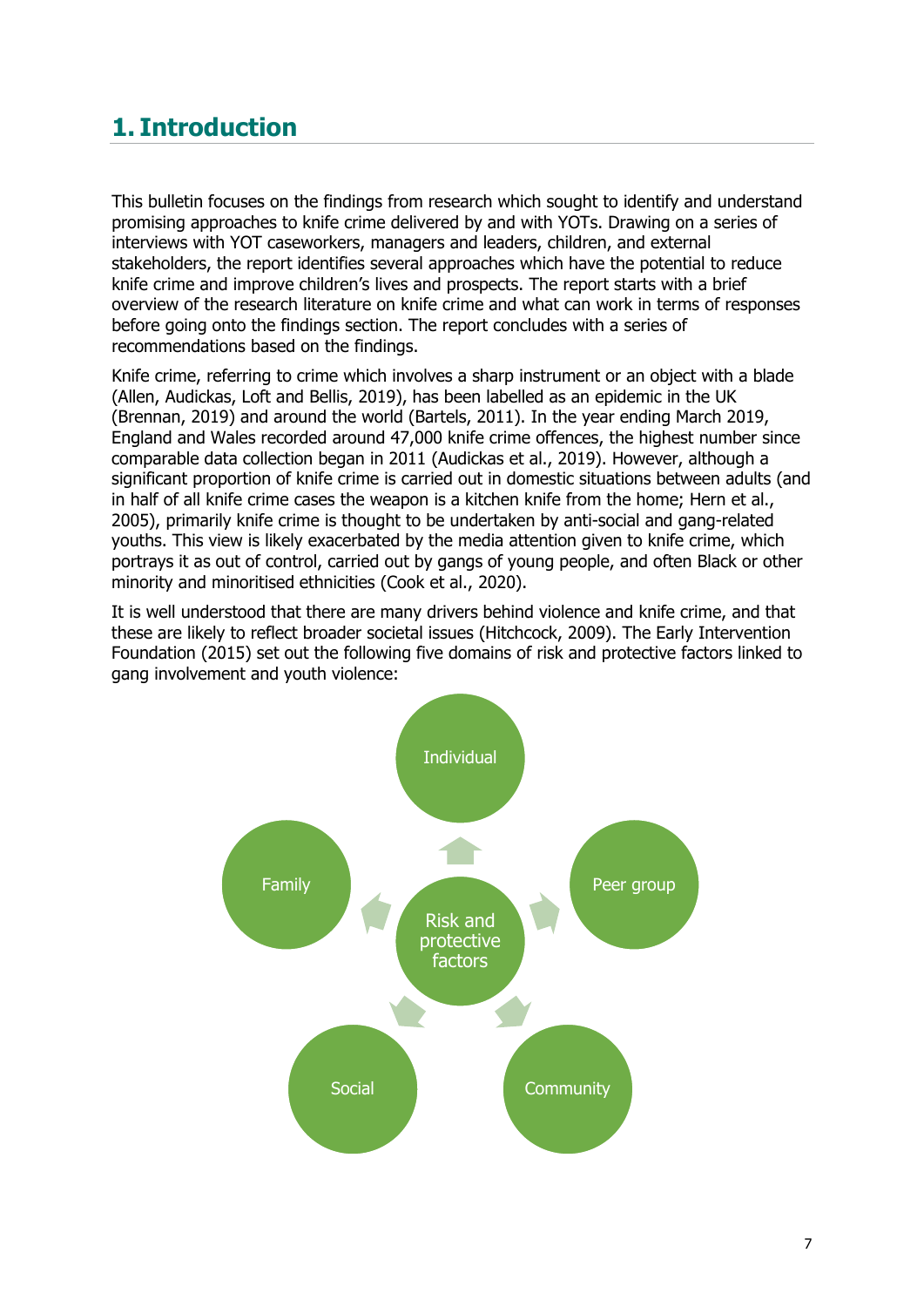Victimisation, poverty, gang involvement, bullying and ACEs have all been found to influence knife crime prevalence (Smith et al., 2007: Harris, 2018) with both victims and offenders being more likely to be from disadvantaged and socially deprived areas where antisocial behaviour and family conflict is more prevalent (Herrenkohl, Lee and Hawkins, 2012; Squires, 2009). Brennan (2018) suggests that there is no single cause of violence, but an interaction between personal, demographic, and situational characteristics. However, little is understood of the relationship and impact of these socio-demographic factors on increasing a child's vulnerability to knife crime. Less still is known of the potential psychological determinants of knife crime behaviour, although Shepherd and Brennan (2008) propose a role for machismo in knife crime, a view supported by a later study showing aggressive masculinity predicts knife-carrying tolerance (Palasinski et al., 2019). Further, Palasinski (2013) found that respect and social status within local areas were also desired outcomes of knife-carrying. Cross-cultural support for this view highlights Hispanic US males who scored high for trait aggression, under the influence of aggressive peers, carrying weapons to increase status, and affiliation with peers (Dijkstra, et al., 2010). This view dismisses the suggestion that children seek out violent others, and instead posits that children are influenced by their surroundings and by their peer group into being involved in violence and knife crime.

Social identity theory (Tajfel and Turner, 1986) suggests that children strive to make sense of who they are within their own environments. Identities around who we are in relation to violent crime is most likely to occur during our teens when identity formation, and exposure to risk are at their highest. While children are actively engaged in choosing their identity, they model their identities on those within their immediate purview (Densley and Stevens, 2014). Harding (2020) conducted interviews with young, weapon-carrying, gang-involved males in London and found being in a 'gang' provided benefits as a result of these relationships. For example, they were able to assume a positive identity within the gang, reduce the risk of being victimised, and gain safety within their own territory. Children may therefore pursue gang roles to accumulate 'culturally valued material' and gain the 'symbolic signifiers' of manliness that they observe as available in their local areas (Baird, 2018).

Traynor (2016) discovered that, depending upon their exposure to risk factors, children were developing identities around a civic code of behaviour (for those less at risk) and street codes (for those more at risk), suggesting that interventions in identity development may have benefit. Foster (2013) calls for interventions that address two key factors for knife carrying; acquisition of status, and fear of crime. Such interventions may take the form of diversionary activities, mentoring, and education to support the person into finding new behaviours and new identities. O'Connor and Waddell (2015) also found evidence that skills and family focused interventions were effective. The family unit is important in helping develop a child's identity, providing our earliest understandings of our social selves and shaping our perspectives and behaviour into adulthood. However, family relationships may also damage the development of healthy identities, as many violent offenders have experienced a childhood in care or have been exposed to serious familial conflict (Holligan, 2014).

It is not only poor relationships with parents that presents risk factors; poor relationships between parents increases risk. McVie (2010) found parental separation to be a risk factor for knife involvement. Parental separation is linked to reductions in financial support, which may mean moving house into more deprived areas, and lower levels of parental supervision if one parent is shouldering the burden of childcare alone. A focus on improving the home situations of children is therefore a key consideration for interventions aimed at reducing violence and knife crime.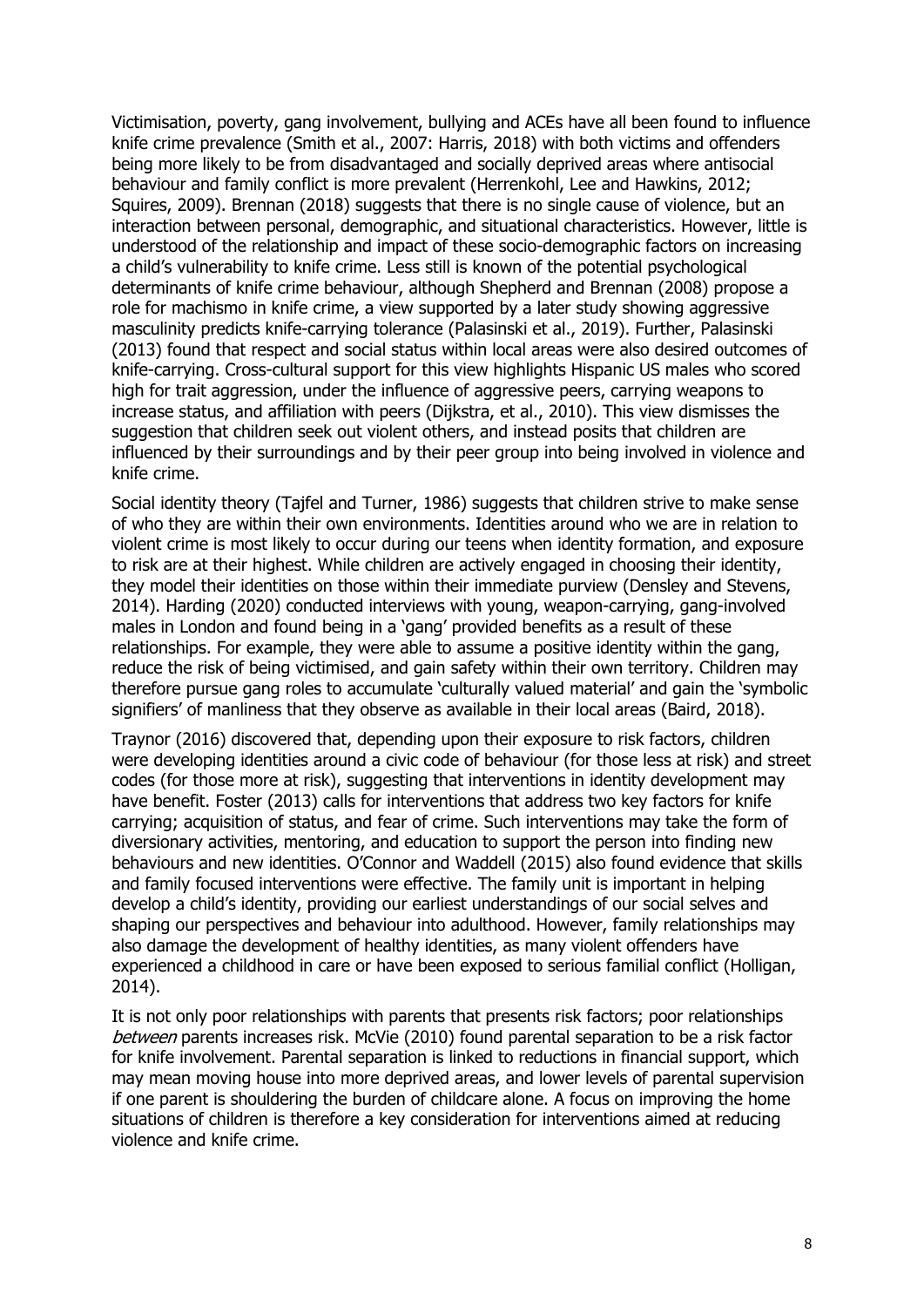The accumulation of risk factors in a child's life will impact upon their likelihood of being involved in violence. The General Strain Theory (Agnew, 1992) accounts for how accumulated factors might predispose violent behaviour through increases in the experience of stress, particularly when coping skills are low. However, this increase is not thought to be linear, rather the impacts have an exponential effect on the child. ACEs can also indirectly increase the risk of other co-morbid outcomes, such as substance and alcohol misuse, poor educational attainment, mental health problems and association with gangs (Haylock et al., 2020). Studies of adults show that ACEs are more commonly experienced in deprived areas (Lewer et al., 2020). Therefore, areas of economic deprivation are not only likely to experience more instances of violence and knife crime, but actively contribute to the likelihood of it occurring (Kirchmaier et al., 2020), particularly in times of economic uncertainty (Uchino et al., 2020). One element that is clear is that some areas consistently experience more knife crime than others.

It is known that many children begin their journey to violence as victims, or at risk of victimisation (Golding et el., 2008), carrying weapons for protection rather than causing harm (Eades et al., 2007). There are clear relationships between areas of deprivation and higher levels of violence/ victimisation risk, although the type of violence and risk varies between geographic areas. Greater London experiences more violence between males of minoritised ethnicities than other areas of the UK (Wood, 2010), suggesting that factors other than simply deprivation affect the type and level of violence experienced.

These places and situations that expose children to risk and victimisation, also expose children to the hardships of finding security, power and status and a peer group from areas depleted of positive inputs. Gang relationships fulfil these needs and with the gangs comes a territoriality that promotes further conflict (Kintrea et al., 2008) that can worsen deprivation and stigmatise the area as being unsafe. These areas then become risky for other children who either use preventative strategies, e.g. avoiding them, or reactive strategies, e.g. returning the aggression, to enable them to navigate and live in their neighbourhoods, or through becoming part of the gang (Turner et al., 2006). These areas are then policed more intensively, with greater use of deterrence measures aimed at reducing levels of violent crime; however, this may not do enough to increase children's perceptions of their own safety, thus failing to disrupt this cycle (O'Connor and Waddell, 2015).

Police knife amnesties and stop and search activity are thought to have little positive impact upon violence prevention (Eades et al., 2007; McNeill and Wheller, 2019), and may instead promote an 'us' and 'them' perspective that actively inhibits engagement with prevention interventions. Palasinski et al. (2019) found that limited trust in authorities was a significant factor relating to aggressive masculinity and knife tolerance. There are calls for 'social' rather than criminal justice responses to knife crime, that build relationships with the police and other institutions (Stephen, 2009), so that when risk arises people can take confidence from the 'protectors' around them (Marfleet, 2008). The use of 'safer schools officers' have been shown to increase feelings of safety and improve relationships with the police (Ramshaw et al., 2018). However, those most at risk are least likely to be attending school to benefit from this approach, while the Youth Endowment Fund (YEF) Toolkit concludes that the overall evidence on the impact of police in schools is very weak.<sup>[1](#page-8-0)</sup>

<span id="page-8-0"></span><sup>1</sup> See<https://youthendowmentfund.org.uk/toolkit/police-in-schools/>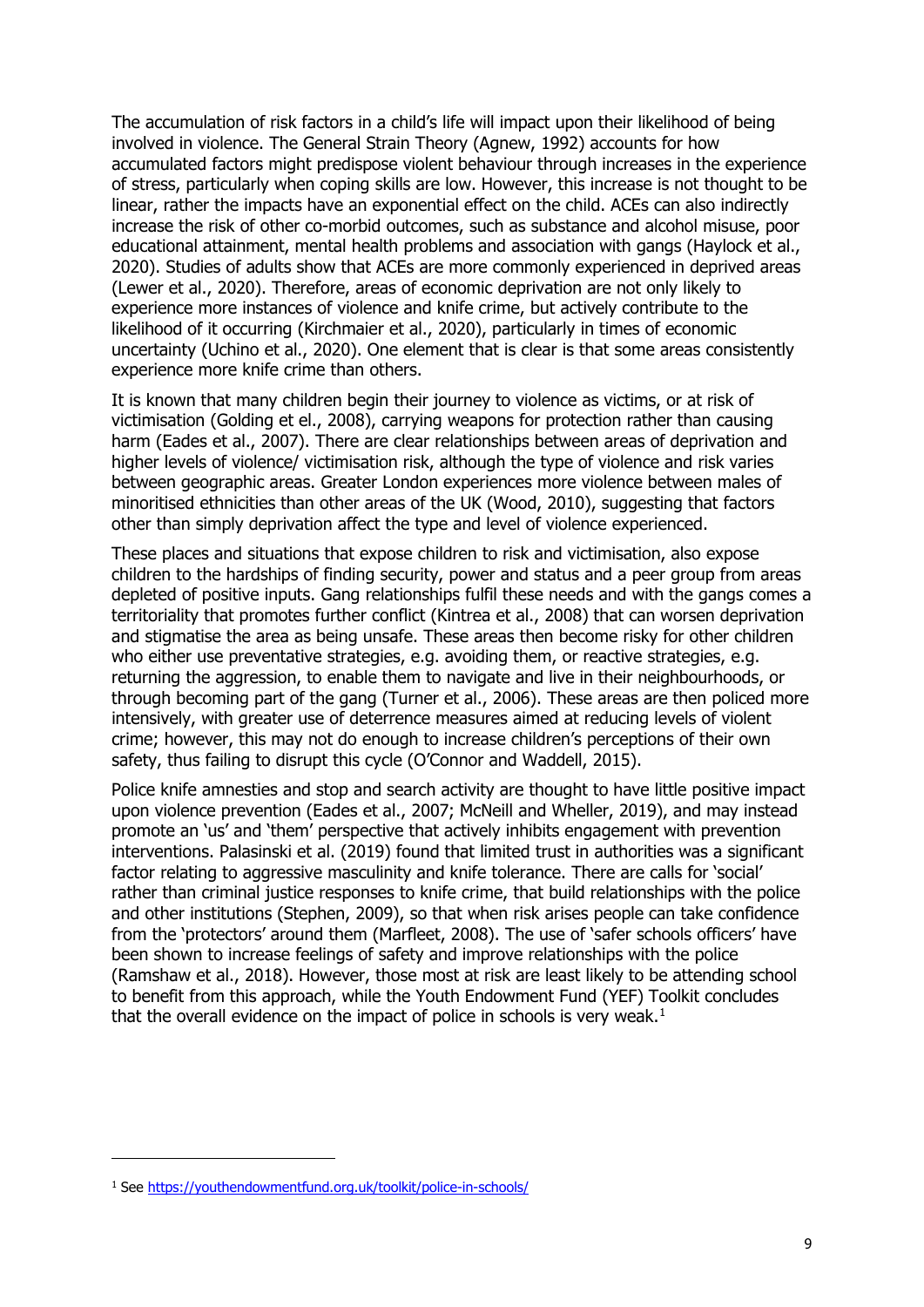It seems clear that to reduce violent behaviour, interventions are needed that focus on more than just behaviour deterrence (O'Connor and Waddell, 2015). As individual circumstances and needs vary, McNeill and Wheller (2019) suggest that multi-agency and multi-faceted approaches are needed if we are to successfully diagnose the issues and develop effective solutions for all. They also suggest that the further upstream these interventions take place, the greater the likelihood of success. In a similar vein, the College of Policing (2021) in their knife crime problem-solving guide emphasise the importance of partnership working and community mobilisation. Notably, the Serious Violence Strategy, which was launched by the Government in April 2018, promotes a public health model comprised of the following four themes:

- tackling county lines and misuse of drugs
- early intervention and prevention
- supporting communities and local partnerships
- effective law enforcement and criminal justice response

In 2021, HM Inspectorate of Probation refreshed its inspection standards for youth offending services. [2](#page-9-0) The following standard on partnership and services is especially apt to knife crime which requires the resources of many services and agencies at the individual and neighbourhood levels.

#### **Standard 1.3: Partnerships and services**

#### **A comprehensive range of high-quality services is in place, enabling personalised and responsive provision for all children.**

1.3.2 Does the YOT partnership have access to the volume, range and quality ofservices and interventions to meet the needs of all children and young people?

- a) Is there access to the right specialist and mainstream services and interventions to meet the desistance needs of children and young people?
- b) Is sufficient attention paid to building on strengths and enhancing protective factors?
- c) Are diversity factors and issues of disproportionality sufficiently considered in the range of services provided?
- d) Is the quality of services reviewed and evaluated, with remedial action taken where required?

<span id="page-9-0"></span><sup>&</sup>lt;sup>2</sup> The full standards framework can be found here: [https://www.justiceinspectorates.gov.uk/hmiprobation/about](https://www.justiceinspectorates.gov.uk/hmiprobation/about-our-work/our-standards-and-ratings/)[our-work/our-standards-and-ratings/](https://www.justiceinspectorates.gov.uk/hmiprobation/about-our-work/our-standards-and-ratings/)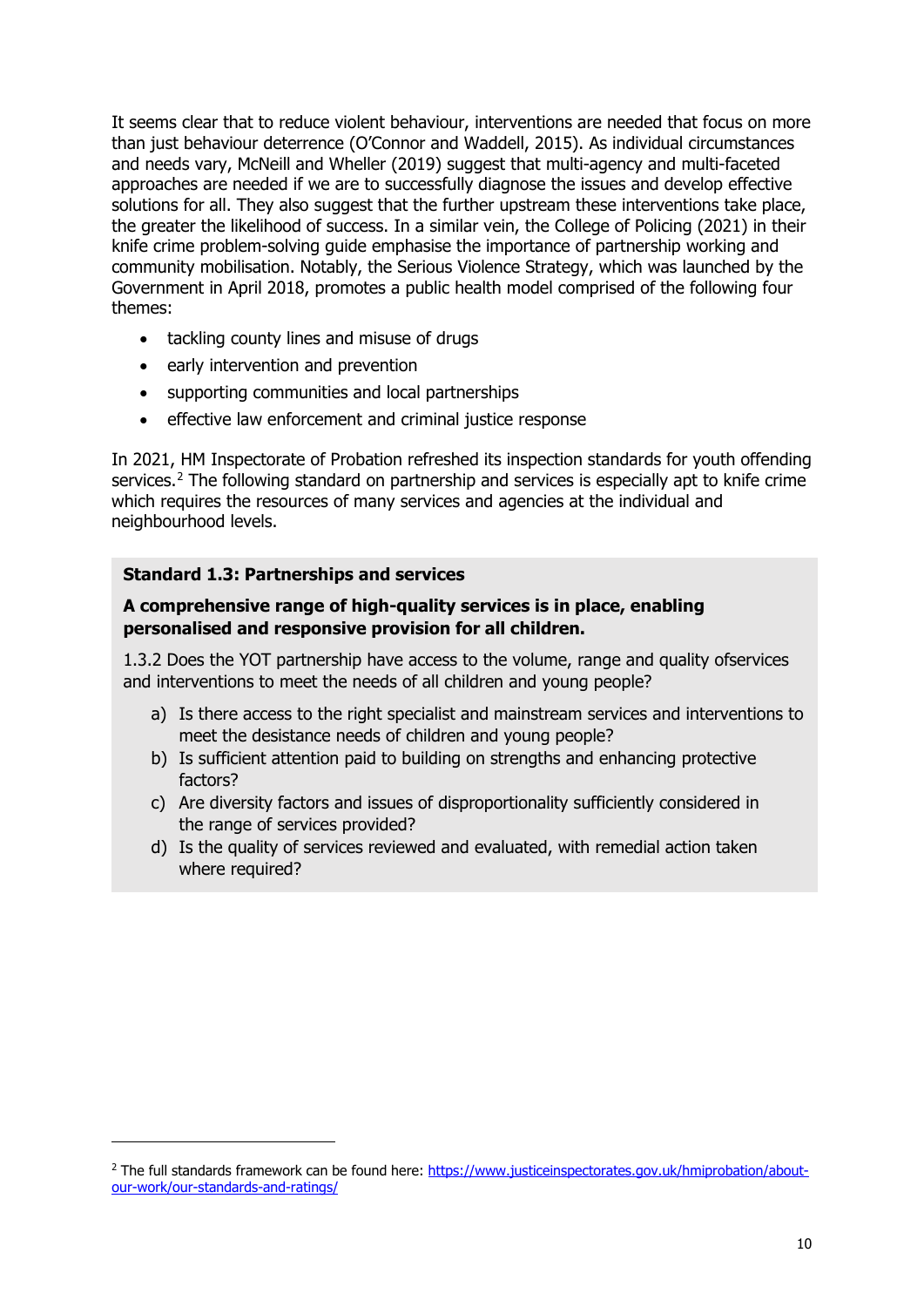# <span id="page-10-0"></span>**2. Findings**

YOTs are sited within communities and provide multi-agency input based on local need. They provide supervision and local intervention programmes focused on desistance from crime, supporting children who have offended, or at risk of offending, to avoid conflict with the law, and to stay crime free. Although YOTs are increasingly sharing or co-commissioning services across local government boundaries, greater understanding of effective YOT activity is needed to allow for improved practice sharing and potentially to deliver financial savings.

The findings presented in this bulletin are based on interviews with YOT workers  $(n=38)$ , YOT managers and senior officers (n=13), external stakeholders such as partners who worked with the YOT (n=18), and children who had been convicted of a knife-related offence or who were deemed to be at risk of being involved in knife crime by their YOT worker (n=8; all males). We undertook the fieldwork across five YOTs in England. The YOTs were chosen because they were situated in areas where statistics showed a high prevalence of knife crime and there was some evidence (either from HM Inspectorate of Probation inspections, our own knowledge of the area, or from a survey conducted by the inspectorate as a prelude to this wider study) that they had adopted some promising approaches. The YOTs were spread across England: two were in London, one was in the West Midlands, one in Greater Manchester, and one in Yorkshire. They all served densely populated urban areas with relatively high levels of inequality and deprivation, and a diverse population.

# <span id="page-10-1"></span>**2.1 Prevalence and aetiology of knife crime**

Official statistics show that knife crime has been increasing in recent years, especially among children. In 2021, there was a record number of knife-related murders of children in London and whilst we will not go into the causes behind this increase in too much depth, it is worth reflecting some of the key theoretical explanations, which include:

- cuts to youth services and the broader impact of austerity which can lead to toxic and traumatising environments, noted as contributing factors by the literature discussed above
- a perception amongst children that the police and authorities will not protect them and so they must protect themselves
- to a lesser extent, the influence of social media, youth culture and music (drill music has been of particular concern, although its role in glorifying and therefore encouraging knife crime is heavily disputed).

Many of these themes arose in our discussions about the causes of knife crime, especially in our interviews with children.

To understand the phenomenon of knife crime and its changing nature, we asked our participants for their views. They said that caseloads had changed in recent years towards a smaller number of children who had more complex needs and posed higher risks of harm. It would seem, according to our respondents, that the children on their caseloads involved in knife crime, or at risk of involvement, could be divided into three distinct groups, based on their reasons for carrying a weapon:

(i) the first group comprised of children who have been caught carrying knives in public places and schools, primarily for protection against bullying and other threats and fears. These children did not, it would seem, ever intend to use the knife but the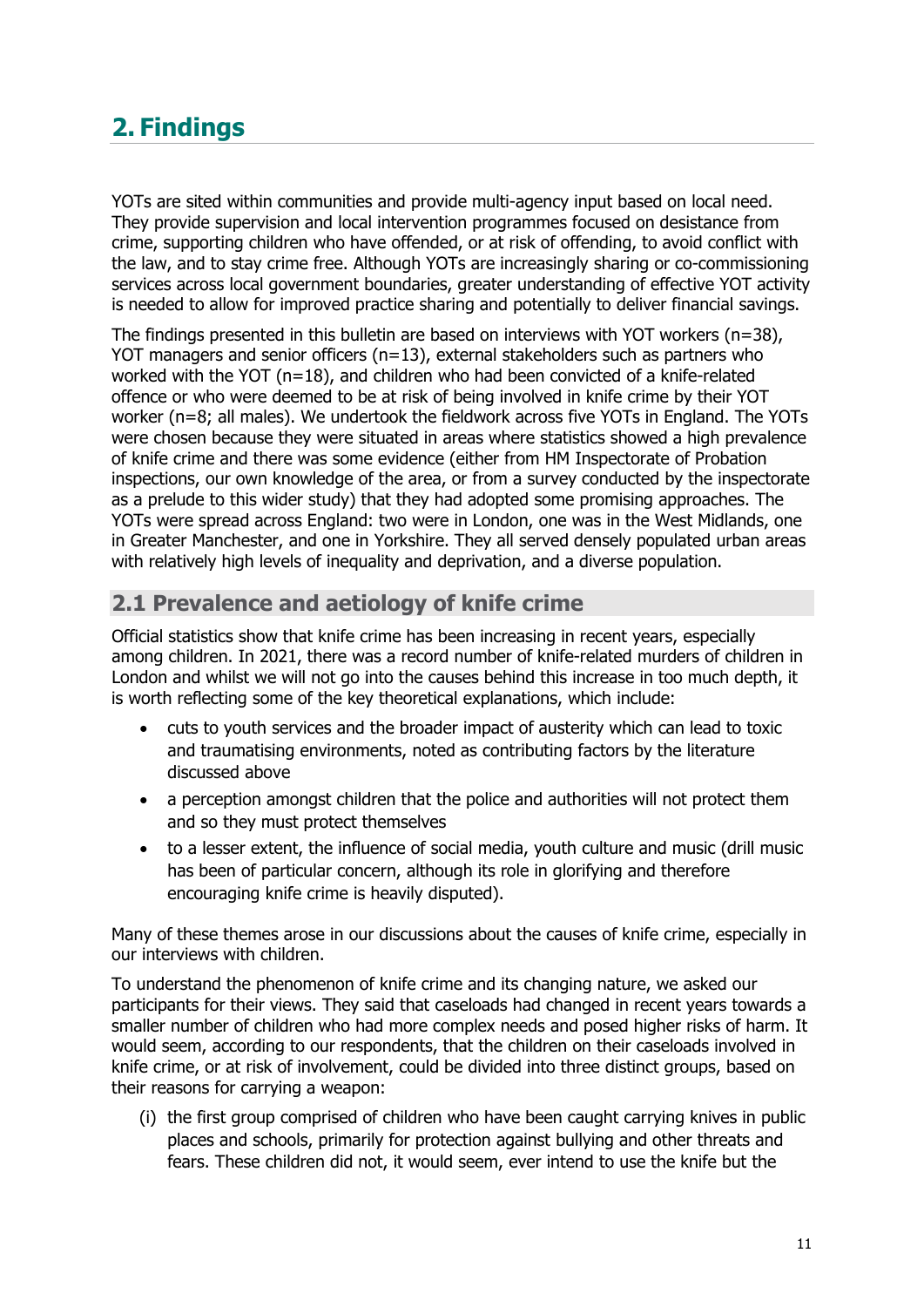recent zero-tolerance approach to knife carrying had led to them being criminalised and entering the youth justice system

- (ii) the second group comprised of children who were identifiable as being vulnerable to exploitation who were coerced into carrying knives
- (iii) the third group comprised of children who had ended up leading more criminally-entrenched lifestyles and had caused serious harm as a result of carrying a knife. Although these children had offended and caused harm, many were led to it through life circumstances, or through coercion and exploitation and can thus be identified as victims in their own right. In consequence, some YOTs were working closely with exploitation teams in the local authority (one YOT was located in the same office as this team).

"…in terms of the young people who I've spoken with, they would say it's for protection actually, a lot of them will say it's for protection, I think that's the number one driver. They wouldn't even say it's for status or anything like that but just through fear that they feel they'd be protected by it. Some young people also actually – so a few of mine, I've got a few recent ones since I've agreed to this interview who have been found with weapons actually and so another person who's carried a knife, he said he was bullied and a young girl, she was only 11, she said she was bullied in school so she decided to bring the knife in so that her bully would feel, not necessarily threatened but just to warn them, kind of to warn them off so that they would leave them alone so this has been a couple of reasons why a few young people have carried knives that I've worked with. " (Participant 65, RS5, Caseworker)<sup>[3](#page-11-0)</sup>

"… what a lot of them tell us is that they're not carrying to use as a weapon, they're carrying as a defence because they're worried that there's a potential there for them to be a victim, so when they run in these circles where they're potentially being exploited, they're unlikely to be the happiest children in the world." (Participant 23, RS1, Caseworker)

It is likely that those in the third group started off in one of the other two groups. Therefore, we need to be mindful of the trajectory these children have followed and conscious of the need to understand them as victims as well as perpetrators of harm. As in many areas of crime, the victim-offender dichotomy contains many overlaps, and the developing approaches around complex safeguarding and contextual safeguarding are very relevant (Firmin et al. 2019). The complex and changing nature of individual cases and of the YOT caseload featured frequently in our discussions with YOT staff:

"That's a big thing on our radar at the moment when you've been long enough there are kids I've seen who were really exploited when they were younger. Now they seem to be the ones who are exploiting. It's a pattern than no-one has quite sussed out." (Participant 60, CW, RS5)

"…and then [in research site 1] we do seem to have unfortunately familial, that there is an expectation that you're going to be involved in crime because your uncle/brother/mother and everybody else in your family is involved in crime so

<span id="page-11-0"></span><sup>&</sup>lt;sup>3</sup> All quotes are fully anonymised. Respondents identified as CW are YOT caseworkers, ES is external stakeholders and partners, M is managers and leaders, and C is child. RS denotes the research site in which the participant was based.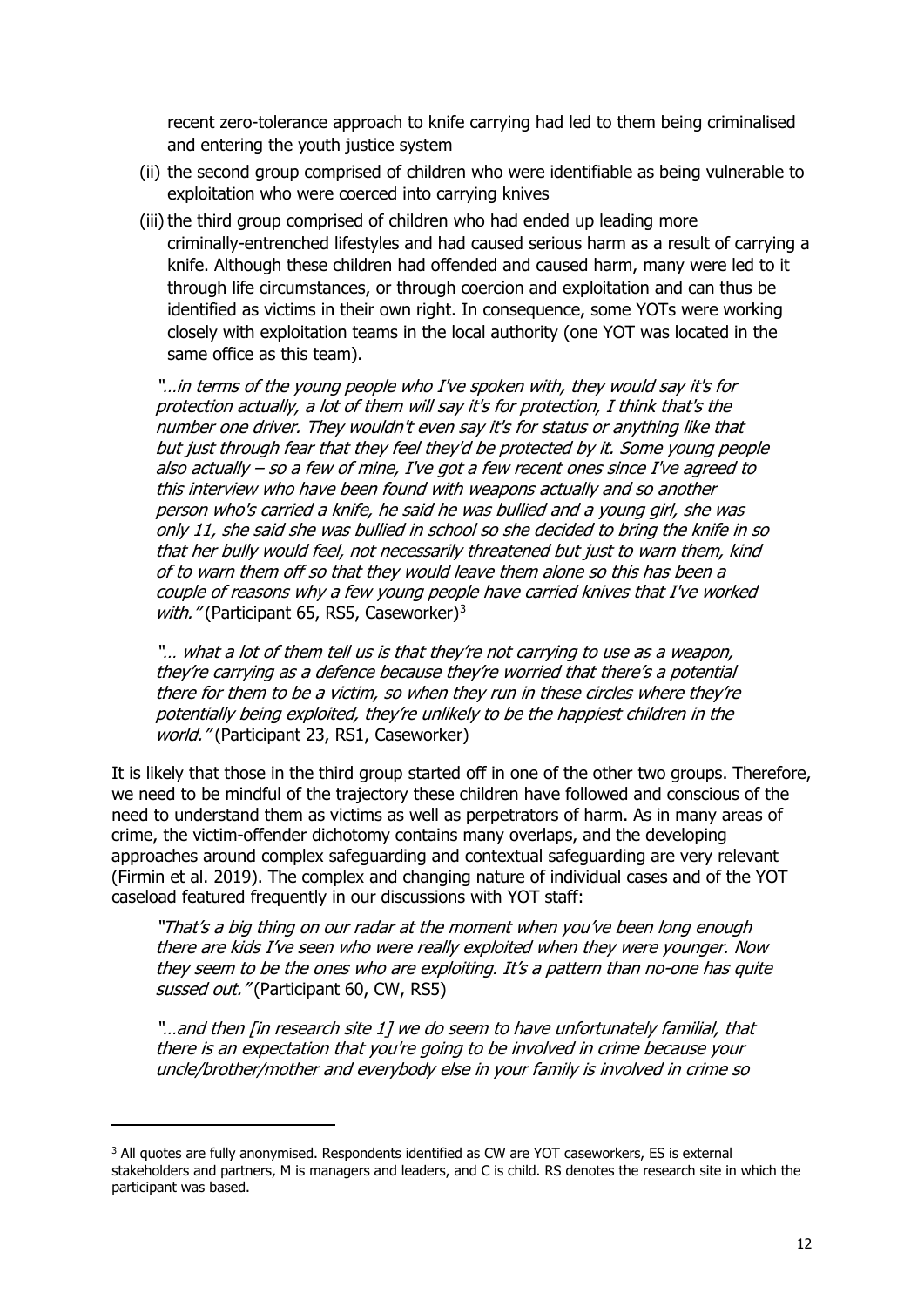there is almost an expectation that that is the family job that you do. So we see a bit of that as well." (Participant 27, M, RS1)

This wider recognition of children as both victim and perpetrator is beginning to have an impact on YOT work and has led to changes in the way in which YOTs and other services respond to the overall issue, embedding these co-existing perspectives into their approach:

"When I was in the police it was kind of like pre the Modern Slavery Act and all of that legislation that's now come in to play so I think then it was very much that young people were viewed as offenders and there wasn't that recognition of victim/offender overlap … But coming back into this I'm working really closely with the police, even with the gang's team, so, you know, their work is to obviously try and dismantle these gang networks and put gang injunctions in place but even talking just to the sergeant on the gang's team, you can just sense and just know from how they speak about these young people that they understand the complexities that they face." (Participant 35, ES, RS3)

"One of the really big advances that we've made now is that knife crime and violence is seen predominantly as safeguarding issues rather than crime, so I think that's a big leap forward." (Participant 58, M, RS4)

These shifting perspectives, and an apparent commitment to understanding how and why children become involved in knife crime, have driven several of the promising approaches discussed in this report. Giving the experiences of children a more central place inevitably leads to discussions around the role of poverty and social deprivation as a key theme within the established causes of knife crime. Participants suggested that it is not just material poverty which is important here, rather, a poverty of aspiration, role models, social capital, and deprivation all coalescing to create the conditions in which children see carrying and using a knife as the only option:

Interviewer: "what do you think are the key drivers of knife crime?"

Participant: "I think probably it's an old fashioned, not a very fashionable answer but I think poverty will be my number one thing. I think until young people have – not just poverty in terms of –"

Interviewer: "Material."

Participant: "No, just aspiration, role models, places to go, take part in all that stuff that a lot of young people don't really have very good access to, like really critical and making young people feel valued." (Participant 58, M, RS4)

It is important to recognise that youth justice work often takes place in communities which are, in the words of one participant, 'scarred by deindustrialisation, poverty and neglect' (Participant 58, M, RS4). Yet, this issue cannot be reduced to poverty and deprivation alone. Rather, as one participant said, the cause of knife crime is often multi-layered, perhaps explaining why it is so challenging to respond to:

"We know that they, potentially, come from deprived areas, from families that struggle, with limited education, limited opportunities, care experienced. There's a whole package of things around them that aren't working in a way that would allow them to grow, develop and mature as we'd all want our own children to." (Participant 1, ES, RS1)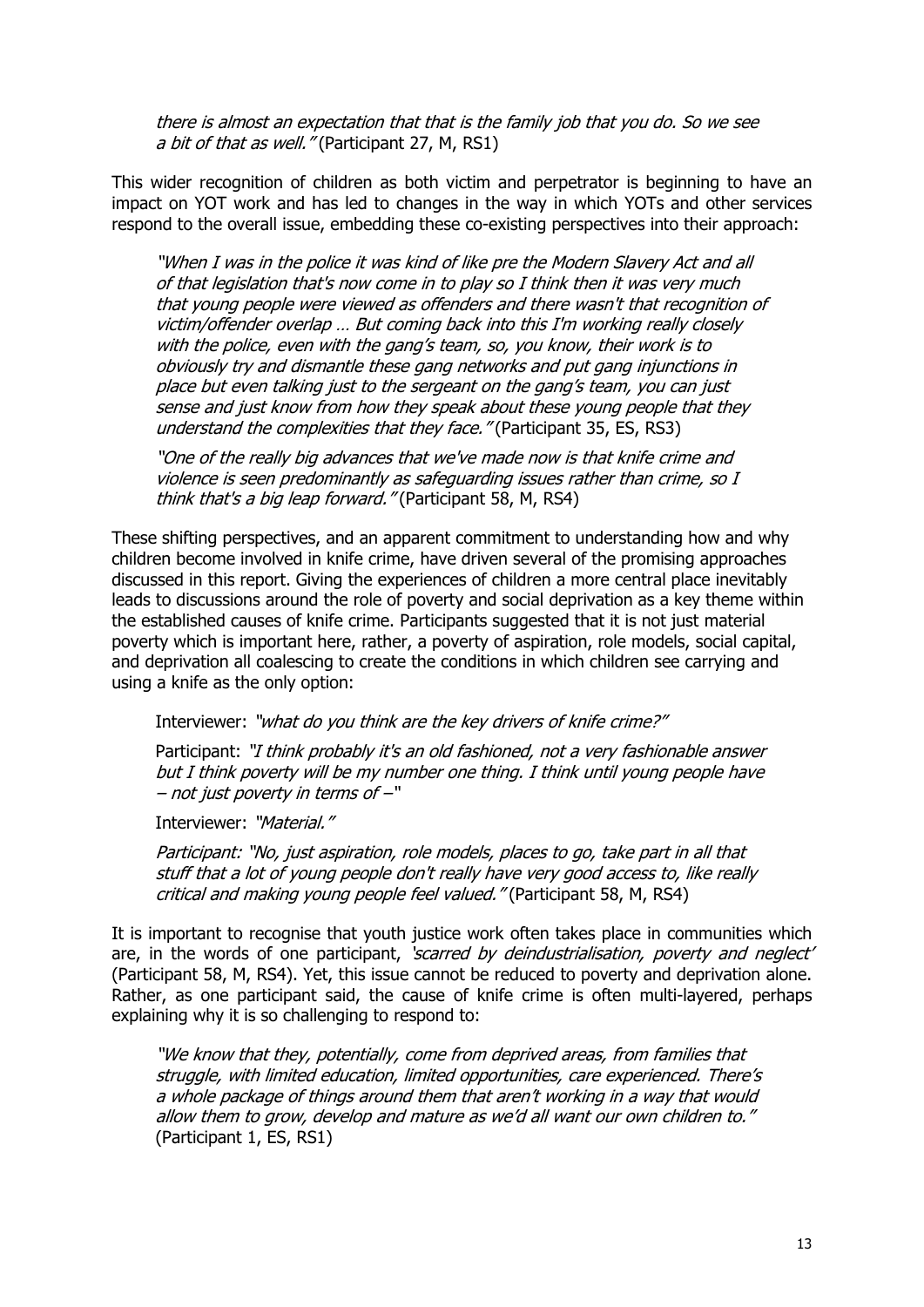Participants agreed that knife crime was both more serious and more frequent than in previous years. As a result of this increased prevalence, participants argued, knife crime is increasingly normalised and has become, for some, a risk that simply needs to be managed:

"It's becoming normal to everyone to carry a knife… I'd say probably about 40 per cent of the people carry a knife in the streets, it's so normal." (C7, RS4)

"They've done the risk assessment in their head that the police aren't going to kill them. Somebody else with a knife might." (Participant 1, ES, RS1)

The complexity around the causes of knife crime among children and the intersections between identified contributing factors such as poverty, social deprivation, familial backgrounds of violence, and mental health needs are considered throughout this report. Participants addressed these themes, discussing how they are considered and incorporated in their approaches to knife crime and youth vulnerability. It must, however, be noted that though poverty in simple terms is not considered a sole determinant to knife crime among children, the multi-faceted effects of poverty, particularly on a societal level, can be clearly identified as directly causal to many of the factors pertinent to knife crime. While mental health needs are often central to the issue, as are ACEs and trauma (Gray et al., 2021), it must be acknowledged that the issue lies in the inadequate handling of these elements and experiences on a structural level, in failures directly attributable to a lack of funding and resources for basic human needs. This is a constant theme in this report as we explore the targeted work undertaken by YOTs.

# <span id="page-13-0"></span>**2.2 Broad orientations when responding to knife crime**

One of the main ways in which the increased recognition of children as victims has manifested is as a broad 'child first' approach which underpins much of the work with children that takes place in youth offending services. All of our YOT research sites adhered to this approach, perhaps unsurprisingly considering how it is highlighted in the Taylor review (Taylor, 2016). This approach shapes practice and is considered, across the board, to be an effective way of working with children. Across the sites, where a knife crime strategy was not explicitly laid out – or where practitioners were not aware of it – adopting a 'child first' approach and working with the child on an individual and holistic basis, was considered the most effective way to address the wider problems highlighted above. In this section, we outline how the 'child first, offender second' paradigm manifests when working with children in the justice system.

"Yes, they're committing some horrendous offences, but it isn't that binary view now of are they a victim or are they an offender? I feel that there's a real understanding of exploitation of the victim/offender overlap and of the grooming element and the coercion and the control that lead these children to where they are." (Participant 35, ES, RS3)

It was clear amongst our participants that acknowledging the victim status of many children was important in terms of responses by the caseworker and services more broadly. Within our discussions we identified three key principles that underpin a child first orientation in the context of working with people engaged in knife crime: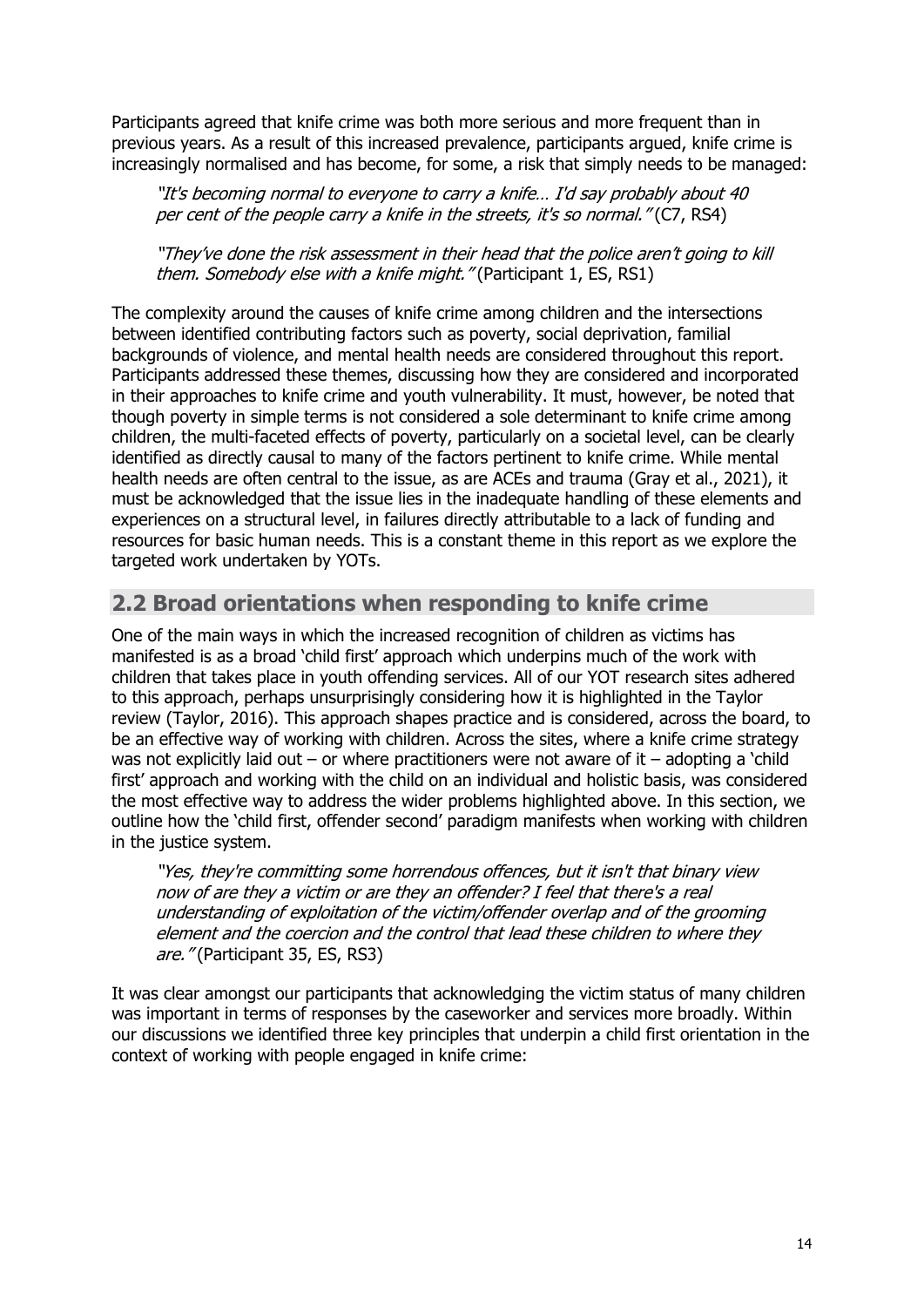

#### **2.2.1 The importance of relational practice**

YOT workers consistently stressed the importance of relationship building with children. Effective working relationships were characterised by trust, authenticity on behalf of the worker, listening, and attempting to understand the child as an individual, their experiences, circumstances, motivations, and goals. In many respects, we might describe this as 'traditional' youth work skills. Practitioners talked about the importance of 'bearing witness' to children's experiences and of the importance of 'being, not doing', although they acknowledged the unquantifiable nature of such an approach as a potential barrier to fully understanding its impact. Practitioners felt that, at the very least, this relationship needed to be formed before any meaningful focused interventions could take place. Overall, YOT workers felt broadly positive about their ability to form such relationships, although the division of labour between case-holders and support workers was identified as a potential barrier. Other barriers included: high caseloads; the time bound nature of involvement with the YOT; the statutory nature of the relationship itself; and the perception amongst some children that YOT workers would pass on information to the police.

Engaged relationships of trust between caseworker and children were described as impactful in and of themselves, not just as a means to facilitate separate interventions. Where children were described as lacking support systems and positive role-models, YOT staff argued that the verv process of forming relationships and building trust – the breaking down of barriers – was therapeutic in itself:

"So you might be doing something like [a knife crime programme] but actually in reality you might be trying to build up a relationship with a young person because they have got no relationship with any trusted adult whatsoever because that's actually broken down, that might be why they're more vulnerable to CSE and stuff like that..." (Participant 45, M, RS4)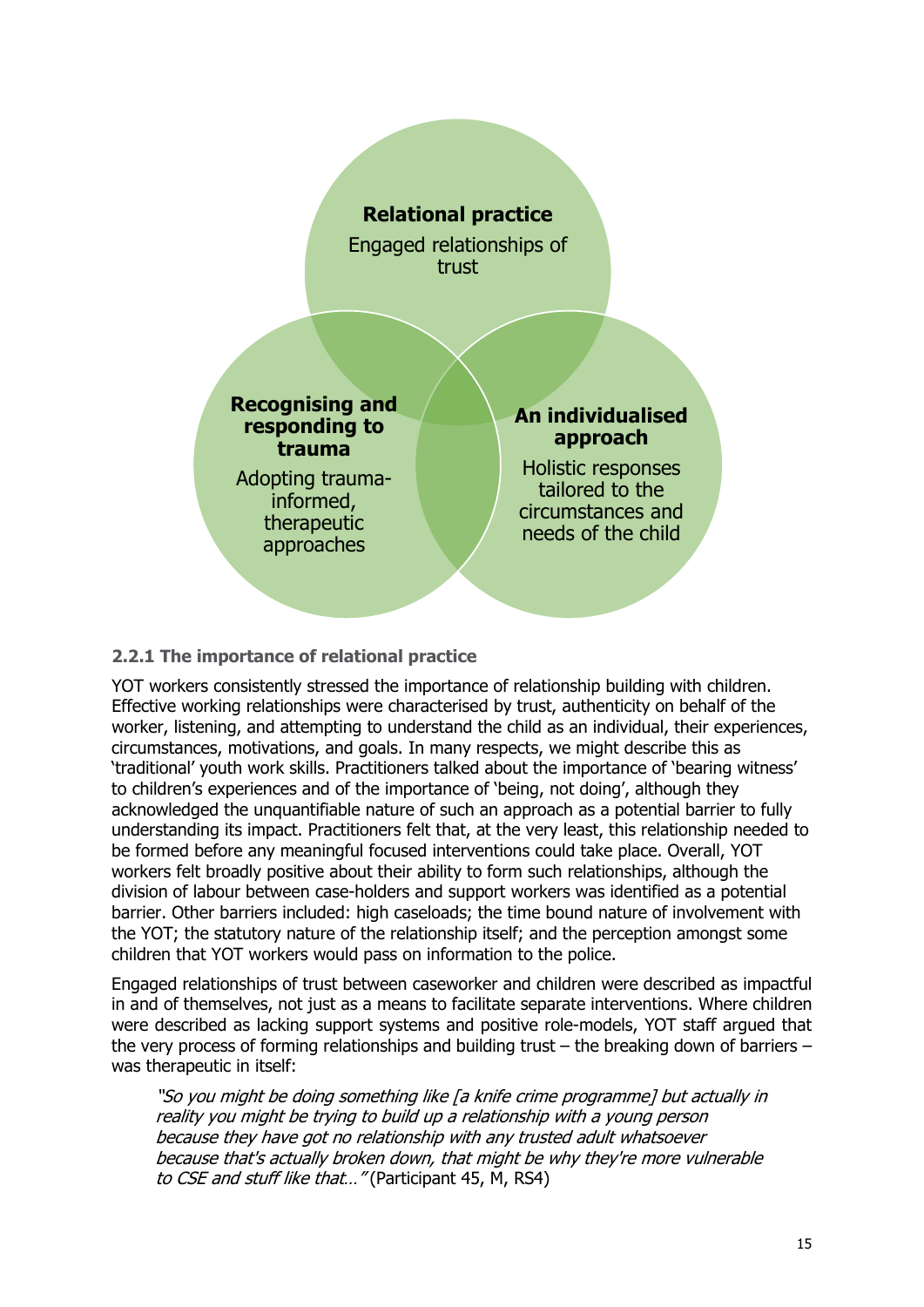"My thing is: build the relationship because all the evidence says there is no golden bullet in terms of interventions but the one thing that goes through everything is I'd rather have a really good worker with a really good relationship doing a bad programme than I would have a really bad worker with a really bad relationship doing a good programme." (Participant 58, M, RS4)

Although relational practice forms a central pillar in YOT caseworker roles, in both the 'traditional' youth work sense as well as in facilitating the delivery of further interventions, it is perhaps not reflected in the formal response to knife crime incidents among children. Rather, here we see an emphasis being placed on the delivery of specific programmes, the completion of activities within a certain timeframe, and attempts to measure progress in ways that cannot reflect the true nature of the work:

"…for me it's not about what you can test on a piece of paper or whatever, it's about the relationship you're building with young people which is hard to measure naturally..." (Participant 58, M, RS4)

Time was discussed as a key element to building those relationships with children. YOT staff working on short-term orders such as referral orders or out-of-court disposals discussed the barriers posed by the limited timeframes within which they had to build a relationship with the child and then deliver statutory programmes and get the children involved in activities in a way that will make a lasting impact on their lives. The various court-appointed requirements were sometimes seen as 'tick box exercises' with children completing their orders and moving on regardless of whether their caseworkers felt that there had been sufficient opportunity for engagement and likelihood of long-term impact.

"Just say someone might be carrying a knife but they've not actually used it and they might get a three-month referral order, what are you going to do in three months? By the time you build that relationship the order's done so you can't do the work anyway..." (Participant 17, M, RS1)

Participants emphasised relationship and trust building in impactful encounters with children involved in knife crime, and the significant time needed to 'break down barriers' and engage. The importance of these factors relates to other themes appearing in this report which have been consistently highlighted as central to a successful response to knife crime, such as the importance of an individualised, trauma-informed approach.

"So I think that's it for me really, it's the engaging. You can't engage a young person. You can't change a young person unless you can engage them. You can't do any work." (Participant 38, M, RS3)

Relational practice and the use of 'traditional' youth work skills are seen to be central to a holistic, individualised approach to addressing knife crime. With a public health approach being adopted by the majority of research sites – and held up as an example of good practice by most practitioners – relationship-building is perhaps the most vital aspect in engaging children, identifying the causes of behaviour, gathering crucial information, and finding out what might motivate these children to redirect their path and move towards a more positive future. All of these factors were identified as key to successful intervention by YOT workers throughout the interviews.

Discussing relational practice, YOT caseworkers highlighted the importance of matching the right worker to each child. Although it was mentioned that this was difficult to coordinate with any consistency, certain factors seemed to be considered wherever possible to ensure that children and their caseworkers have the best chance to form these important relationships.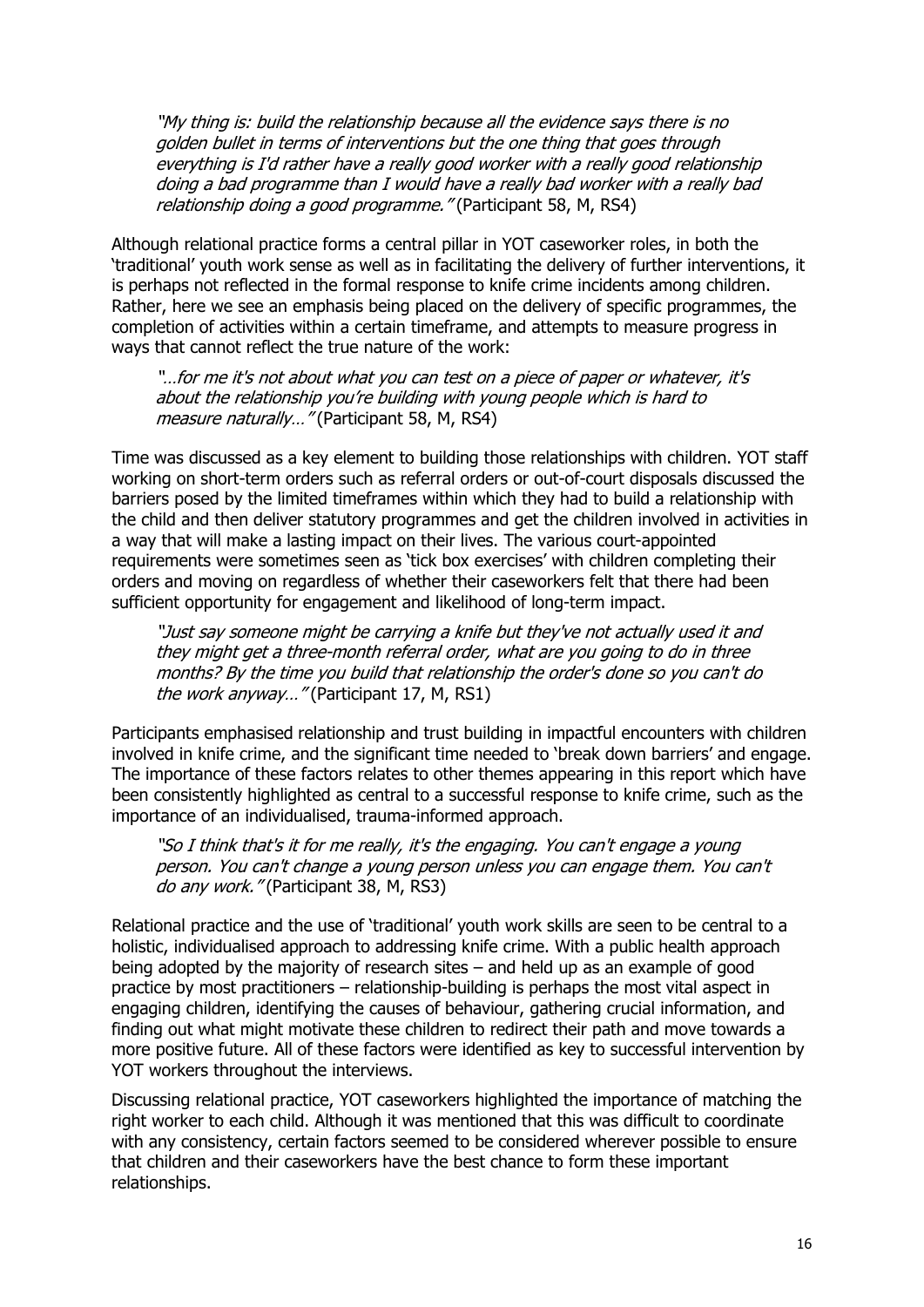"Without sounding discriminatory against older people or younger people, sometimes young people do relate better to younger people and sometimes you find that with, you know, you could get young people who say they don't want a male worker or they don't want a female worker and they will say that themselves but sometimes it's just about understanding what you feel is going to fit with this young person." (Participant 55, CW, RS3)

However, in reality, it is neither easy nor always possible to ensure those matches are made. At times it is not as straightforward or obvious as it seems, with it being difficult to predict how each child will engage or react:

"I think that's really key, and I think matching people up with, I don't know, personalities, elements of background, whether it could be sports or language, or I don't know. There's so many different ways you could match people up, but I think mainly more on passion. I think it's really, really important to match children up with the correct caseworkers but I think in the real world – and that happens, particularly in my team but then in the real world everyone can't go to the same person because then they'll be overworked or how do you upskill people that maybe that isn't their skill but they're going to have to manage it, that's more what we need to focus on and really understand I think, how do you do that?'" (Participant 5, CW, RS2)

Significant barriers to the successful forming of trusting relationships between children and YOT caseworkers can be the belief amongst children that information is shared with the police and the dynamics between the YOT and law enforcement. YOT workers make efforts to separate themselves from the police in the eyes of their assigned children, but it can be problematic. Many are very distrustful of the police and are described as not having a good relationship with them. This is further complicated by the fact YOT workers must share information with the police if it is potentially harmful or dangerous:

"I had a young person tell me that they were not going to tell me some information because I'm going to tell the police and I was like, okay, I've got no reason to tell the police but they very much see it as, you know, we're part of that so they can't trust me or they can't talk to me about that because they're not sure where that information's going to go." (Participant 50, CW, RS3)

Referring back to the previous point about identifying children as victims and the 'child first, offender second' approach, there was a sense amongst some YOT workers that police practice was not always conducive to supporting children to change, but was focused too much on detection and conviction:

"The police seem quite rigid in their responses I feel like with young people, you know. They arrest them and it's not kind of like, oh, why are you offending or what's going on at home? It's more a – they are the police and I suppose that is what it used to be, the fact that you've done this and this is the punishment but I do feel like slowly we are moving away from that. Like they have offender managers now who are assigned to young people who are risky, you know, they have concerns about reoffending and even though they're meant to be there as a form of support it doesn't always come across that way … I always try to kind of – because we're not the police and it is important for me to carry out my role and help young people I know I'm not going to get anywhere if I then start doing joint meetings with the police … I'm not the police and if they're very anti-police and then I'm trying to get them to engage with the police and then they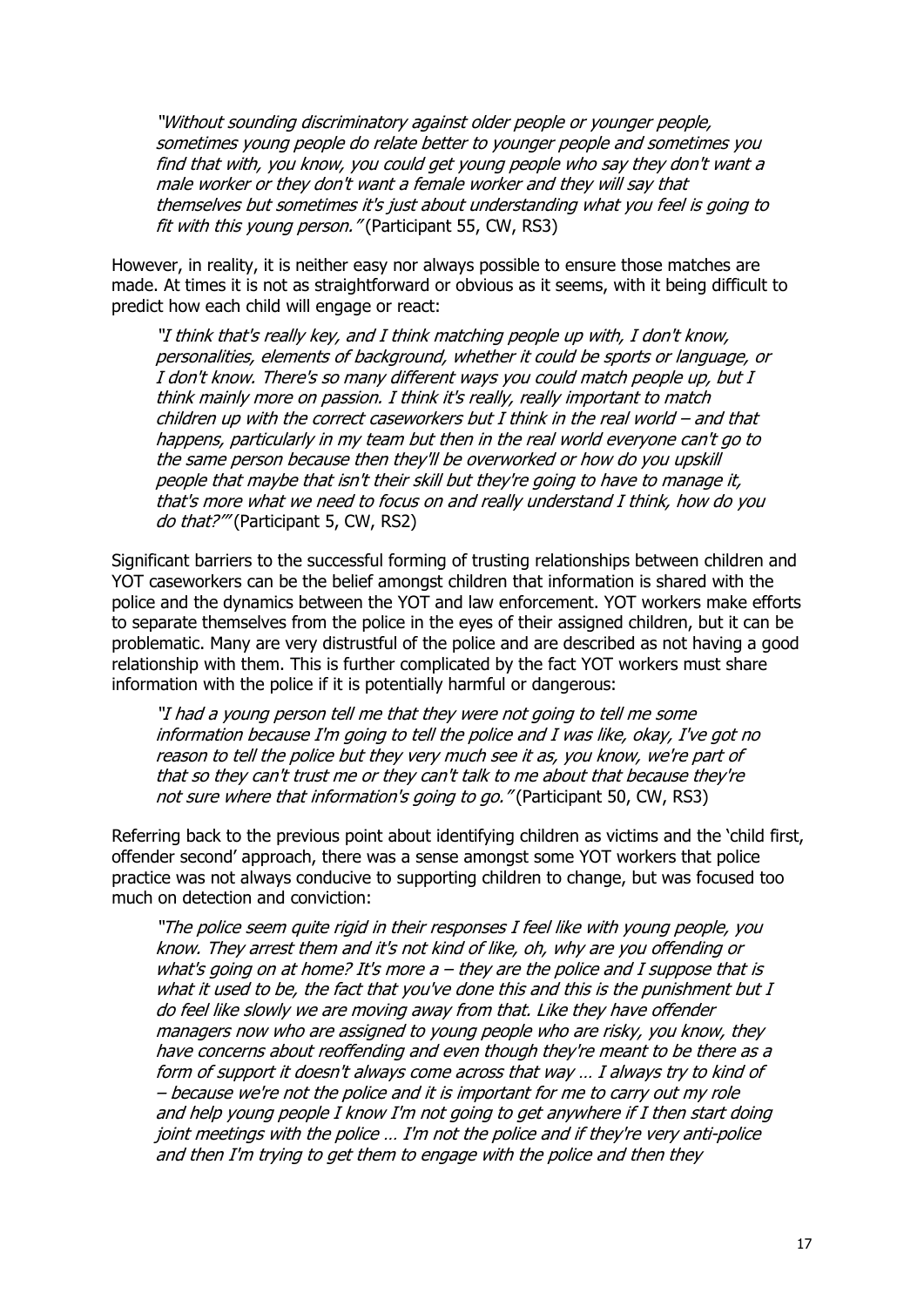complete disengage with me I don't feel that works at all for anybody, it's not good for the child in any way whatsoever." (Participant 46, CW, RS3)

These views relate to other issues raised later in this report around both the importance and the challenge of working across services and institutions to support children involved in knife crime.

#### **2.2.2 An individualised approach**

Alongside the relational practice deemed central to the success of youth justice work, practitioners discussed the use of an individualised approach with specific programmes, interventions and activities tailored around the circumstances and needs of each child. From the outset, building a relationship and establishing rapport and trust, requires an individualised approach and leads to tailored responses rather than 'off the shelf' interventions. This approach forms the foundations of a holistic, public-health approach:

"So actually the first starting point needs to be understanding that child's journey, so that when we deliver that intervention, the intervention is most effective, rather than it being something where we're actually retraumatising the child because we're reminding them about negative experiences and that sort of stuff … So it isn't just a one-size-for-all, and again it is that diversity of offer and having confidence that this isn't just a blanket approach, this is that you're taking each child and looking at each child individually..." (Participant 33, M, RS3)

"…every single young person who comes in to contact with our service will be assessed and you look at what's going on their life so it will be very much, well, it will be very individual the plan of what they're doing really. Like I say, you've got some young people who might be gang linked so that's completely different to someone who's carrying a knife, who's never committed an offence in their whole life who's got a family that's supportive so it just depends what is going on for that young person." (Participant 45, M, RS4)

Specific programmes designed to tackle knife crime were discussed by participants and each research site had a formal knife crime prevention programme. However, these were described as a part of a broader picture of engagement with the children. The usefulness of these programmes, which tended to take place over six to eight weeks through weekly sessions, was debated by some practitioners.

Practitioners stated that key to the process of individualising the process and the response to each child is a thorough initial risk assessment. Alongside using the standard AssetPlus assessment tool, some YOTs were undertaking further assessments. For example, one research site used a trauma symptoms checklist developed by a consultant psychologist to go beyond identifying criminogenic needs and explore underlying trauma and attachment issues. The assessment provides YOT workers with a background on the child as well as an insight into their circumstances and their 'story':

"…it's not, oh, a young person's committed an offence and that's it, they need to be dealt with as an offender. We go out and do an assessment and if we can identify areas where, oh, actually they need some kind of therapeutic assessment done and then it identifies something that we would take it down that route and make sure they get that support because what we say is if you address any kind of unmet mental health needs then that would reduce the risk of offending." (Participant 36, CW, RS4)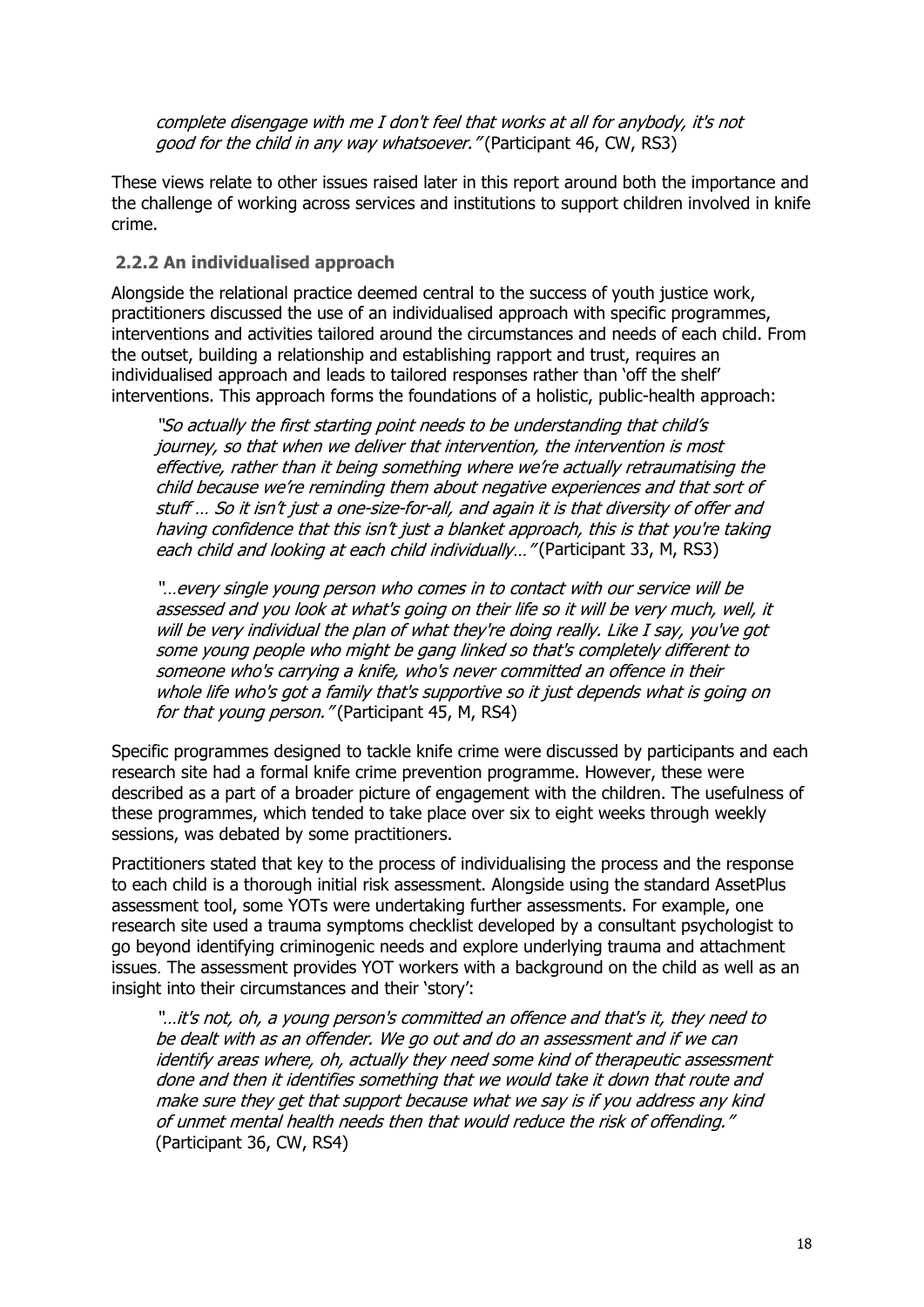"So I think individualising the offer, moving away from the offence specific programme which is probably where we've seen the biggest shift in terms of some of that specific intervention delivery around knife crime, but I think the biggest shift is not to look at it through the lens of treating an offence, but actually working with a child to support desistance and that it is, that shift in thinking in terms of that child's journey to where they are now, understanding that journey, and making sure that we are utilising our assessment process to best understand that and to then best inform what our plan looks like." (Participant 33, M, RS3)

A strong line of communication between agencies is important as part of this process as different agencies can have access to different pertinent information. Several YOT workers discussed the complexities around sharing information, particularly when the issue was time sensitive and processes were taking too long:

"…sometimes you have the case where you just can't get hold of the social worker, it's just really difficult, they might be on long-term sick and then you're trying to go through …., yeah, so sometimes we do have issues but we always know how to escalate it and we can always ask to speak to duty managers. So we get there in the end, it's just most of the time it's more frustrating because you need that information quite quick and sometimes it's not as easy to get that. " (Participant 36, CW, RS4)

To provide an individualised response, a multi-agency strategy was deemed important. Participants highlighted the benefits of multi-agency working to produce the most comprehensive initial assessment of the child. They also referred to the need for partnerships in service provision after the child has been assessed. For instance, there may be specific mental health needs that require attention from professional agencies, or certain positive activities (such as arts- or sports-based provision) that could be used for engagement with the child.

"So when a young person will come to us we'll do our assessment and we'll obviously at that point try and figure out who's involved and what their involvement is and what it looks like, so, you know, a lot of young people might have a social worker, they might have some school link or the health team might be involved. When we do our assessment we'll pull all the views in to form our judgements I guess and like our hypothesis or whatever it is that we're doing and then we'll do a case planning meeting which we chair with the young person, their parent and anybody that's involved." (Participant 44, CW, RS3)

There was a strong sense amongst YOT workers across all research sites that the only successful way to tackle the issue of knife crime among children was to use a holistic individualised response tailored to, and engaging with, each child. As such, in research site 2, they had a 'fully bespoke' offer:

"We have very bespoke offers for people who are arrested, and it doesn't matter where they come from, because part of the assessment process on that is the background. We have offers for cultural awareness. We have youth service offers. We have violence reduction offers, … they have a small amount of money, so they can't go wild, but they have some money where they can identify individual needs for the child and that is where the horse riding initiative came from, to be totally honest, and so they look at it and sometimes it's a matter of just joining up existing statutory provision to make sure it's strong, and then other times it does require some level of innovation so they all talk as managers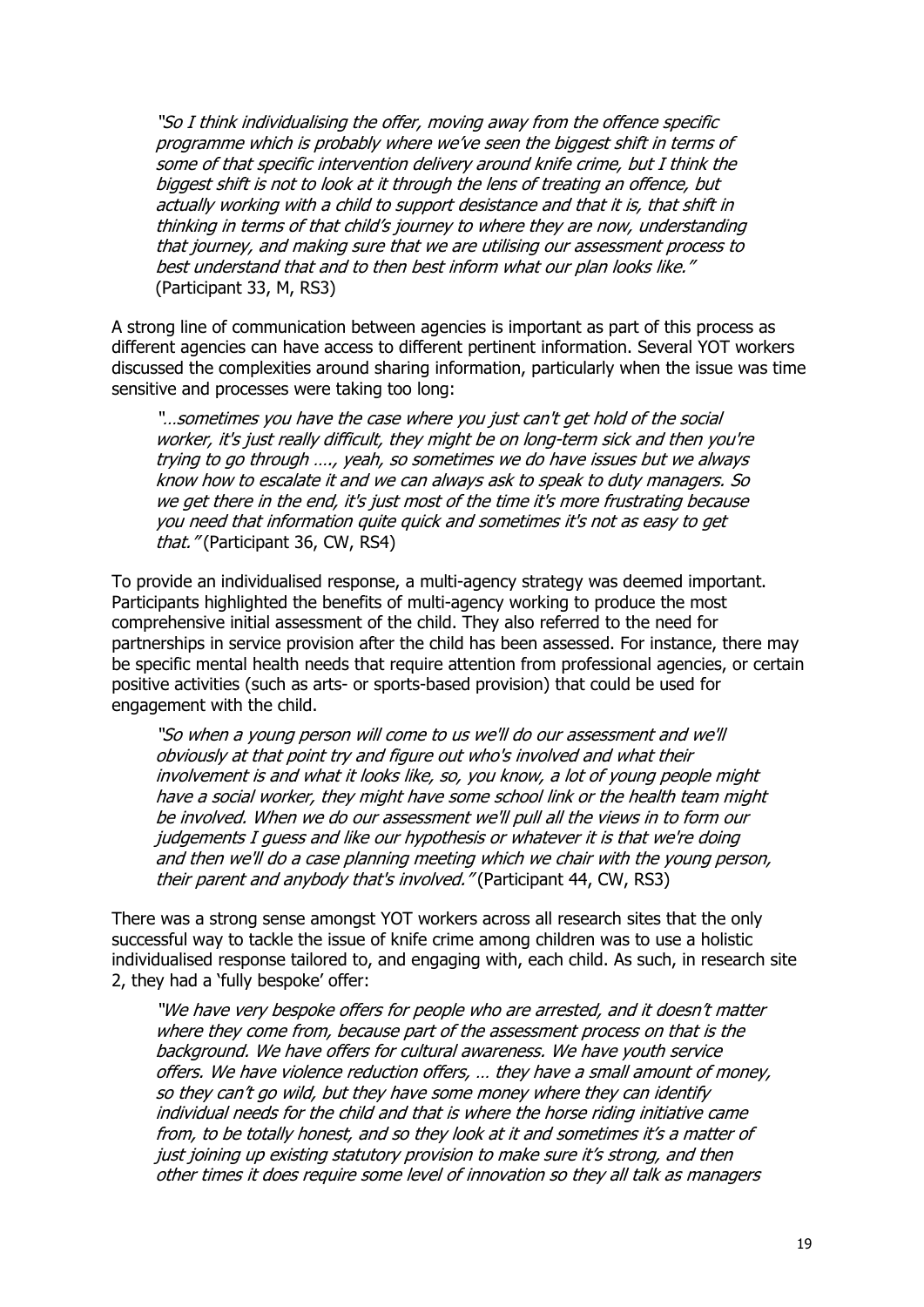and solutions are found… Sometimes children just don't want to engage with us and take part, and so there may be an element of an incentive to take part as well as if you don't take part then you could go back to court." (Participant 26, M, RS2)

The 'child first' approach facilitated a strategic response based on the importance of putting the child and their specific experiences at the centre of the work (see also Smithson and Gray, 2021) and supporting them to move away from their offending behaviour towards a more positive future. The risk assessment and holistic response provided a network of positive interventions designed to address the root causes of the child's behaviour.

#### **2.2.3 Recognising and responding to trauma**

The recent increase in knife crime has been described as one symptom of a toxic environment which is underpinned, or at least exacerbated, by a decade of cuts to public services (Haines and Case, 2015). The toxic environments within which children are growing up are causing and exacerbating trauma. Throughout the interviews, there was widespread recognition of many children's experiences of trauma as well as the need to respond accordingly. As part of a holistic and tailored 'child first' response, YOT workers placed high importance on identifying the trauma experienced by the children on their caseloads to:

- firstly, understand the context in which they had acted and the possible root causes
- secondly, to be guided in how to best approach and design each individual intervention.

Trauma was discussed not only as an experience and response that YOT workers need to be aware of and respond to with care, but as a key factor in the root causes of children's offending behaviour (as well as an early predictive factor, though it was emphasised that this needs to be considered carefully so as not to profile children; see Gray et al., 2021):

"It's difficult to find which is the cause but I think for us – I mean we do a lot of work around trauma and I think a lot of the young people that come into our service have definitely experienced some level of trauma, some multiple levels of trauma and so that might be easier to understand perhaps why they are carrying a weapon because they've been hurt before or something like that but it's just getting to the bottom of any aspects of their life. "(Participant 45, M, RS4)

"…you're trying to also work with somebody in a very short space of time, so you've got to do everything, like if you don't know them, your relationship building, the information gathering. So a lot of our young people obviously have got adverse childhood experiences, trauma, and you're kind of trying to work out. My job, I suppose my role is to work out why they've offended and that's what I have to look at and so that is where I focus on my offence focused work, is their reasons for offending to try and change behaviours or prevent them offending in the future." (Participant 24, CW, RS1)

Care should be taken not to label children who have ACEs and assume the effect such negative experiences have had upon them, as one participant highlighted:

"We do a lot of work around adverse childhood experience. A lot of work around trying to focus on strengths. I think it's great that we've become much more informed around the back stories of young people. My one concern about it, and it is quite a big concern is it can become quite fatalistic in the wrong hands so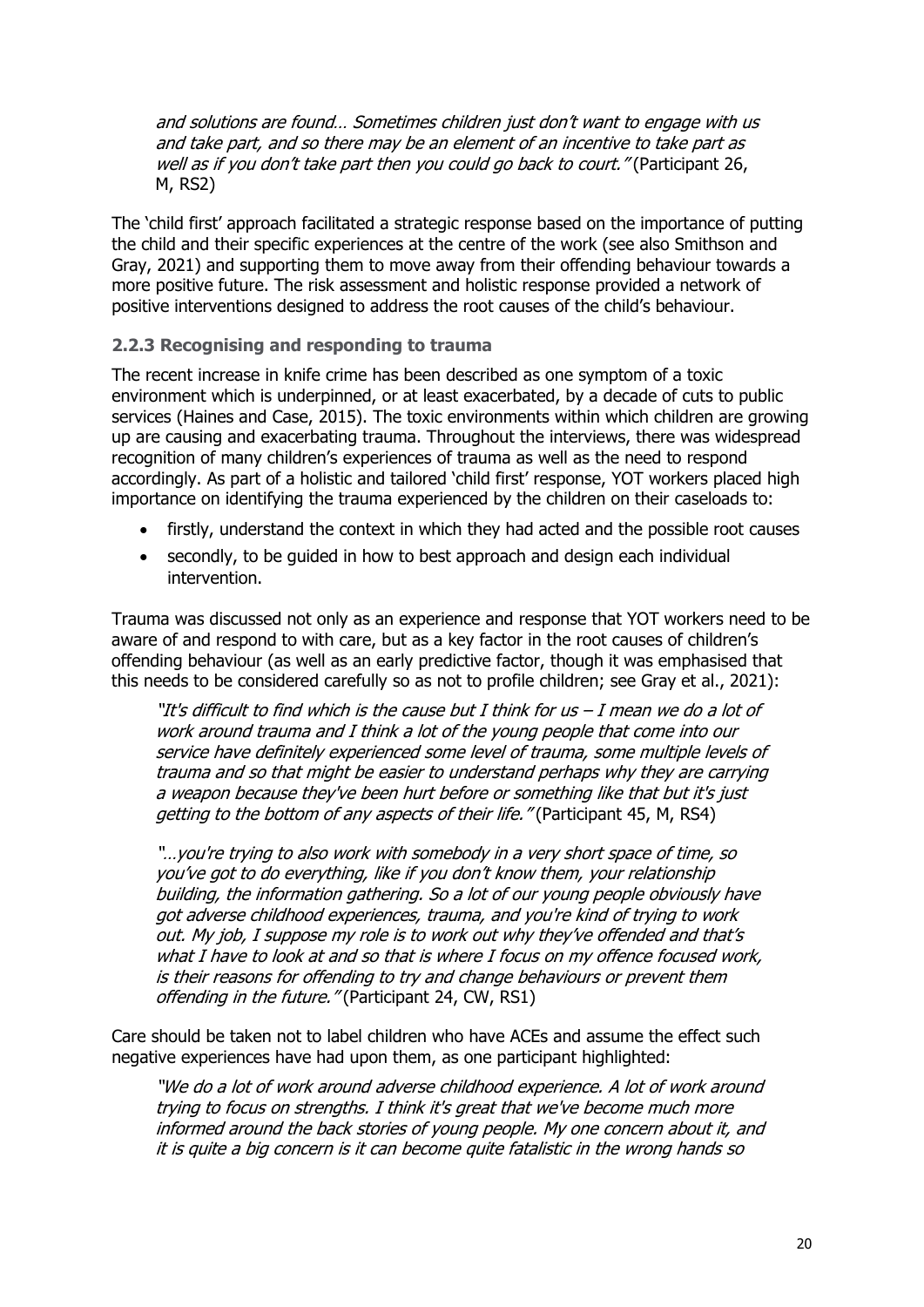just because you've got some adverse childhood experiences doesn't mean that you're going to become x, y or z." (Participant 58, M, RS4)

Using the risk assessment methods mentioned in the previous section, practitioners sought to identify what traumatic experiences might have occurred in the child's early childhood as well as in their recent past or present circumstances. This was being increasingly prioritised as part of a holistic knife crime strategy.

"So we now I think as a city have a much better understanding of the impact of trauma in early childhood and how that can act as a bit of a push factor for some young people to engage with inappropriate peers, because they are seeking, I don't know, approval or something that they're not getting from their family and so it's kind of filling a need for them." (Participant 32, M, RS3)

However, many practitioners also stressed that a trauma-informed approach should be understood as a way of approaching the work; not behavioural/tokenistic and not 'just another intervention' (see [Research & Analysis Bulletin 2022/02](https://www.justiceinspectorates.gov.uk/hmiprobation/wp-content/uploads/sites/5/2022/03/Working-with-trauma-in-adult-probation.pdf) for an overview of trauma aware, trauma-informed and trauma-responsive practices). Practitioners talked about the importance of adopting trauma-informed, therapeutic approaches which recognised the emotional problems and issues many children face. One research site had employed specialist mental health practitioners to facilitate the development of such approaches. One practitioner, who worked with children and their families through a therapeutic provision, stressed the importance of keeping the relations with the children genuine, building those relationships, establishing trust, and tailoring the response to each child:

"We kind of largely work from a relational focus and so a lot of the therapeutic trauma-based work that we do comes through the relationship that we build with the young people and families and we kind of just become part of the furniture in the house is what it turns out to be. And a lot of that is about helping young people to explore past experiences and how that might have impacted on their decision making and feelings of safety and stuff is what I think it boils down to a lot of the time. Because that's what's connected to them carrying knives. And it is very much kind of tailored for the young person, depending on what their experiences have been." (Participant 31, ES, RS3)

Throughout the interviews, participants shared many examples of cases where trauma had played a significant role in children becoming involved in knife crime. These examples ranged from violence and/or substance misuse in the home, being in care, abuse in different forms, bullying, and coming from an area that was violent/deprived/had a gang presence etc.

"So you can see from very early on, you know, the number of referrals made to Children's Services with regards to concerns around parenting, in and out of care, you can almost see it unravelling. […] the trauma that he experienced as a young person, there's elements of physical abuse as well as emotional abuse, has really led him to go down this negative path and actually he also experienced, from what he tells me, some sort of physical abuse in care as well, as well as being at home." (Participant 55, CW, RS3)

Some practitioners talked about community and vicarious trauma and a need to recognise and respond to the wider and structural effects of toxic environments such as racism, poverty, and marginalisation:

"It's like now everyone talks about trauma and adverse childhood experience and they're the key, they seem to be key topics of the day but, you know, it rings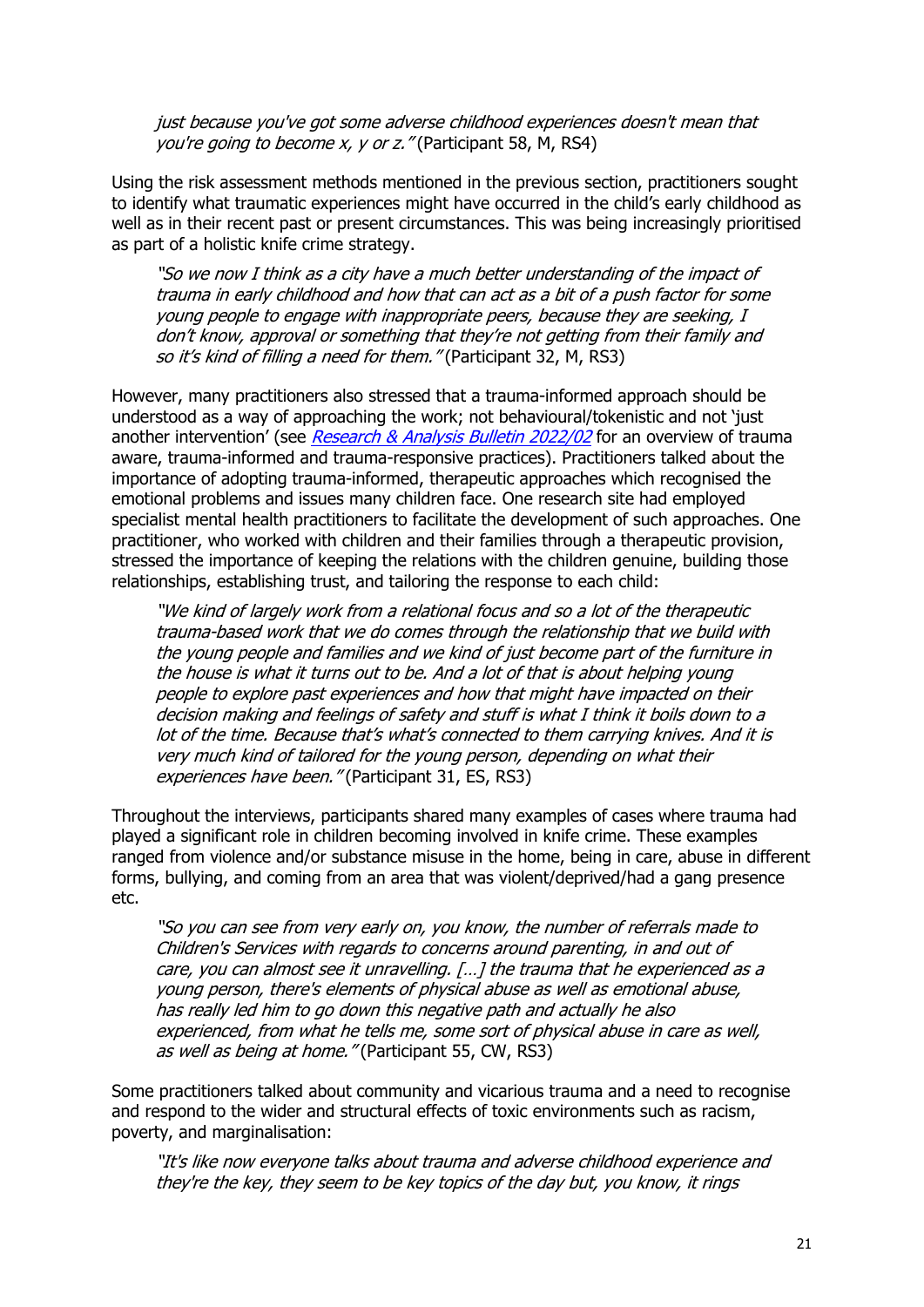true in the communities that I certainly know and have worked in. I think sometimes that systemic structural stuff gets ignored. We like to individualise the problem and say, oh, it's because [Name]'s not got enough education or whatever but actually when you step back, if you look at trauma or adverse experience that's in a town that's been through itself has been through a huge amount of trauma and huge amounts of change and huge amounts of adverse experience so it's not surprising really that people that live there have also suffered from those things on a kind of individual level. So I think that that's the number one for me, is that poverty and the kind of infrastructure thing." (Participant 58, M, RS4)

While there appeared to be concerted efforts by YOT practitioners to adopt a traumainformed approach, undertake training and incorporate it into their work, some workers felt that there was a further need to incorporate this approach in schools, where many of the issues with children could potentially be identified earlier. Participants felt that the tendency for schools to exclude children with behavioural issues acted as a driving force for children to offend (Arnez and Condry, 2021). Acknowledging schools' competing responsibilities and priorities in protecting other children and their learning environment, practitioners argued that schools play a pivotal role in the management of children at risk of committing knife crime offences:

"...I think the key things with schools is [...] something needs to be done to stop blanket permanent exclusions. I appreciate they may feel that they pose a risk of harm to the other children and they have a duty of care to protect everyone within the school, but there are real negatives to being permanently excluded. Kids also fall through the net. They don't automatically go to an alternative provision, for example, or if they're at an alternative provision, sometimes it's two hours a day three days a week. What else is in place for them when they should have twenty-five hours of education a week? So, I think some sort of discussion needs to be had with head teachers and maybe service managers on what we can do as a holistic approach. If we all work together and try and minimise the risk, contain the risk, so that young person can stay in school is probably one of the biggest things that I think needs to change." (Participant 6, CW, RS2)

Schools can be instrumental in addressing issues before they escalate through regular contact and through appropriate safeguarding. While many schools have been receptive to input from external agencies, particularly around violence awareness, and some schools work closely with the YOT as part of their multi-agency approach, it appears that there are some schools doing too little to address individual cases and deal with at-risk children.

According to some participants, a significant challenge in addressing knife crime is a problematic attitude on behalf of many schools towards children who are seen to be, and labelled as, 'difficult'. There was a shared consensus among participants that many schools were too quick to exclude children posing challenges or seen as potentially posing a risk. Participants suggested that exclusion rarely solved the underlying problems and simply served to further marginalise. This practice was seen by participants as an example of schools not always recognising complex alternative learning needs and traumatic experiences:

"The problem is addressed by them by excluding young people or getting them off-site as soon as they can. If you don't play ball you're out with the first school who we went to and that's part of the problem because then when children aren't in education you're literally handing them on a plate to people who are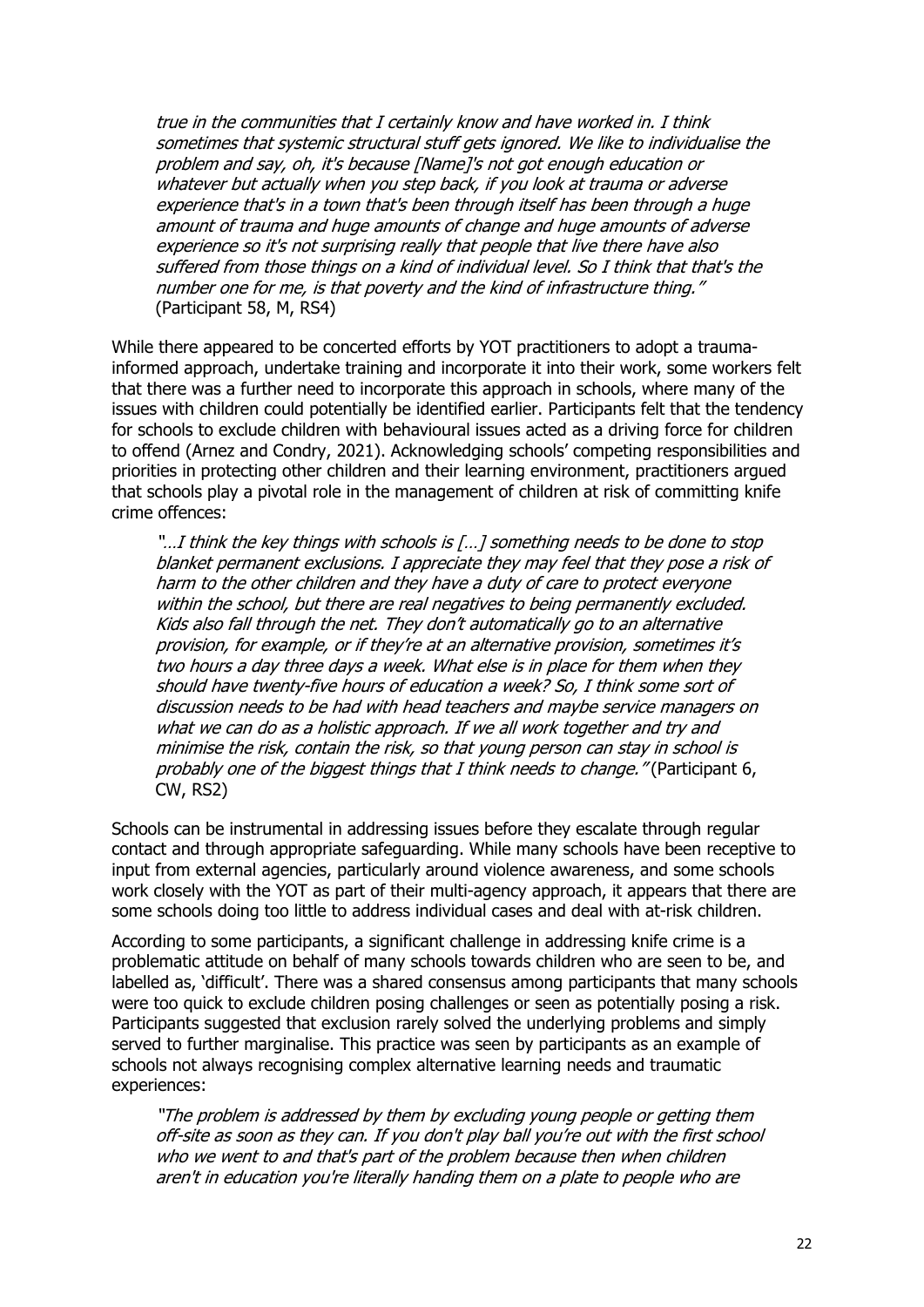who are in OCGs [organised crime groups] for example." (Participant 41, CW, RS4)

"It would be ideal if every single school were trauma-informed and they're just not and, again, I feel like with schools it's just put down to they're just naughty kids." (Participant 36, CW, RS4)

While the recognition of the need for trauma-informed practice was widespread, some YOT workers expressed concern about its practical reality and failures arising from a lack of ownership over, and responsibility for, the approach:

"It's all fine saying, yes, we need a trauma-based approach but what does that look like in reality because I've given you an example of a really, really traumatic case, I'm sure there's other cases like that and that kind of trauma support wasn't able to be delivered and I kind of saw a standoff between practitioners as to who should take responsibility." (Participant 63, CW, RS5)

"I think that it's really difficult when we've got services that are saying 'We are child first, we are trauma-informed, we are X Y Z' and they are delivering programmes that are behavioural interventions for problems that are actually more deep rooted in emotional safety, trauma, community, and we need to be working relationally with that, and not behaviourally to start with." (Participant 31, ES, RS3)

For some practitioners, a trauma-based approach meant bearing witness, and working closely with each child to involve them in the process and co-produce their specific programme. Such an approach reflects the importance of both relational practice and the need for individualisation discussed earlier:

"A lot of what we do is just trying to help build executive functioning skills and give people space to think in a world of chaos, I guess. And being genuinely interested, not there to catch you out or there to get you in to trouble, or there to pick apart your story. I'm here because I'm interested so tell me what it is like. I'm not a teenage boy, never have been, never going to be, so tell me about your world. They sniff it out a mile off if it's not genuine, don't they, as you well know. It's a genuine interest in what could we do differently, I think. And asking their opinion. What do you think? What do you think has happened, why do you think that things are like they are and what could be done differently? And I mean those are some of the most interesting conversations." (Participant 31, ES, RS3)

The complicated nature of the provision of services was identified as a potential issue, particularly around the trauma-informed mental health, preventative side, with multiple agencies working together:

"It's very messy, and trying to explain it to somebody, if I try to explain to a case manager even it can be difficult because there are so many tiers. You're starting at the very bottom where you've got kids that aren't involved in knife crime at school … education, those kids that are on the periphery and then those who …. So there is like different layers happening in different groups but the charity groups, the community groups and they've obviously got a strategy, and they are all working alongside each other and it is very messy. "(Participant 20, CW, RS1)

Trauma was a consistent theme across all research sites and it was clear that the research respondents felt that trauma-informed practice was a positive development in terms of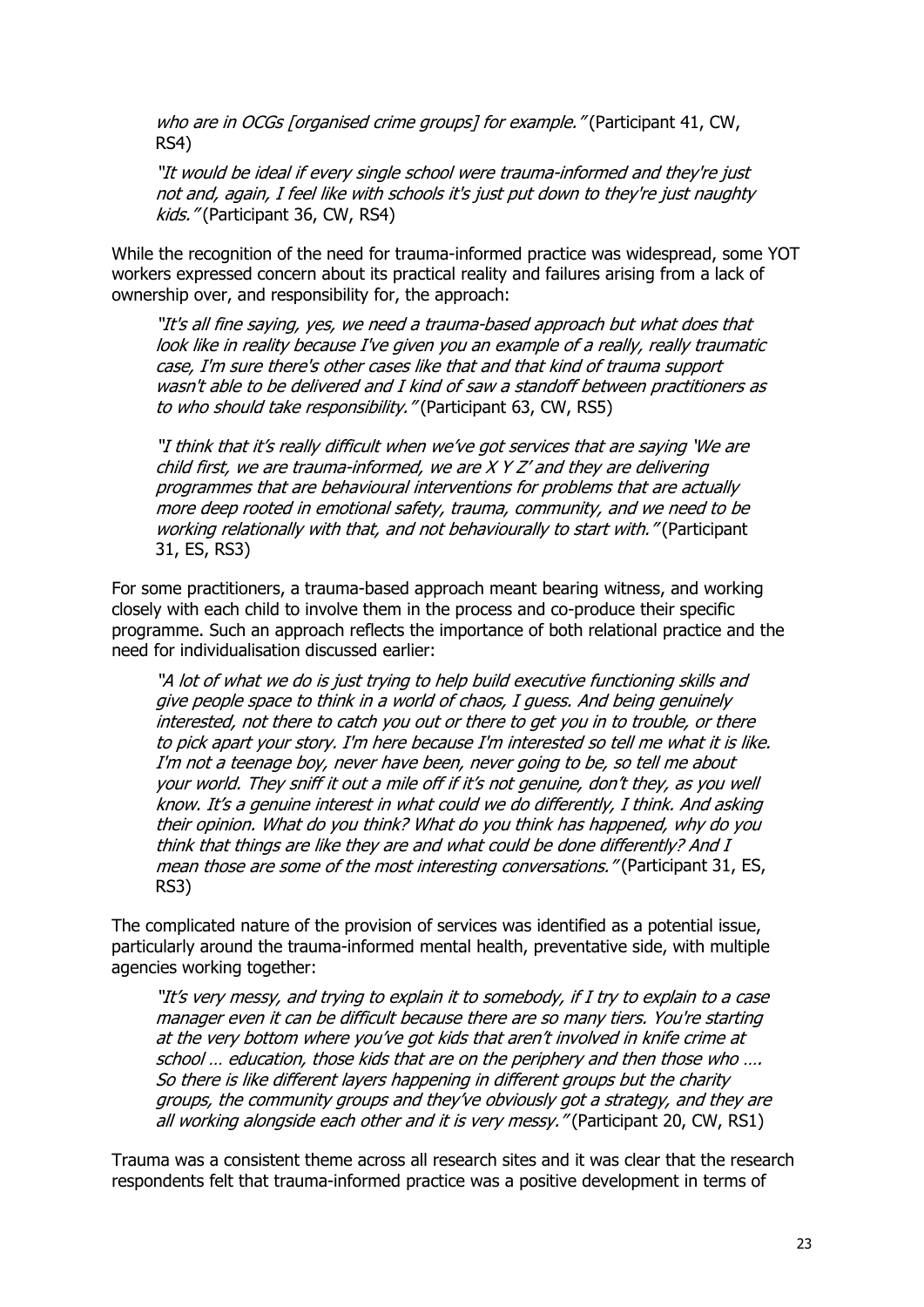working with children. Being trauma-informed provided staff with a useful framework to underpin and justify the relational and individualised approaches they advocated as being effective. That said, there is relatively little evidence to suggest that such an approach does in fact reduce offending and this represents an area for future research. Moreover, being trauma-informed appeared, from some participants' perspectives, to be difficult to reconcile with the more cognitive approach often found in programmes.

# <span id="page-23-0"></span>**2.3 What interventions are being implemented and are they promising?**

We asked our participants what existing interventions and practices might be considered promising. As set out below, we identified four broad groups of interventions which were described as potentially effective. Overall, however, while there was a recognition that YOTs had improved at identifying children's needs, they were still struggling to respond to all of them.

| Diversionary activities       | • Positive and constructive activities that enable children<br>to feel good about themselves                                                      |  |
|-------------------------------|---------------------------------------------------------------------------------------------------------------------------------------------------|--|
|                               |                                                                                                                                                   |  |
| Strengths-based<br>approaches | • Taking up activities which provide a sense of purpose<br>• Mentors providing positive experiences based on their<br>own strengths and interests |  |
|                               |                                                                                                                                                   |  |
| Programmes                    | • Highlighting the risks and impacts of knife crime                                                                                               |  |
|                               |                                                                                                                                                   |  |
| Other interventions           | • Health awareness interventions<br>• Aftermath interventions<br>• Community involvement<br>• Family interventions                                |  |

### **2.3.1 Diversionary activities**

According to YOT workers, diversionary activities facilitated positive shifts in the lives of children on their caseloads. One of the identified causes of the prevalence of knife crime was the lack of positive activities for children, particularly in more deprived areas. Participants mentioned the closure of youth clubs and the de-funding of sports and related activities as significant drivers. This was deemed significant because it limits children's opportunities to take part in activities that enable them to feel good about themselves. Diversionary activities were seen as useful ways of providing such opportunities:

"…when they first came that first day and sat there with their hood up, arms crossed, just didn't want to be there and then how they were at the end, by the end of the six weeks, they'd done a rap video and they'd done posters and really engaged and really opened up. So I think that's your evidence isn't it about how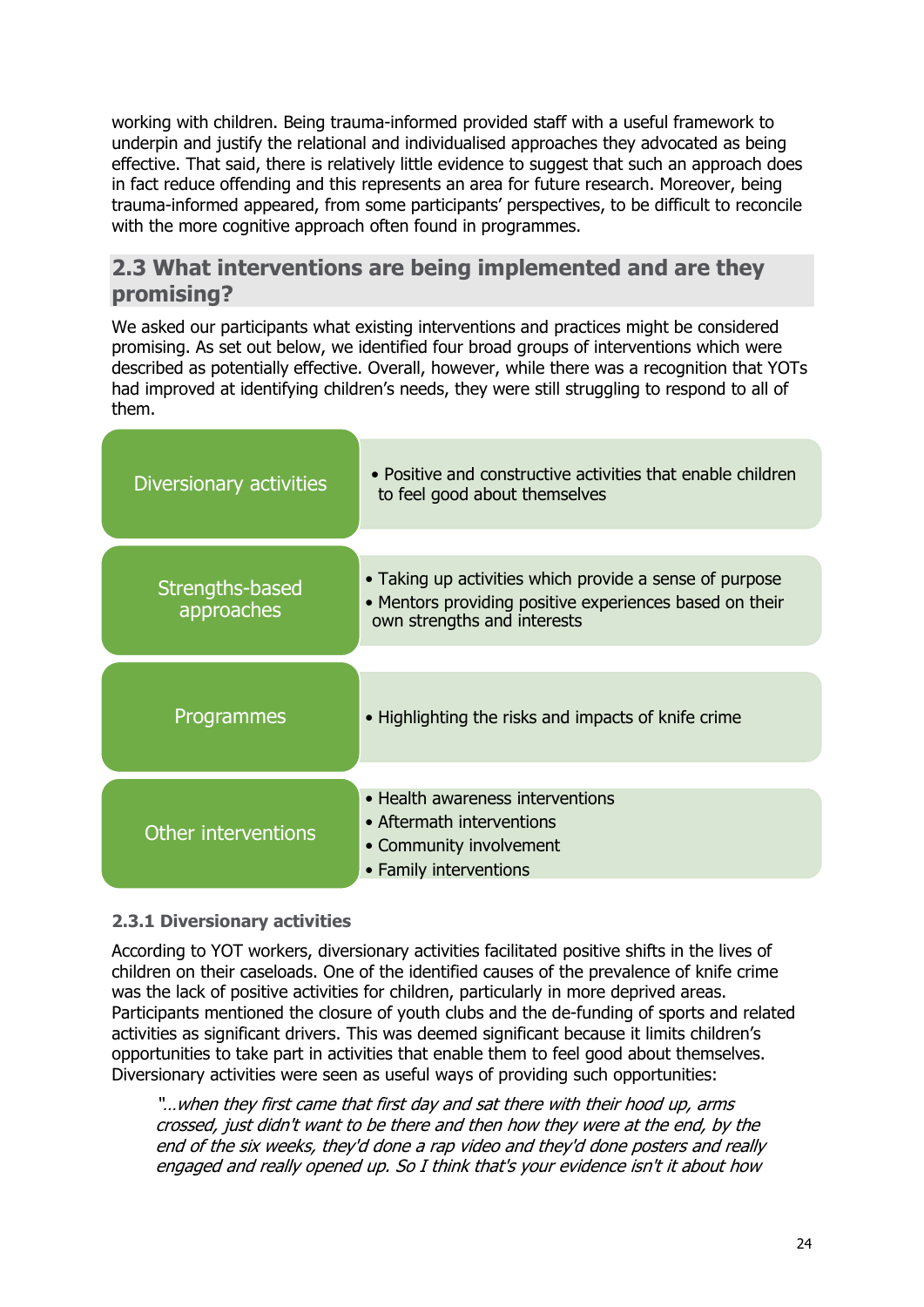they've changed over the course of the six weeks, how much more confident they've become and how much more knowledgeable they've become. These are your typical young people that were really hard to engage and people struggle with and then by the end of it they've completed the course. I went to the end presentation when they finished everything and it was just like how proud they were of everything that they'd done and liked to show it off. It was really good." (Participant 36, CW, RS4)

"You can't just go in and say you're a bad lad/lass. You have to find something positive. No matter what that is. Because a lot of our young people I think across the board, I don't think that it's just to do with knives, but little self-esteem. They don't believe in themselves, they feel that they are not going to get anywhere, and then they need someone to believe in them really, so I think that mentoring and those kinds of support services like your early help support, the green light, Amber, the gang teams – anybody that can offer the young person the support. And the more that there is that looks at different things… You can send them to boxing projects, and you can send them – but not everybody wants to do boxing. Not everybody wants to do sport. I know that there is loads of sports-based stuff, and I know it's brilliant, but it doesn't work for everybody. It's finding diversion as well for some of these young people. It's finding something else." (Participant 24, CW, RS1)

Although not fully evaluated, providing attractive and constructive activities was felt by participants to be effective in terms of supporting children to move away and stay away from knife crime. It was felt that activities needed to be targeted towards a child's needs and interests. Treating all children the same was unlikely to engage them, and so was less likely to divert them from harmful behaviour. While participants discussed diversionary activities positively, almost all mentioned the lack of funding available to provide long-term interventions. There was also a sense that more opportunities needed to be made available to children, not just in terms of sports or arts-based activities, but also in terms of vocational pathways:

"…everything feels very short term and I am never sure what's there from one minute to the next and sometimes our young people don't know. … outdoors and sport which is great again, but […] all of our young people aren't going to become footballers for Arsenal, so whilst that's great and they should be involved in fitness and exercise and positive activities what opportunities do they realistically have in the world, because actually I'm not going to become a footballer tomorrow and I sometimes feel like we need to invest more in actual opportunities for them, work wise, where they can actually make money and then not need to do the things they've been doing to make money." (Participant 31, ES, RS3)

#### **2.3.2 Strengths-based approaches**

In the section above on diversionary strategies, we noted their ability to provide children with opportunities to feel good about themselves. Based on what our participants said, these approaches have the potential to facilitate desistance as well as act as distractions from more harmful behaviour. In essence, this model of practice aligns with a desistance-focused approach to working with children in which assets and strengths are developed rather than 'deficits' being treated. One powerful example was relayed to us by a YOT caseworker:

"This young person had a number of offences against his name, but a lot of them were around the home himself. He was doing criminal damage, he was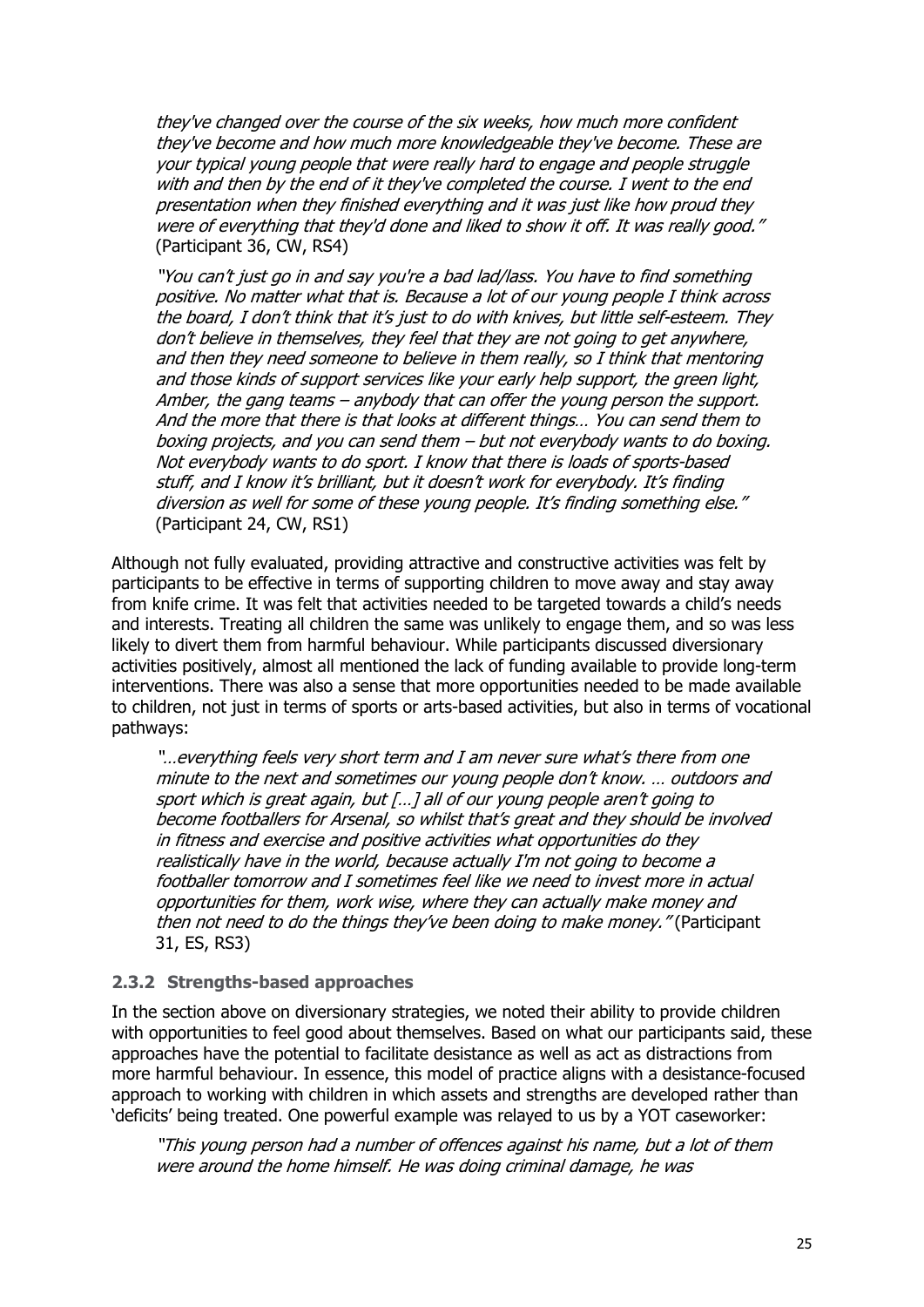assaulting his mum and so on, but he'd not gone through the criminal justice system, he'd not been in court. They were all dealt with NFAs or community resolution or whatever it might be, but one of the reasons why he was carrying a knife was because there was this beef between his group of friends and another group of friends and it had gone on for a while. We weren't aware of this. It was only when he came to us. He was spending a lot of his time doing that, but one of the things we realised was he was very much into his scootering. He was actually really talented at skateboarding and stuff, so rather than looking at the reasons why he felt that he needed to carry a knife, we tried to focus on that. We invested in that, taking him to the scooter park, getting him access to a club and what have you, supporting him in the beginning to get there and pick him up and so on. He's now detached himself from the previous group that he was with and he's far more focused on the scootering. So, he no longer feels that he needs to carry the knife because he's not associated with the same group. That's one example. It could be that we might be just focusing on, 'Listen. These are the harms and dangers of carrying a knife. This is what could happen,' and some of those things he's already aware of, he's not stupid, but rather than that, look at some of the other stuff and that's how it's worked with one kid. Not all of them are that easy, but that's one example." (Participant 47, CW, RS4)

Enabling children to take up an activity which gives them a sense of purpose may well be generative in itself. More specifically, giving people the opportunity to get involved in a new hobby can increase self-esteem through a sense of achievement (McNeill and Maruna, 2008) in a way which was not previously possible:

"I used to go pottery painting with him on a Saturday and that sense of achievement when they'd been fired and he took them home." (Participant 52, CW, RS1)

In the words of another participant, the YOT can play a role in 'igniting' people's lives in a positive way:

"…what works is kids doing education, reigniting things like getting involved in positive things, those that go to …community, music, sports activities, that sort of thing, reminding people that they're part of families and just reigniting, you know, re-joining family links and that sort of thing. I think that's what it is. There's the old adage about settling down. It still holds true that they'll do that." (Participant 18, ES, RS1)

#### Mentoring

Another common method of supporting children and developing a more strengths-based approach was mentoring. Several participants talked about using mentors as a way of providing positive role models to whom children could relate, as well as using mentors to provide children with positive experiences based on their own strengths and interests. The St Giles Trust came up frequently in these discussions, although they were not the only organisation providing this kind of service. A key theme was the use of 'lived experience' mentors who had shared backgrounds with the children under supervision:

"There's a mentoring service … that specifically work with black boys, or BAME boys. They can work with white people too, but the mentors are from BAME backgrounds so that's like a gap [name]'s sort of identified that there's disproportionality and that obviously a mentor from a similar ethnicity to the boys would probably have more impact than someone who isn't… having someone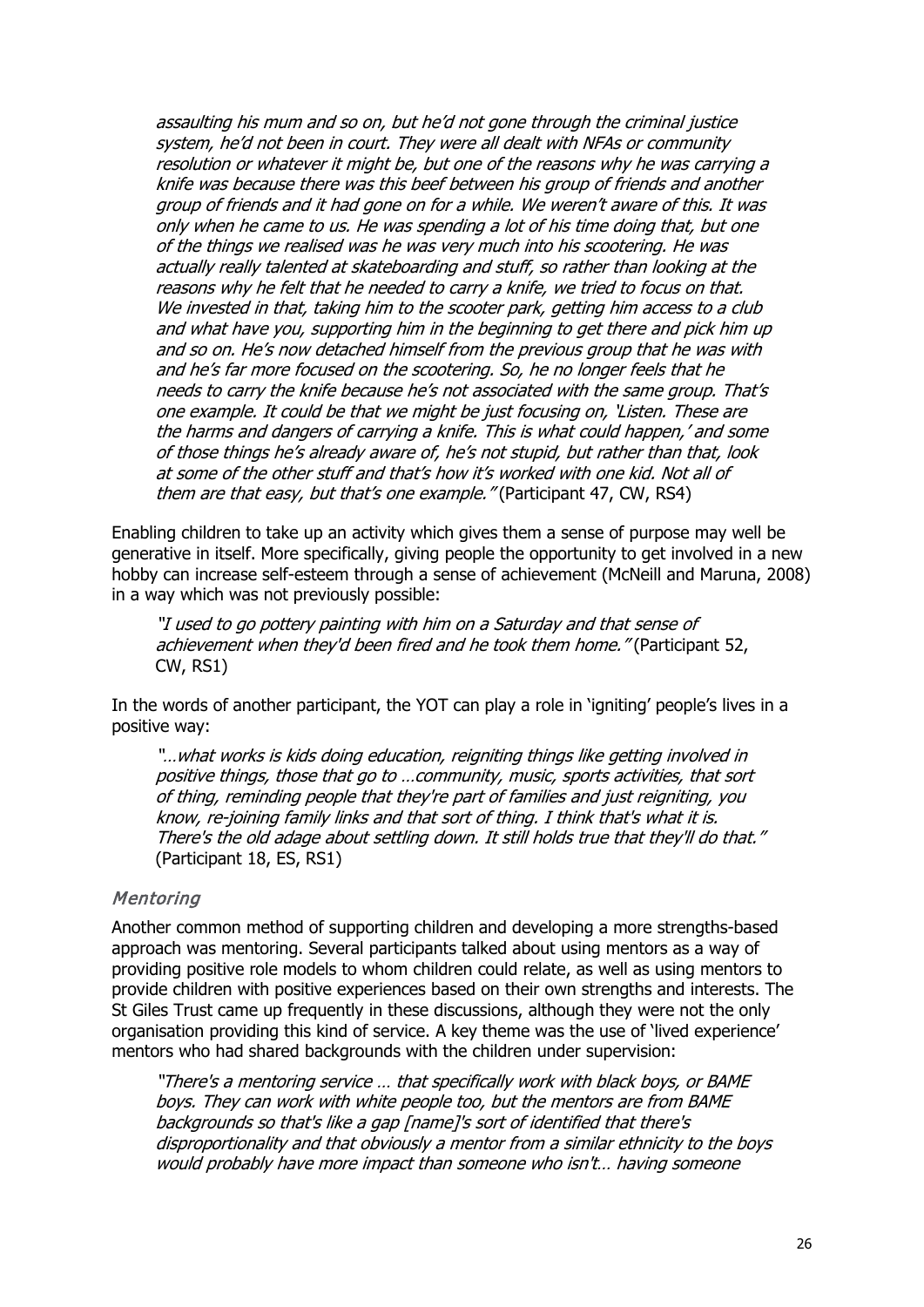who's had their own experiences. So I guess it's that peer education isn't it from their perspective." (Participant 15, CW, RS2)

Mentoring was seen as a constructive way of overcoming some of the cultural differences between professionals and children supervised by youth offending services:

"…how can you work with those different communities sometimes if you haven't got people. That is where I think that they need people to mentor them from those backgrounds again." (Participant 24, CW, RS1)

"…we can offset some of that again so if we have got a child who isn't going to engage with a white female middle-class worker for whatever reason, that doesn't mean there is a deficit on that worker. I know that we've then got somebody where we can say, rather than say that that means that child is going to go down an enforcement route and we're …criminalise them, that is not going to support in terms of desistance and what we are then able to look at is to say then actually here is somebody who has been there, got the T-Shirt and hopefully you can build a relationship with and actually we can begin to recognise and work with that child with the family with that worker, to try and build on that. " (Participant 33, M, RS3)

Mentors can potentially overcome the inevitable power imbalance that exists between a child and their YOT officer even where a good working relationship exists. They can also act as positive role models to children who, as discussed above, have often experienced ACEs and trauma in their lives prior to being involved in the YOT:

"…they are really skilled at drawing in young people who are isolated or that we have really struggled to bring on board because they see us as – well, they see us as what we are, essentially we're a bunch of middle aged women trying to engage with 15 year old boys in a positive way and we don't have any male case managers which I think is something we're really aware of so we've deliberately sought projects where young men can have access to positive male role models." (Participant 37, M, RS3)

Although most of our research sites used mentors and were generally positive, there was recognition that it has not been evaluated as an approach and some participants expressed concerns around the way in which some mentors can cross boundaries. It was also seen, like many other aspects of the interventions mentioned, as very much dependent upon the individual child as to whether they engaged or not:

"That's something that we're working towards, evaluating it. So I've had mixed feelings really in terms of the mentoring. I think some young people really enjoy it and have found it a great benefit and other young people have not really wanted to engage with it, so it's been a mixture. I know with one of my young people the mentoring has made a significant difference to the way that they think about things, so the way that they think about offending, the way that they think about their behaviour generally so it has had a positive impact because we're seeing improvement in behaviour at school and I guess how we've evaluated, it's not been formally evaluated, is his understanding of the consequences appear much more real because of the way that the mentor has gone through that as opposed to us [professionals]. "(Participant 50, CW, RS3)

Mentoring may well prove to be an effective approach and most of our participants would certainly describe it as promising. However, there are some important issues to resolve, not least how effective mentoring is in terms of preventing future harms – although the YEF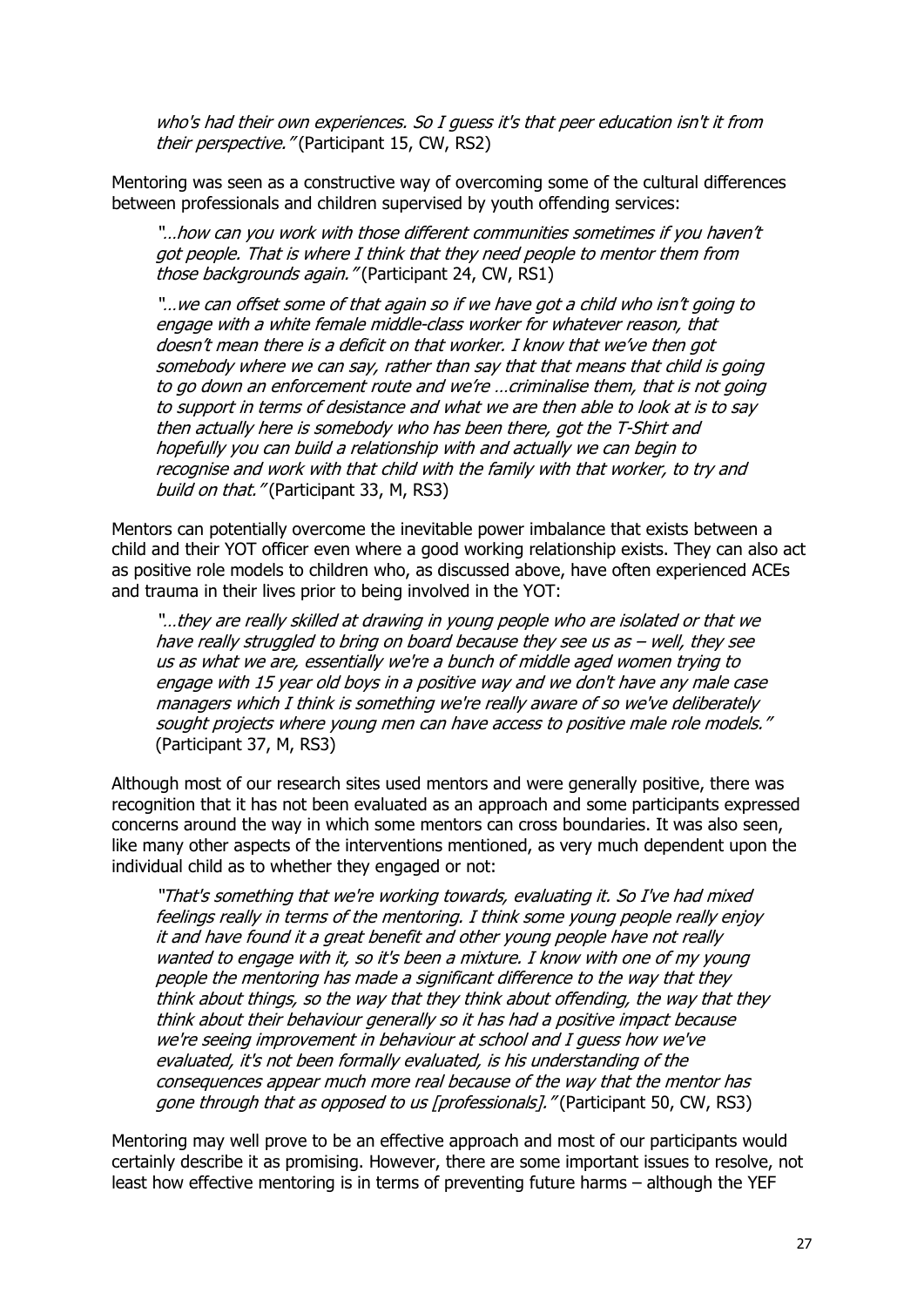Toolkit reports that 'mentoring programmes are likely to have a moderate impact on violent crime'. [4](#page-27-0) There is clearly a role for positive, strengths-based approaches to responding to knife crime. However, YOT workers are unlikely to be able to provide all the interventions and activities directly. Mentoring brings in an array of people from across communities, professionals, family members and others who are not ordinarily represented amongst the youth justice workforce.

### **2.3.3 Programmes**

All five YOTs delivered some kind of knife crime programme which sought to reduce children's risks of reoffending. These programmes often took the form of group work and involved highlighting the risks and impacts of knife crime to deter people from carrying and using knives in the future. Although two YOTs had their own bespoke programmes, they were all loosely based on the Youth Justice Board's (YJB's) Knife Crime Prevention Programme (KCPP).

There were concerns raised in the YJB's (2013) process evaluation of the KCPP, which arose again in our research. There was a sense that, overall, programmes were often seen as 'box-ticking' exercises. On the other hand, participants felt that certain elements were effective in some cases, although there was no discernible consensus as to which elements were most effective. In the words of one participant, programmes are "*a platform to go* upwards" (Participant 52, CW, RS1). Although the programmes differed from site to site, they shared some core strands, such as the inclusion of weapons awareness, detail on injuries, legal aspects, and a focus on real cases often local to the area. In discussing the apparent success of the KCPP in relation to a particular child, one participant stated:

"So for him these types of programmes I think are quite key to get in there and like supplementing his current thinking because it's positive. He said to me actually after the first or second session, and [Name] said that, that he went white as a sheet and was really took aback by some of the footage and whatever was shown and he reflected to me that it was quite shocking and that it made him think and it made him realise that actually things can escalate in an instant and if you have a knife on you, you know. Obviously he's got these things from [Name] but it's worked in a way because he was able to reflect that if you've got a knife on you then there's a chance you'll use it but if you don't carry a knife then you won't. I know it's as simple as that but for a young person to be able to reflect that back after having a programme with us is really positive." (Participant 29, CW, RS4)

One of the children we spoke with suggested that a greater awareness of the dangers of carrying knives was helpful:

"She was giving me a lecture about weapons and knives and stuff, she was saying don't get involved in that crap and she was just telling me about, you know, if you carry a knife  $-I$ 've forgot the percentage she said, she said that's more likely to be used on you so just don't carry anything. It was after the situation that I told her about when I got jumped and then she just said you know what, just don't get in to fights first of all, second of all just don't use any weapons. She was just making me understand that it's wrong and stuff." (C7, RS4)

<span id="page-27-0"></span><sup>4</sup> See<https://youthendowmentfund.org.uk/toolkit/mentoring/>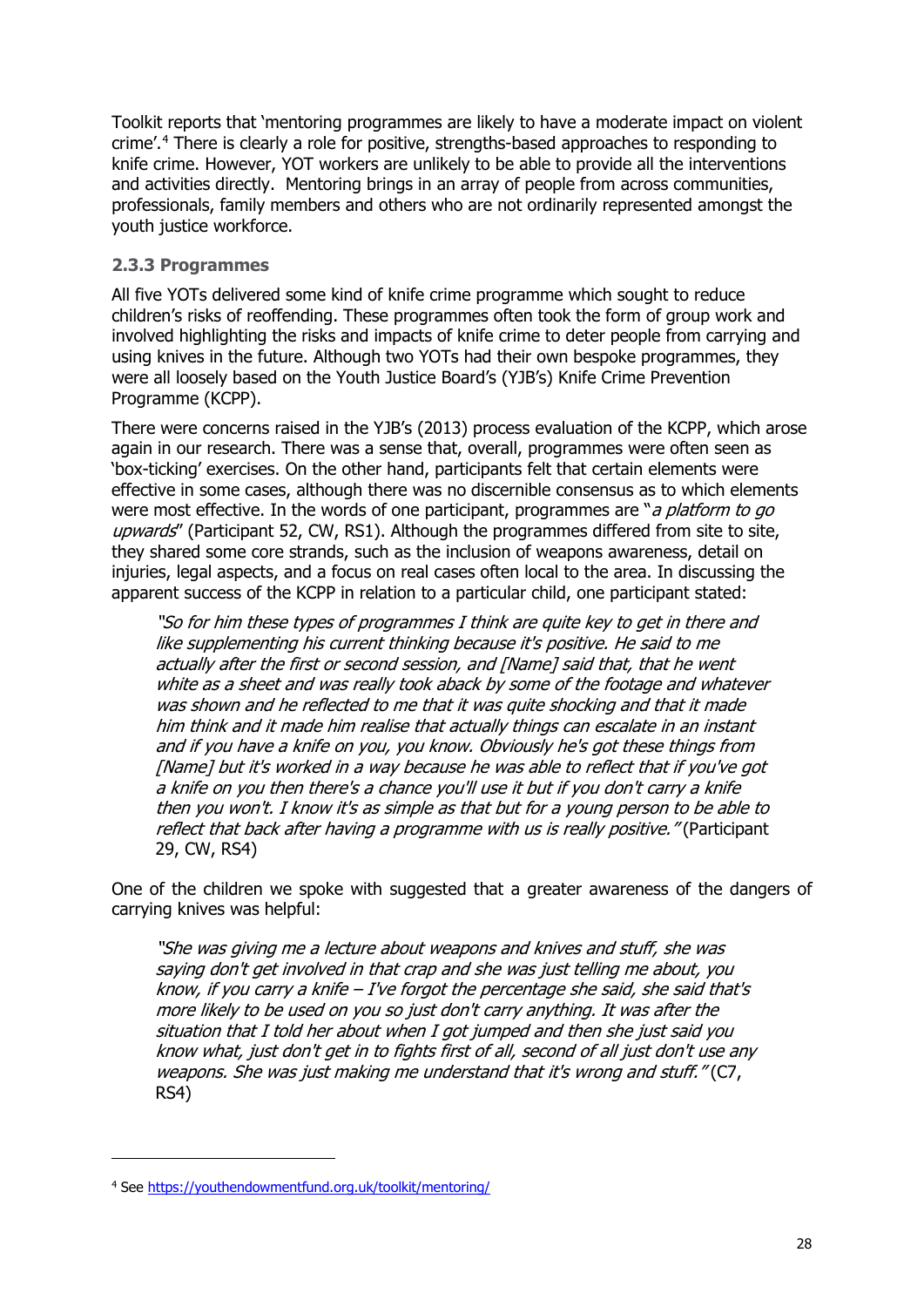A perceived drawback of these programmes is that while they provide some awareness and education around knife crime, they place the focus solely on offending behaviour and fail to address the underlying causes and are thus unlikely to have any significant impact.

"Yes. [offending behaviour]'s a symptom. So, these prevention orders, the weapons awareness programme, ultimately are never going to change it because we're dealing with it once the problem is there, but we're not looking at why the problem is there..." (Participant 60, CW, RS5)

Further criticism of these programmes ranged from them being too hard-hitting – having the intention to shock – with the risk of (re)traumatising some children, to not being hard-hitting enough and having little impact.

"My only concern was that with the [name] programme, … so working with my high-risk young people, there is a lot of evidence and a lot of theory to say that we shouldn't be further traumatising kids that have been stabbed or are involved in high-risk behaviour and sitting and watching a video of another young person being stabbed, that isn't helpful." (Participant 20, CW, RS1)

"Interestingly I think it's a behavioural approach that works on fear, which the kids aren't allowed to feel for themselves, but then we're allowed to scare them with stories about people getting stabbed when actually their reality can be equally, if not more traumatising than that. I think it's a bit like a production line." (Participant 57, ES, RS3)

It is concerning that there are some interventions being delivered which appear to have elements of the 'scared straight' model, which has been shown to do more harm than good (Petrosino et al., 2013). That said, some participants thought there was some benefit for such an approach as it can overcome the normalisation of knife carrying by showing the realities of knife-related harm. There is no doubt that this is a challenging dynamic:

"I think that it is a really difficult balance between making something real for a young person […] and over exposing people to things. I think that it is probably a really tricky balance to get. I think that one of the things that I wonder about is how much we talk about what happens before somebody gets there, if that makes sense? We do a lot of this work about 'This is what happens when you carry knives, this is what happens when you take a knife out, these are the statistics around it, these are injuries, but actually sometimes I worry that there isn't enough of looking at people's stories and how they got there and having these conversations with young people. "(Participant 31, ES, RS3)

Indeed, one child we spoke to could only recall the videos that he had watched which involved people being stabbed. Although he found this 'shocking', he also felt that it was helping him think through the consequences of his actions:

"…it makes me just think about what are the consequences after, before I do anything now, so, and I have only had six sessions so someone who would be here for longer would get a lot further on than what I have." (C1, RS1)

There was a sense that programmes might be more impactful with the less entrenched, while the more entrenched were fully aware of the law and risks, thus limiting their potential efficacy. It was also mentioned that programmes might have a stronger impact if delivered earlier to children as awareness-raising rather than after an incident had occurred. Some participants mentioned the use of these programmes, or elements of them, in schools for children identified as at-risk (having already been involved in a minor incident):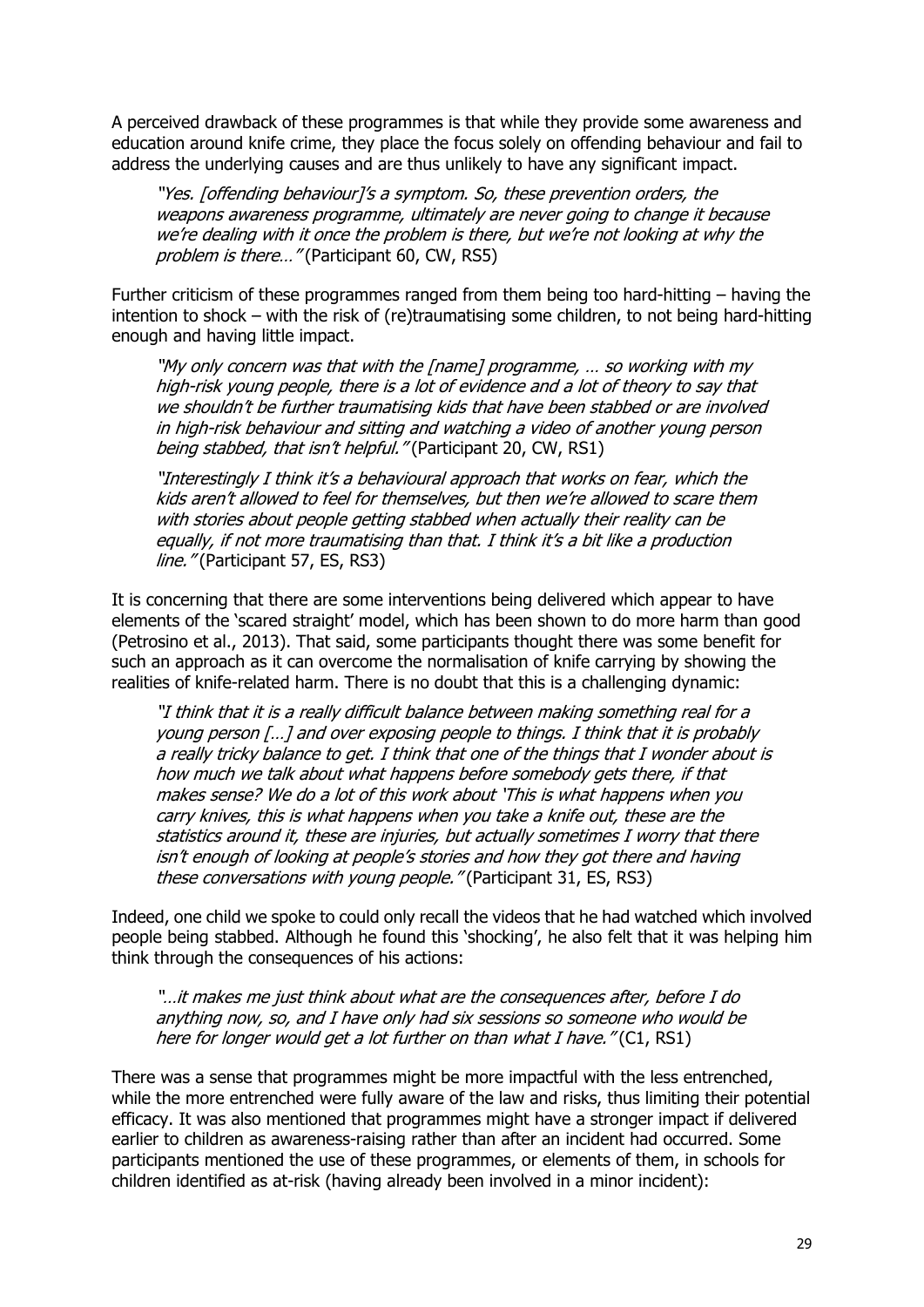"I don't think it's early enough. I think it should be delivered within schools, I think it should start at primary school if I'm honest with you, within PSHE." (Participant 43, M, RS3)

The effectiveness of programmes was debated by YOT workers and it seemed that there was not a great deal of underpinning evidence. While they appear to have a lot to commend them, they also contain some concerning elements. Traditionally delivered in groups, any success can be heavily contingent on group dynamics within the cohorts – with group discussion described as either conducive to peer support and co-learning, or extremely problematic with the possibility of violence erupting and enabling potentially challenging connections between the children:

"It's a group setting. Some are obviously better in a group than others. You always have your more vocal people and a couple that sit at the back, but the ones I've seen everyone is encouraged to participate and you have a little bit of reluctance, but the young people generally do engage quite well. So, I think it is. It's a little bit, from ones I've worked with and spoken to, they quite like how it was different to the one-to-one sessions that I'd usually have with them. It's more practical based and they feel like they've actually taken some knowledge away I guess, rather than me just sat there lecturing them for forty-five minutes, for example." (Participant 6, CW, RS2)

Another key theme was the lack of individualisation within the programmes, perhaps reflecting the broader belief about the importance of a child first approach. There was, thus, a strong consensus that 'off-the-shelf' programmes fail to respond to children's needs but also fail to tackle the root causes of offending:

"Well, I just think from my personal experience of working with young people there's absolutely zero point I feel doing a standardised offender behaviour programme that's a set format … because there'll be certain young people that will be ready for it or it would suit but if a young person is entrenched in gangs or not even in a gang but there's some exploitation or there's trauma or they've got lots of other stuff going on I really feel like there's little benefit in trying to tackle what I would say is the behaviour." (Participant 44, CW, RS3)

As a result of the Covid-19 pandemic and subsequent national lockdowns, programmes were moved online to one-to-one settings. Interestingly, this proved to work well for some children who engaged more in an online forum, but was disadvantageous for others who struggled to engage at all. It was thus dependent on the individual; an area worthy of further inquiry.

#### **2.3.4 Other interventions**

#### Health awareness interventions

Many knife crime programmes included some involvement from external organisations, and in some YOTs this involvement took the form of standalone interventions. All of our research sites had some involvement with Street Doctors or St John's Ambulance, and they were generally seen positively by participants. These interventions focus on the impact of knife crime such as the cost of an ambulance, the implications for other people if an ambulance is called to a stabbing, and what to do  $-$  from a medical perspective  $-$  if you see someone who has been stabbed.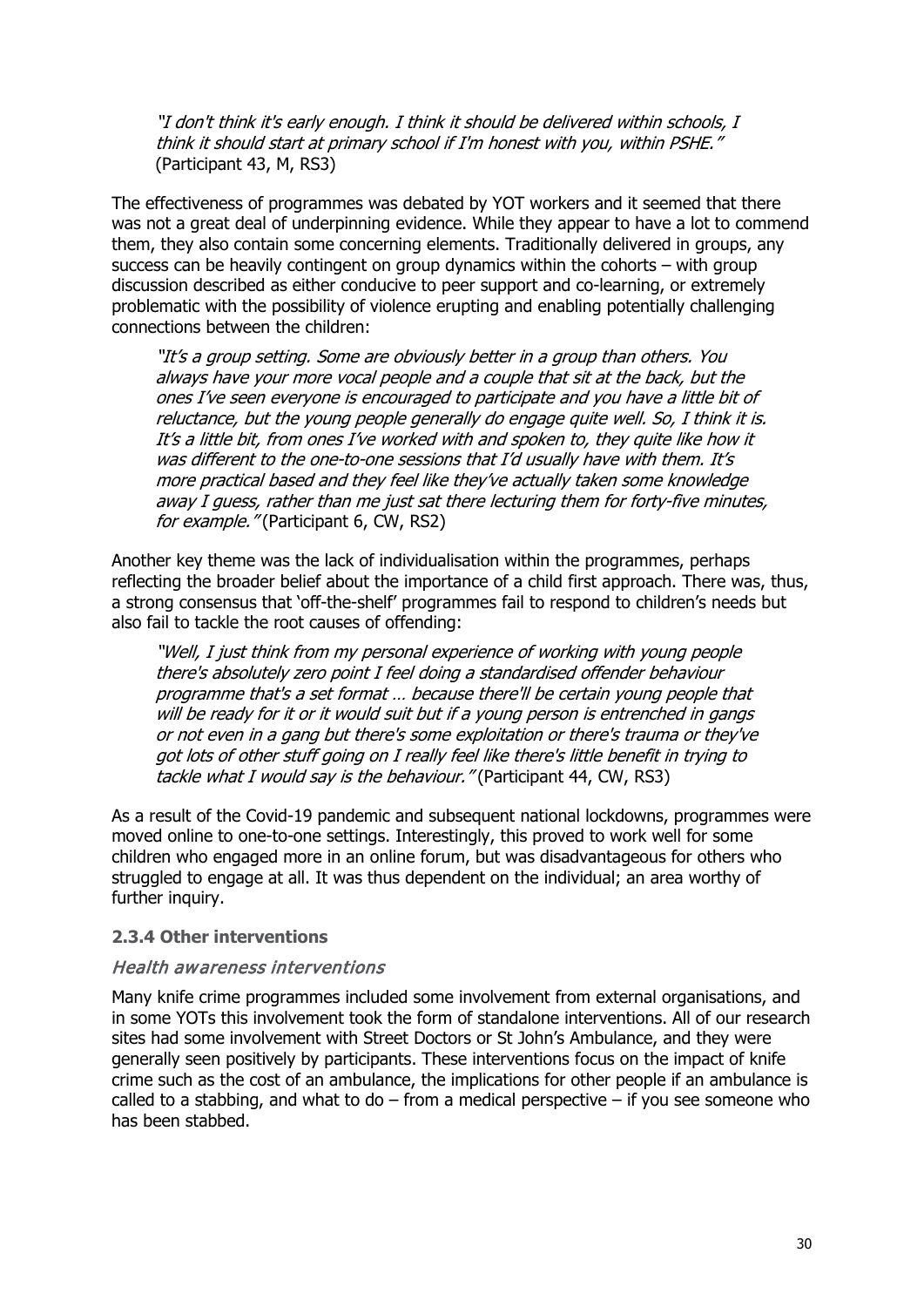Participants valued the practical side of these interventions as well as the fact that they worked hard to debunk certain myths (such as there being a 'safe' place on the body to stab someone, so as not to kill them or cause serious harm):

"A lot of young people have said how that is really helpful. I don't think that young people realise about bleeding out, how quickly bodies go into shock. I don't think that they realise, and I think when they say there is a lot of offences where they've been stabbed in the leg, a lot of them it's probably been targeted at the femoral artery. I have a lot of young people that really liked that kind of thing." (Participant 24, CW, RS1)

One of the children who we spoke with found this information to be helpful, although he had not had to put it into practice:

"I know that if you get stabbed what to do, like you have to put pressure on your wound, you can't let go of your wound because you end up bleeding out. You can't be like panicked and things like that. You have to be breathing in and out normal like nothing is happening. So that type of information, that's pretty useful for me. Yeah, that's it. So, if I see someone that's stabbed maybe I would know what to do in order for them not to like die or something like that. I find that really like useful." (C2, RS3)

On the other hand, some participants felt that too much emphasis was being placed on this type of response:

"I think that's not the main role of a knife crime awareness programme to just be treating knife wounds." (Participant 15, CW, RS2)

One participant described Street Doctors as "*quite shocking, but it works and it helps and it* scares them a little bit, but once you've got them in the system you can also start looking at all the other stuff that is the stuff that can equip the kids to not make those mistakes or decisions again" (Participant 23, CW, RS1). This is potentially concerning in light of what we know about programmes which seek to scare children away from offending behaviour; that is, such shock tactics can be counter-productive and lead to increased offending (College of Policing, 2015). As previously mentioned, there is a risk of (re)traumatising children and having an adverse effect, without  $-$  or in lieu of  $-$  providing the necessary support to address mental health issues which have both, or either, been the cause of the offence and its consequence. This re-emphasises the need for a trauma-informed approach, as discussed above, to run alongside every aspect of knife crime interventions among children.

#### Aftermath interventions

Three of our five YOTs worked closely with the St Giles Trust and their system of navigators. These services facilitate access to children in the almost immediate aftermath of being either the perpetrator or victim of knife crime. This allows for intervention at crucial stages to reach children when they might be most receptive to outside help, so-called 'reachable, teachable moments', as one participant explains:

"…so all the projects that we currently have permission for the West Midlands under the St. Giles umbrella, all of them deal with either victims or perpetrators of knife crime. So we have the police custody project where there's a caseworker embedded in a local police station and when a young person is arrested for whatever crime we will meet that young person in their cell and we see that as a reachable, teachable moment because if you're 15 years old and you've been arrested then things aren't going too well so you need help at that crisis point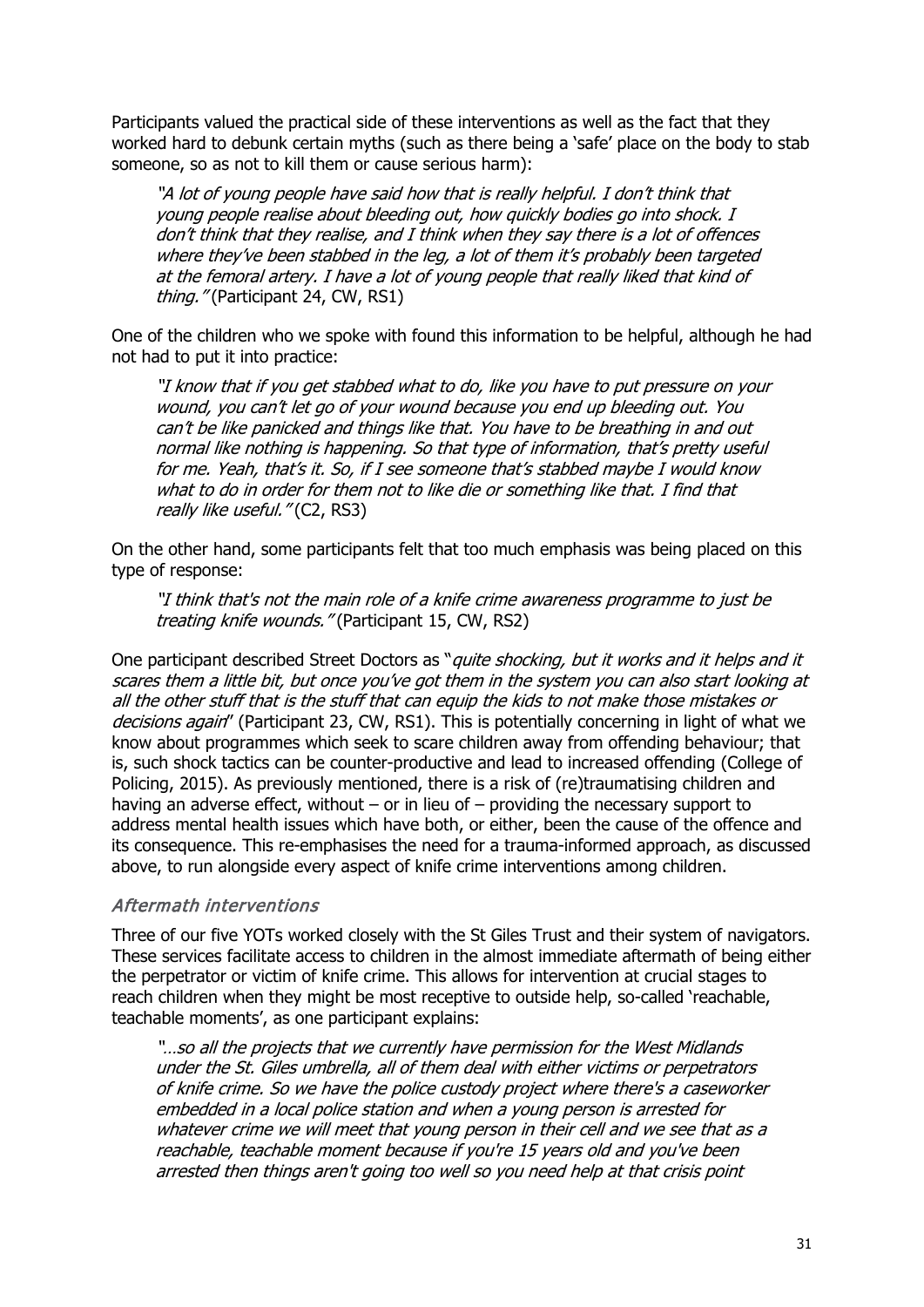and we use the hospital bed, the police station and prison as them reachable, teachable moments to try and help a young person turn their life around." (Participant 66, ES, RS3)

Interventions delivered at these crucial moments in the child's experiences are said to have the potential for impact which delivery at other stages do not. However, as previously mentioned as a central pillar to engagement with children, it needs to be recognised that cases on an individual basis differ and not all children will respond in the same way to the same timed interventions.

It is very much this variance between individual responses from the children, their unique set of experiences, perspectives, backgrounds and personalities, that has driven a move away from the 'traditional' YOT 'off-the-shelf approach' and put the child and their experiences at the centre of an intervention. Rather than focusing on offending behaviour, YOT workers pointed to the importance of looking forward in positive ways as opposed to focusing on the offending behaviour itself:

"…All our work is really about finding out what the underlying need is for those children and putting in place the right interventions either by the case manager themselves or we have mentors, we have support workers that work with those young people individually to meet their needs." (Participant 58, M, RS4)

Emphasising the importance of a tailored, holistic response delivered at the right moment, one participant stated as follows:

"It's about understanding that actually we need to tailor that approach and we need to make sure that were offering support at the right time and that actually if a child is in a state of hyper anxiety and we're saying don't carry a knife because you're at risk of going into custody, is that really going to have an impact for that child at that moment there and then? It's not. So it's making sure that we're seeking that intervention to say actually we need to work around that child's mental health, build up their mental health, put them in a place where actually some of that CBT/consequential based work is going to be more effective. So I think that that is where we've seen the biggest shift from an offthe-shelf type offer – which albeit I still think was a really good robust offer – to actually is that the right approach. And probably teamed with that one-to-one model." (Participant 33, M, RS3)

The concept of an individualised approach is so crucial to how YOT workers see their response to knife crime, that it was consistently discussed throughout the interviews in relation to most other themes. This suggests that it is a key part of making interventions work, by ensuring all aspects are specifically tailored to the experience and circumstances of each child.

The additional interventions mentioned here add breadth to the programmes discussed previously. Many 'traditional' programmes focus primarily on the cognitive side of offending rather than adopting a broader understanding of the causes of youth violence, and so fail to engage with the emotional realities of life as a child, address masculinities or racism, or seek to build aspiration and resilience. Although generally received positively, programmes appeal to the 'rational actor model', which assumes that those who commit offences weigh the costs and benefits in a logical manner (Piquero and Tibbets 1996); this theory underpins much criminal justice practice. The additional interventions shore up those programmes by: making some of the consequences of knife crime more explicit; providing practical skills; and allowing YOTs to be more flexible in the way they deliver this type of work: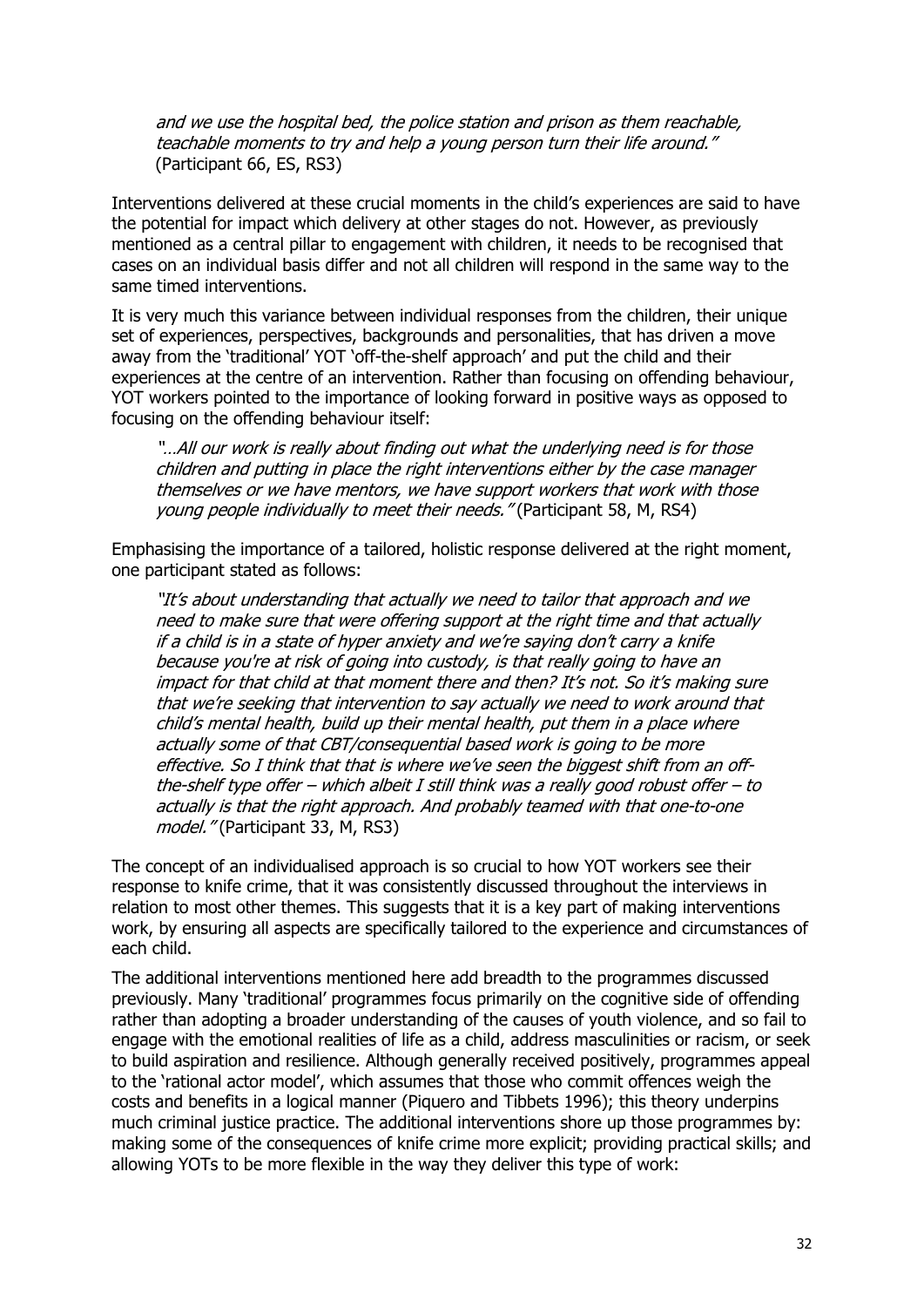"So I think individualising the offer, moving away from the offence specific programme which is probably where we've seen the biggest shift in terms of some of that specific intervention delivery around knife crime, but I think the biggest shift is not to look at it through the lens of treating an offence, but actually working with a child to support desistance and that it is, that shift in thinking in terms of that child's journey to where they are now." (Participant 33, M, RS3)

### Community involvement

There are also broader attempts to deliver strengths-based approaches as a response to knife crime. One such approach is community involvement, which is important in terms of how youth offending services can support people to become positive members of society after a period of knife-related offending. Community was talked about in two ways:

- as a resource to be drawn upon
- as an important context in which YOTs must be active and work within.

Many participants talked about the value of community-based youth centres and youth workers as well as other community led groups, some of which had a specific remit around working with people who were involved in knife crime. These resources helped YOTs to identify children who were at risk of offending but also provided opportunities for intervention, diversionary activities, and promising community relationships.

In terms of the local community as an important context for youth offending services, participants highlighted the need for them to be situated in rather than separate from these communities. In one research site, appointments were often made with children in local community hubs rather than at the YOT office – this was seen to represent a good way of the YOT reaching out to people and being more visible. Other participants acknowledged the need for YOTs to have a good understanding of what was going on in communities so that they do not come in with their "size ten boots saying we're going to do this, that and the other and finding out there's a lot going off there anyway" (Participant 17, M, RS1). Working with the community enables YOT workers to know more about children's lives and facilitates relationship building:

"I think just being aware of social events, being aware of what's going on in the community. I am obviously from a different age group to these young people, but I have found that just being aware of like the kind of music that's out there. Something I can relate to with young people. Not to be fake with them, because they pick it up, they pick these kinds of things up … So I think just having that little bit of awareness of what's going on on the streets, in the community, because that is what they'll be talking about and I can't just be this professional that comes in and just has no clue what they're saying." (Participant 29, CW, RS4)

### Family interventions

A final group of interventions revolves around recognising and working with children's families. Participants argued that many children come from families which face their own problems and that ensuring that children have some kind of "strong family footing" (Participant 18, ES, RS1) can help them move away from knife crime. Families can be useful  $-$  according to some participants  $-$  for holding children to account for their actions, while recognising that some families are seen to collude with children: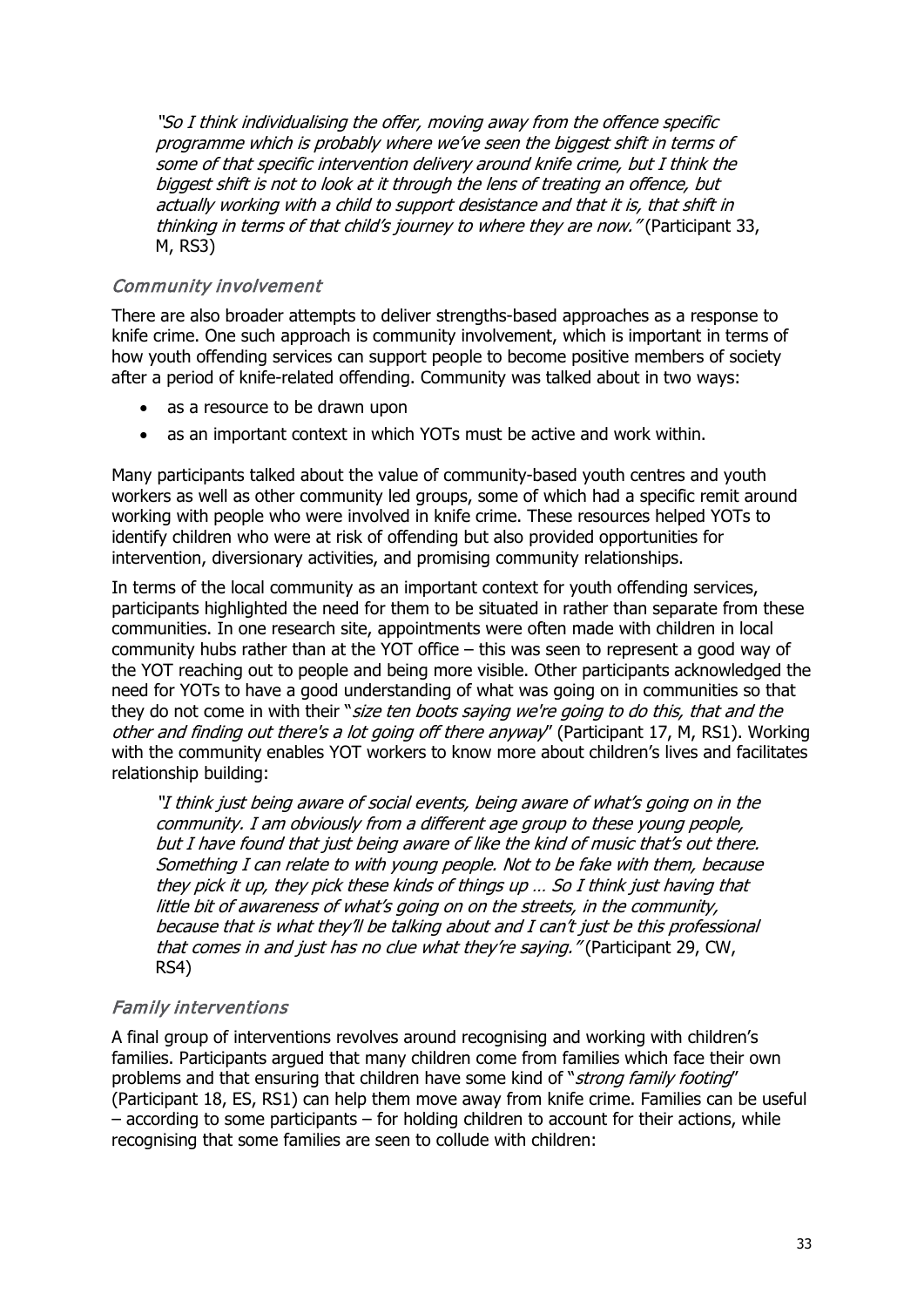"I've spoken to young people who have actually said my dad or my mum think I should be carrying this because of safety for myself. Well, if we're all doing that then we've got a massive problem on our hands." (Participant 52, CW, RS1)

Family engagement was also discussed in terms of the importance of developing relationships with family members (in particular parents) as well as children themselves. A good relationship with parents can, according to some, enable more productive relationships with children and provide a safer and more productive environment in which to have difficult conversations:

"I think that's a really strong ally to try and engage that young person and then coming across in a way that they feel safe and comfortable in listening to you and not wagging your finger at them saying, 'You shouldn't be doing this'." (Participant 47, CW, RS4)

# <span id="page-33-0"></span>**2.4 The public health approach**

In this final section we outline some of the structural opportunities and challenges to responding positively to knife crime. Our analysis so far suggests that a combination of directed interventions for children (when required) along with a more relational, strengths-based and community situated approach could represent a promising approach to knife crime. Our participants, especially the YOT leaders, suggested that this could all work well if delivered within a broader public health approach to knife crime.

Of the five research sites we visited, four were working towards a public health approach to combatting knife crime in the local area. In recent years, YOTs have sought to implement what is referred to as the 'Glasgow' model to tackling violence. Put simply, the Glasgow model sees violence as a public health issue and states that any response must be underpinned by evidence on the extent of the 'problem' and the aetiology of the violence which is then responded to via interventions which are, in turn, evaluated and rolled out if deemed effective.

In terms of knife crime, a public health approach rests on the dual principles of prevention and focusing on whole populations, in addition to targeting high-risk individuals for specialised interventions. The approach includes preventive  $-$  primary intervention  $-$  work targeted at children, including primary school aged children, which educates them about the risks of knife crime. Alongside this, authorities undertake work to reduce access to knives, to support people at risk of becoming involved from doing so, and to tackle deprivation and income equality which may push people into committing knife crime offences. Importantly, primary interventions are not necessarily targeted at people convicted of a knife crime, but everyone in a community. Secondary interventions, meanwhile, target people who are at risk of becoming involved in knife crime and may involve specific knife crime programmes, reducing school exclusions, and improving mental health. Finally, tertiary interventions target people who have committed a knife offence and are underpinned by the principles of recovery and strengths-based approaches to desistance and reduced offending. In many respects, the previous two sections are examples of how YOTs work to deliver tertiary interventions for children who have been convicted of a knife offence. However, there was a recognition that YOTs are not the main answer to this problem, and that prevention is a much more appropriate response. As one YOT leader said:

"When they come to me and they come to my team it's too late." (Participant 38, M, RS3)

A public health approach aims to ensure that children do not enter the criminal justice system in the first place. However, there was significant variation across the research sites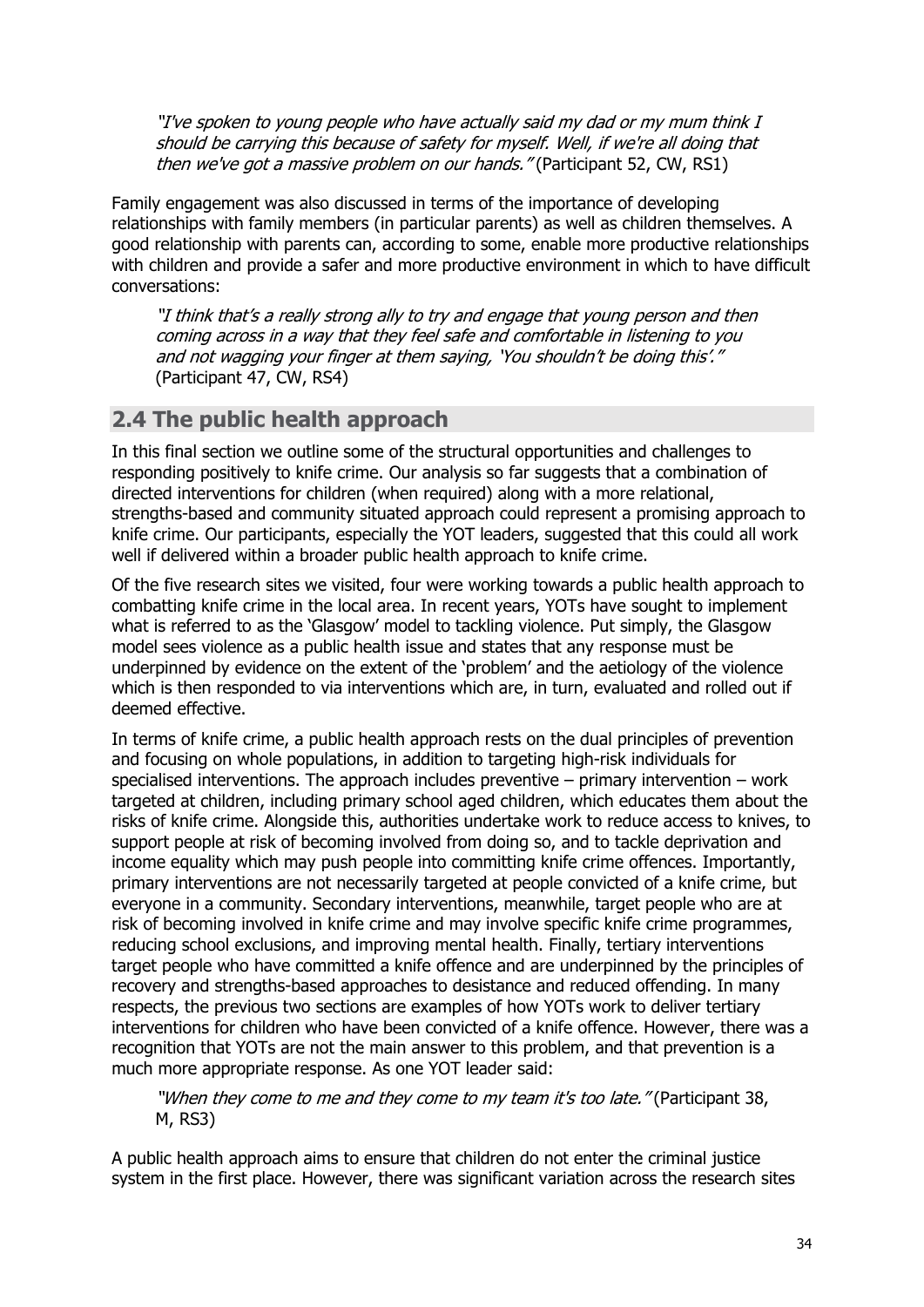in terms of a sense of a strategic, joined-up public health approach to tackling knife crime and the role of the YOT within this. Identified enablers to effective joined-up approaches included a sense of a live strategy in the area, with clear areas of responsibility, accountability and leadership.

In relation to delivering knife crime focused work in the context of a public health approach, a consistent theme across all the research sites was the complexity of service provision; having a strategic team in place to manage the provision was considered paramount. Participants raised concerns about potentially overlapping responsibilities and systems of accountability which pull institutions in different directions making joined-up work difficult. In part, this complexity was seen to have its roots in different funding streams and short-term commissioning arrangements. This led to difficulties around third sector provision because it resulted in short-lived projects, high turnover of staff, and practitioners not knowing what was available.

#### **2.4.1 Multi-agency working**

YOTs have always been multi-disciplinary in nature and so it is perhaps unsurprising that participants placed a great deal of emphasis on the importance of this way of working with children.[5](#page-34-0) There was a consensus that localised teams, services, and provision in the community worked best. Our discussions about multi-agency approaches and working practices varied across the research sites, and they were all at varying stages of developing a public health approach. Nevertheless, there was a consensus that a multi-agency approach is key to responding effectively to knife crime and working with children to support them:

Interviewer: "How important is that multi-agency approach?"

Participant: "Massively. You wouldn't get anything done if you didn't speak with the other people because you just wouldn't have a clue. Realistically I see high-risk people once a week, what are they doing the rest of the seven days of the week except for that one hour they see me? I wouldn't know whereas if they're working with quite a few people and we're all feeding information we find out massive - we can end up knowing loads about what someone's done that week, then they'll come to the next appointment with me and I'll be like, oh, well you were here on this day weren't you and they're like, oh, how did you know that? Then they realise that we're all talking to each other and we all know what they're up to, so I think you need it." (Participant 39, CW, RS4)

We observed a much more positive perception of multi-agency working in the three research sites which had more developed public health strategies. It would seem to us that adopting a public health approach can work to improve multi-agency working. In the words of one participant, such an approach needs everyone to be 'true' and 'open':

"…it has to be true, it has to be pretty open that everybody's willing to put in their ideas and be listened to, but it has to function as well. I've seen partnerships over the years that are only partnerships in writing and then you think, well actually, are you actually working in partnership? So I think it's having a true partnership approach where people will just cross, you know, take their hats off for one day and just working for the good of that person or that community." (Participant 7, ES, RS1)

<span id="page-34-0"></span><sup>&</sup>lt;sup>5</sup> [HM Inspectorate of Probation Research & Analysis Bulletin 2021/04 –](https://www.justiceinspectorates.gov.uk/hmiprobation/wp-content/uploads/sites/5/2021/07/Youth-multi-agency-work-RAB-v1.0-1-1.pdf) "Multi-agency in youth offending services"

<sup>–</sup> reports our inspection findings about the effectiveness of YOT work with their partners.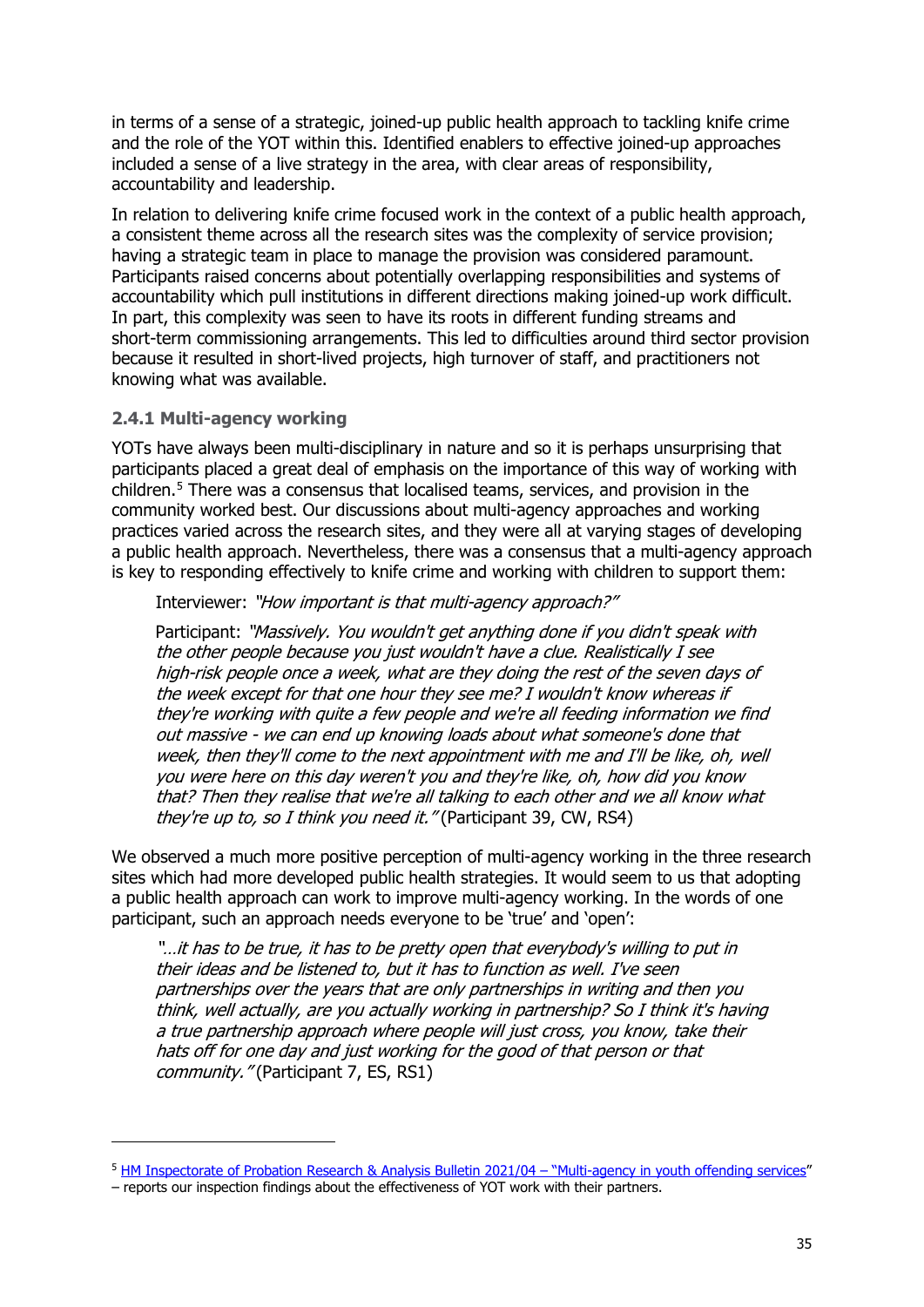Key to strong multi-agency working is good information-sharing and while some YOTs felt that this was adequate, several people raised concerns, with getting information from healthcare providers perceived to be difficult. Key partners for the purposes of multi-agency work include schools, the police, probation, charities, housing, and social services. Information sharing and good relations with other services is useful for assessing risk and identifying children's needs, for making referrals and responding to children's needs, and for sharing good practice information between services.

"…I know I keep talking about this murder but there was one particular college where eight young people went to and the college had so much information on all these kids but it had never been shared anywhere because a youth offending team hadn't contacted them and vice versa so I think it's always the same isn't it, every serious case review you get says that agencies don't talk to each other properly or a little piece of information that you thought wasn't important hasn't been passed over so I think for us we very much get out there." (Participant 45, M, RS4)

However, in some research sites there was a distinct challenge in relation to a potentially difficult dynamic between young people and the police. This appeared to be a particular problem for young people from minority ethnic groups who are subject to a disproportionate use of stop and search and so are less likely to have trust in the police. This means that care needs to be taken over how and why information is shared with the police, paying attention to the views of young people on the caseload. As one participant explained, cultural and organisational differences can get in the way of beneficial two-way information sharing:

Participant: "the police will expect you to tell them everything but it's about how they act on that information. I think it's most difficult with the police because they obviously have a very clearly defined role in terms of arresting people and acting on alleged offences but they don't have the relationship that we have with the young people and families so we get a lot of the information and they expect to hear it from us and it creates a lot of problems in terms of building and maintaining relationships with professionals and with parents and children. They often act on things when you've asked them not to and it just creates issues. It's really tough."

Interviewer: "Yeah. Do they share information with you about things that you should know?"

Participant: "I can only speak for  $-$  like I say, it's a very one-way street. We will give information to them because we have to because if something were to happen, obviously we have to make defensible decisions, but it's almost as if they're not obliged to share it with us for whatever reason." (Participant 61, CW, RS5)

"So say for instance the police, if you're working with a young person the police, sometimes where they're coming from in terms of what needs to happen is obviously from a criminal kind of perspective and not a welfare perspective if that makes sense. So sometimes you can have those tensions in terms of multiagency working because different professionals can have different perspectives." (Participant 43, M, RS3)

However, real concerns about information sharing were relatively rare; they seemed to be the exception rather than the rule. Participants were keen to stress that multi-agency work does not only involve statutory institutions such as the YOT, police or schools, but should involve community groups who bring different knowledge and perspectives: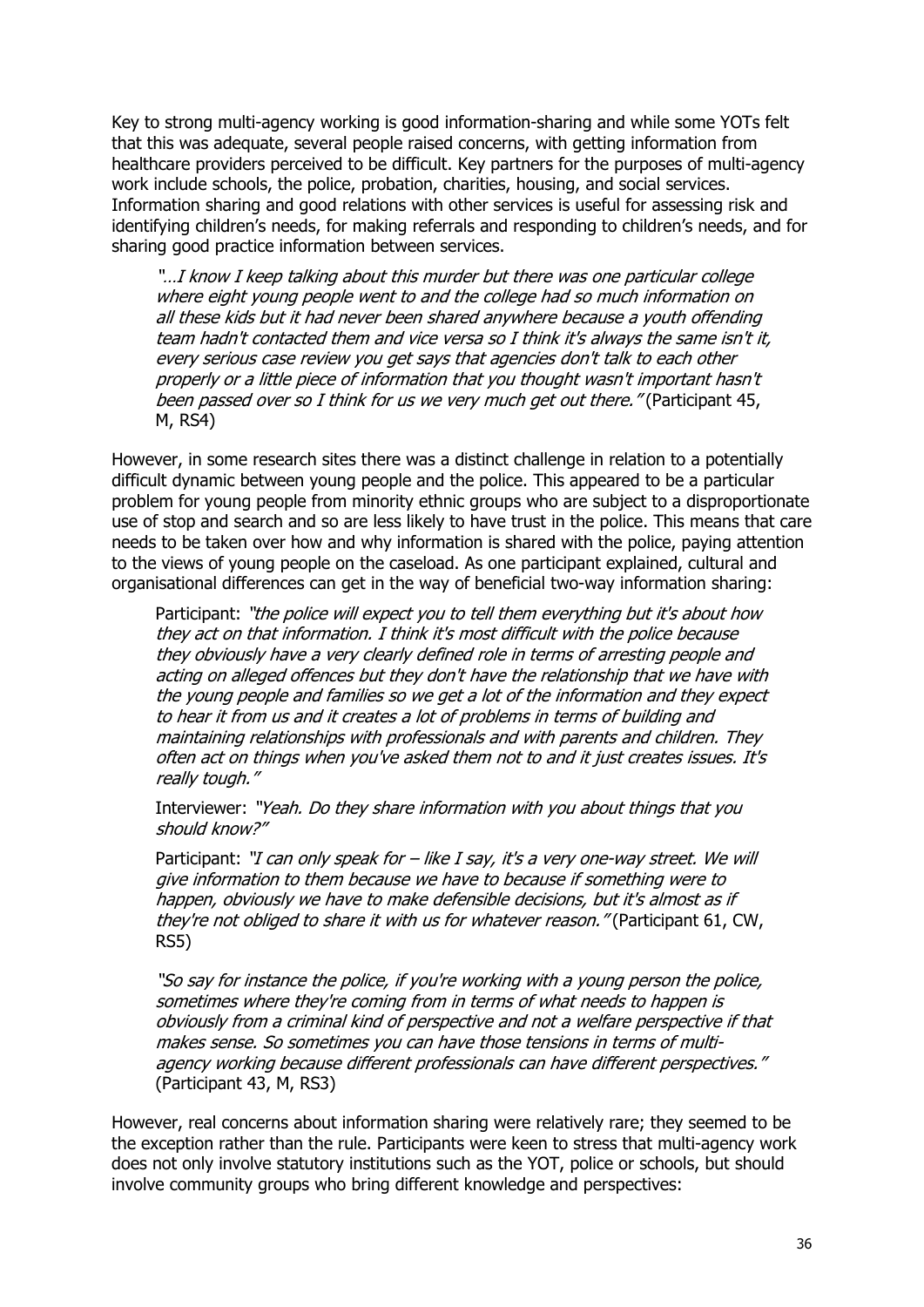"The wider the partnership I think the better. Some people disagree with me. Some people say just keep it tight with statutory partners, and I will make friends with anybody if I think they will help this child. Because there are different approaches; we've got a sizeable Somali community in [the area] and they are disproportionately involved in fatal stabbings across London. If you looked over the last five years, its fatal stabbings across London, a high percentage of them involved Somali boys or young people. We work very closely with the Somali community and so when we've got young people coming in who are from Somalia, whether they were born in this country or born in Somalia, one of our interventions is to contact key Somali groups to support the child and support the family because absentee fathers in the Somali community are quite high … So that was just an example where they sit on my management board." (Participant 26, M, RS2)

Multi-agency working is key to good youth justice work, especially in the context of knife crime which has a complex array of drivers. A wide network of partners, working together, trusting one another, and working for the benefit of the child appears to represent a particularly promising approach. That said, this is not easy and even in the three sites where structures appeared to be moving in the right direction, there were some problems.

#### **2.4.2 Primary and secondary intervention**

Although much of the YOTs' work is, understandably, focused on tertiary intervention, our participants talked about several examples of what would – in public health approach terms – fall under the banner of primary and secondary intervention. These levels of interventions are focused, respectively, on everyone (regardless of risk) and people who are deemed to be at risk of becoming involved in knife crime but have not yet done so.

While we have already mentioned the potentially negative impact of schools and reliance on exclusions to manage behaviour, many participants suggested to us that schools and other professionals who work with children hold significant potential to work with YOTs to prevent knife crime. What appears to be lacking is a strategic approach:

"So I think really to boil the strategy down in very simple terms, what we're trying to do is to intervene earlier and that is the message really I keep stressing to everybody I talk to, that people like health visitors, midwives, nursery school staff and primary school teachers all have a major role to play in preventing violence over the long term. I think that is, to a lot of those staff, that is quite a radical thing to say. But I think that once you explain what they're doing with young people will mean they have a better outcome ten years from now, they do understand that." (Participant 32, M, RS3)

A greater amount of early, primary intervention was a consistently strong theme with a need to be proactive rather than just reactive. We identified examples of early intervention but this seemed to be patchy. For example, in one site, the YOT worked with schools to deliver knife crime awareness sessions (in conjunction with Street Doctors), and had set up a dedicated panel which enables the sharing of information across key organisations:

"So we funded [Street Doctors] across all of the secondary schools in the city… I say 'we' funded it, I will try and refine that. We obtained funding from the Police and Crime Commissioner to facilitate it, although getting the money is one thing, actually making sure it's delivered is another." (Participant 38, M, RS3)

"The Police and Schools Panel … is a way of head teachers engaging with local policing to exchange information about concerns that they may have around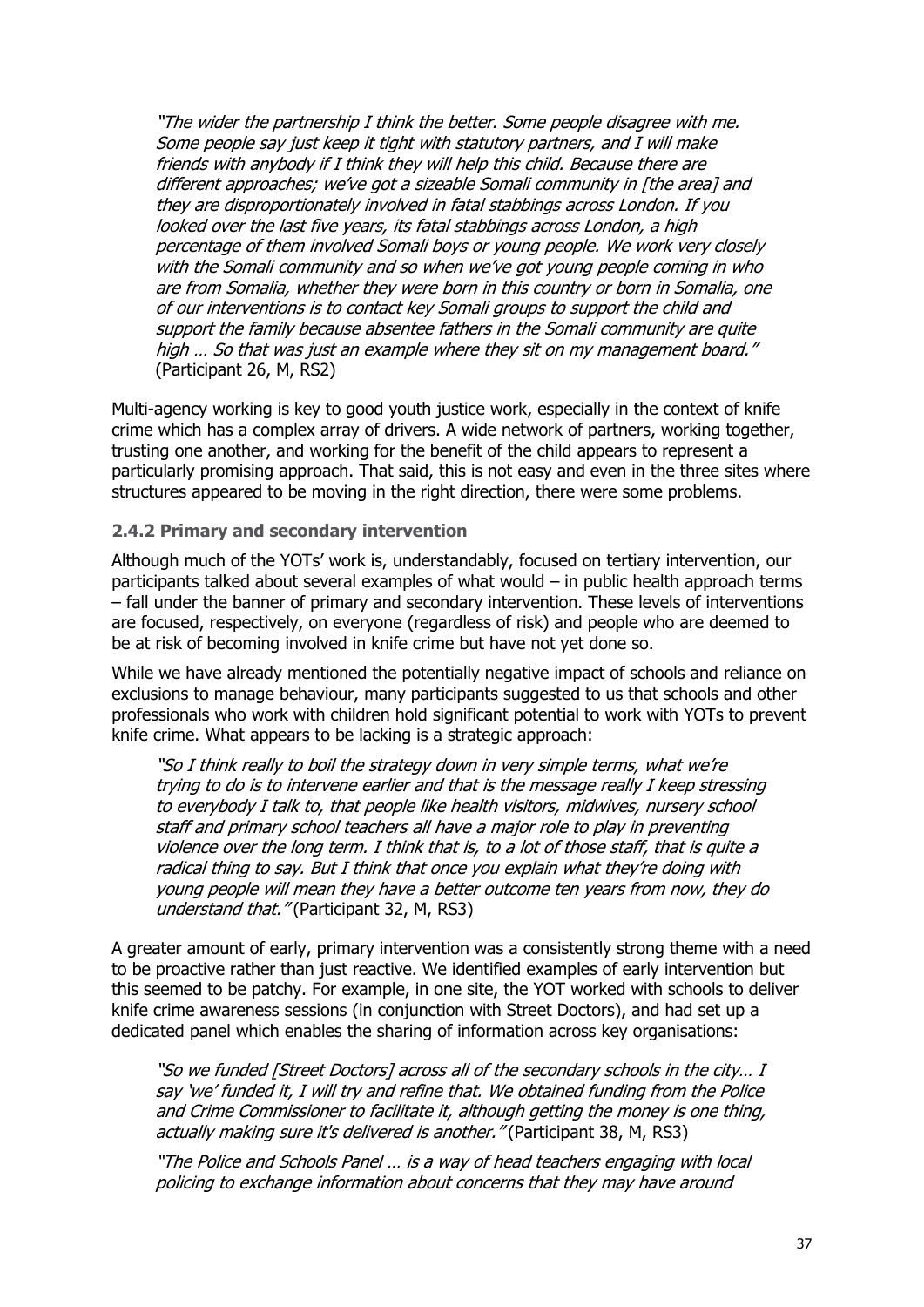#### certain young people or certain activity in the area that the school was located in that they may feel affects young people." (Participant 32, M, RS3)

Much of this work is in the form of information-giving and awareness-raising campaigns which, whilst undoubtedly useful, is unlikely to deal with the underlying drivers behind knife crime. Based on what we know from the academic literature and on what practitioners told us about the aetiology of knife crime and children's trajectories, it would seem to us that early, primary intervention should also focus on resilience, confidence-building, and understanding exploitation. There was a consensus that much more work needs to be done around identifying risk at a much earlier stage in children's lives. As such, participants believed that preventive work in primary schools and family settings is critical if knife crime is to be addressed fully. Clearly, this is not work that YOTs can do alone, but they can play an important role as part of a strategic joined-up approach.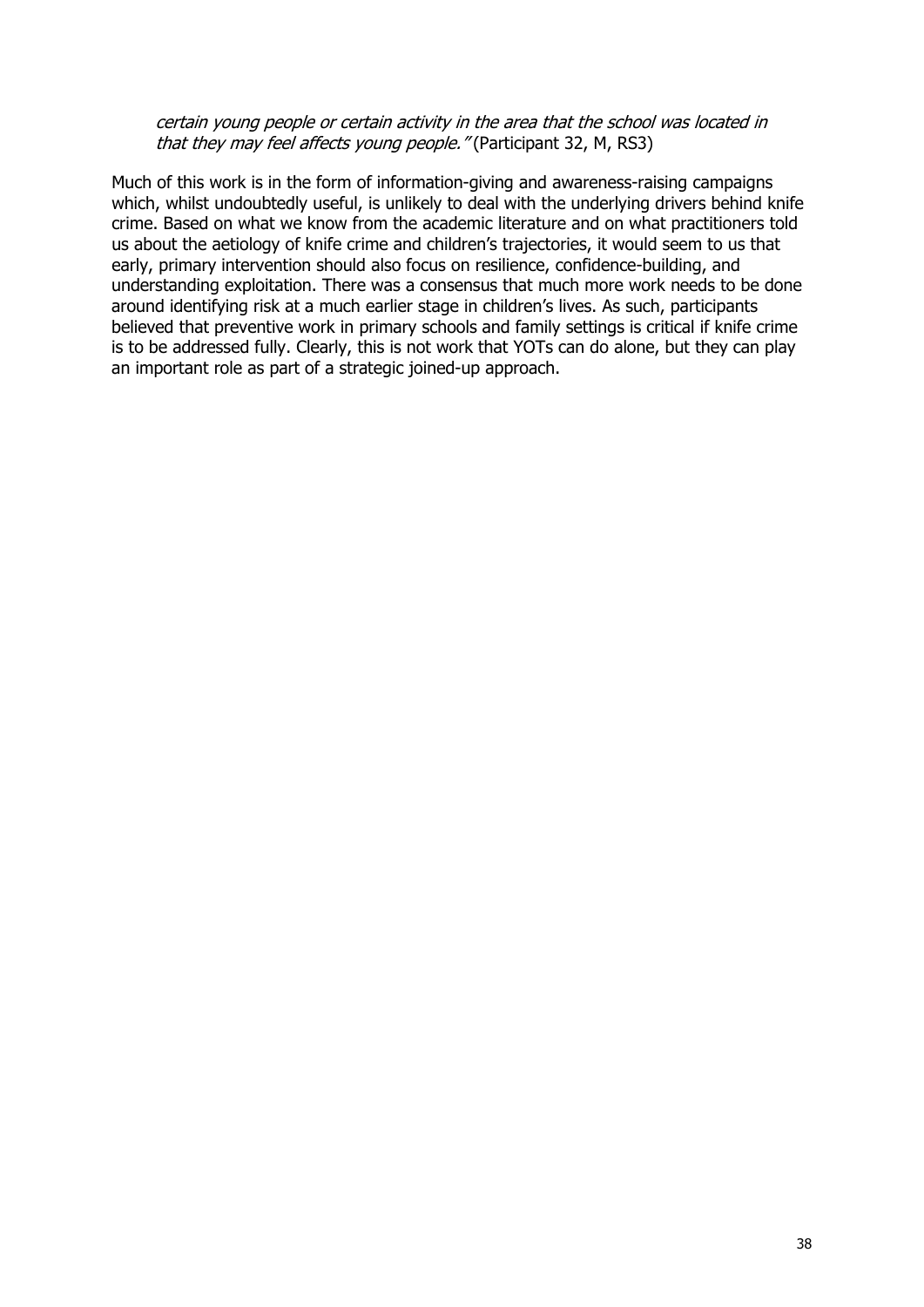# <span id="page-38-0"></span>**3. Conclusion**

In this report, we have set out key findings from a series of interviews undertaken with those who have experience of YOTs and their work in tackling knife crime. Our interviews focused on identifying promising approaches to working with children who have been engaged in knife crime, although we also identified some barriers to this work. Broadly speaking, our participants argued that responses to knife crime need to:

- be broad in their approach, working with local communities
- be individualised, responding to the child rather than the offence, with a focus on building trusting relationships
- be delivered in the context of good multi-agency working and a public health approach.

We have identified several promising approaches encompassing programmes, diversionary activities, strengths-based approaches, and ancillary interventions (e.g. health awareness, aftermath, and family interventions). Although there are some limitations to the research, our sample was sufficiently large to enable us to develop a series of recommendations:

- Programmes should not be seen as a panacea to the problem of knife crime. While some elements of the knife crime programmes are seen to be effective, they should be seen as part of a framework which includes more individualised and traumainformed work.
- Diversionary activities were viewed positively in terms of keeping children purposefully occupied. The focus within these activities on opportunities which provide children with the chance to develop their skills and self-esteem is underpinned by theory, but not necessarily evidence. A key recommendation then is to undertake evaluations of some of these interventions to ascertain their impact. These evaluations should incorporate intermediate measures rather than focus solely on longer-term proven offending.
- There is some evidence that programmes are incorporating an element of the 'scared straight' model, which is known to be counter productive. This issue needs exploring in greater depth and any such aspects of programmes should be removed.
- We did not manage to capture the voices of many children. This was partly down to the pandemic, but also because of YOT workload pressures and difficulties in recruiting child participants. A concerted effort should be made to do this in future evaluations, as children are the key to understanding whether and how differing approaches work, paying attention to the differing experiences of girls and those from ethnic minorities, and considering other protected characteristics.
- YOT participants were keen to work within a public health model, yet there are many challenges. One such challenge arises from a focus upon children aged 10-17 years who have been convicted, or are at heightened risk of being criminalised, rather than all children who are at risk of engaging in knife crime. This is a funding issue but also a strategic one. At two of the research sites, the YOT was heavily involved, at a strategic level, in the development of the public health model and this seemed to work well. We would suggest that YOTs should have a significant role in preventive interventions because of their knowledge and experience in this area.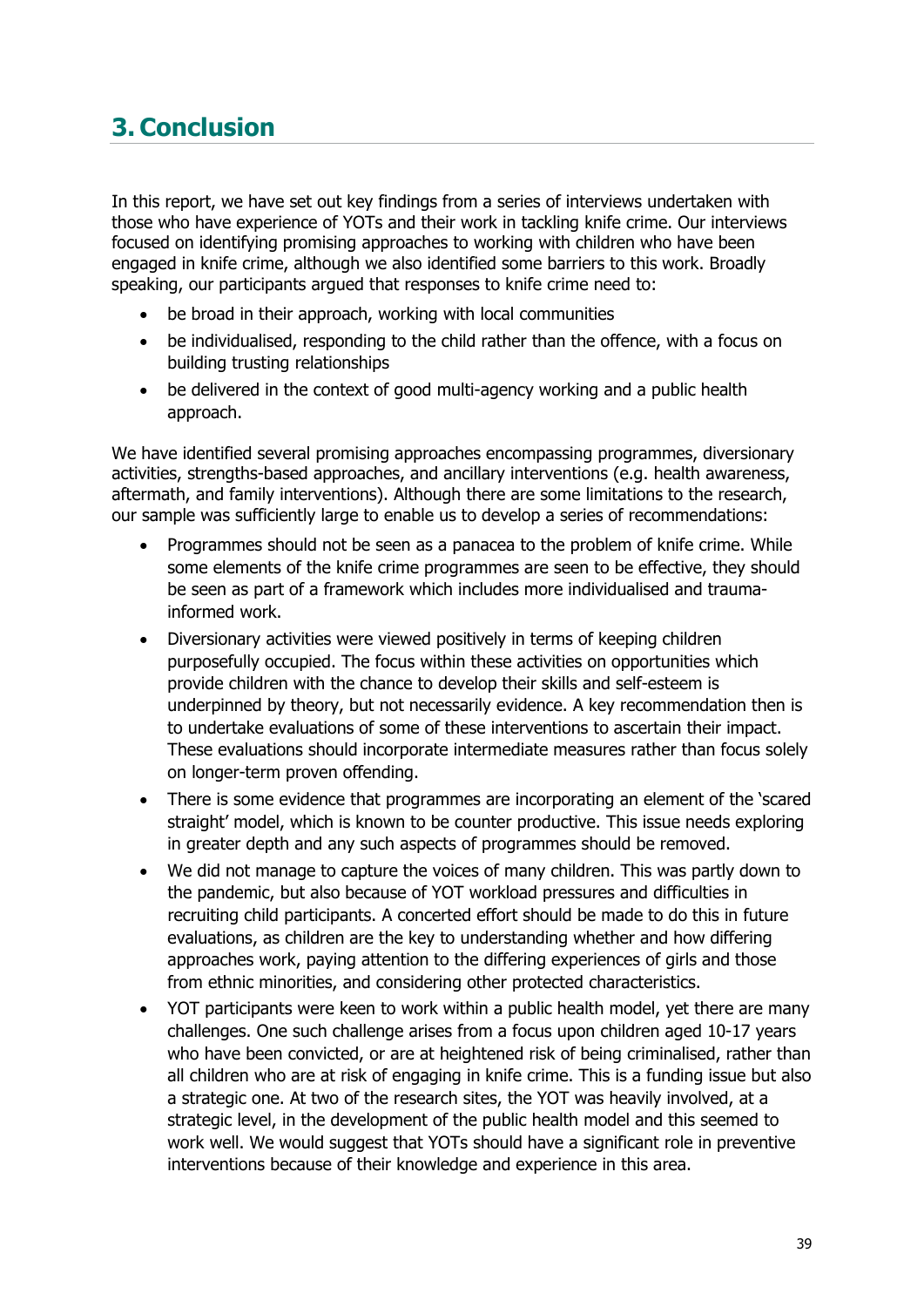- Criminal exploitation as a cause of knife crime came up frequently in our discussions. Therefore, working with and supporting children who are at risk of exploitation, for example by urban street gangs or 'county lines' operations, should be a priority.
- Mentoring is potentially beneficial, and we recommend that YOTs make a concerted effort to bolster this element of their provision. However, mentoring was seen as a way of filling a gap in shared cultural experiences and expectations which is created by a workforce which is not representative of the demographic of children on the caseload. We would therefore suggest that recruitment focuses on employing more people who have experience of the (youth) justice system as a way of closing this gap in a more sustainable and ethical way.
- Schools should be trauma-informed and exclusions should be minimised. Alternatives to exclusion and suspension should be developed by local partnerships.
- The key to addressing knife crime is early intervention and prevention. Many participants said that preventive work needs to start in nurseries, early years, and family settings.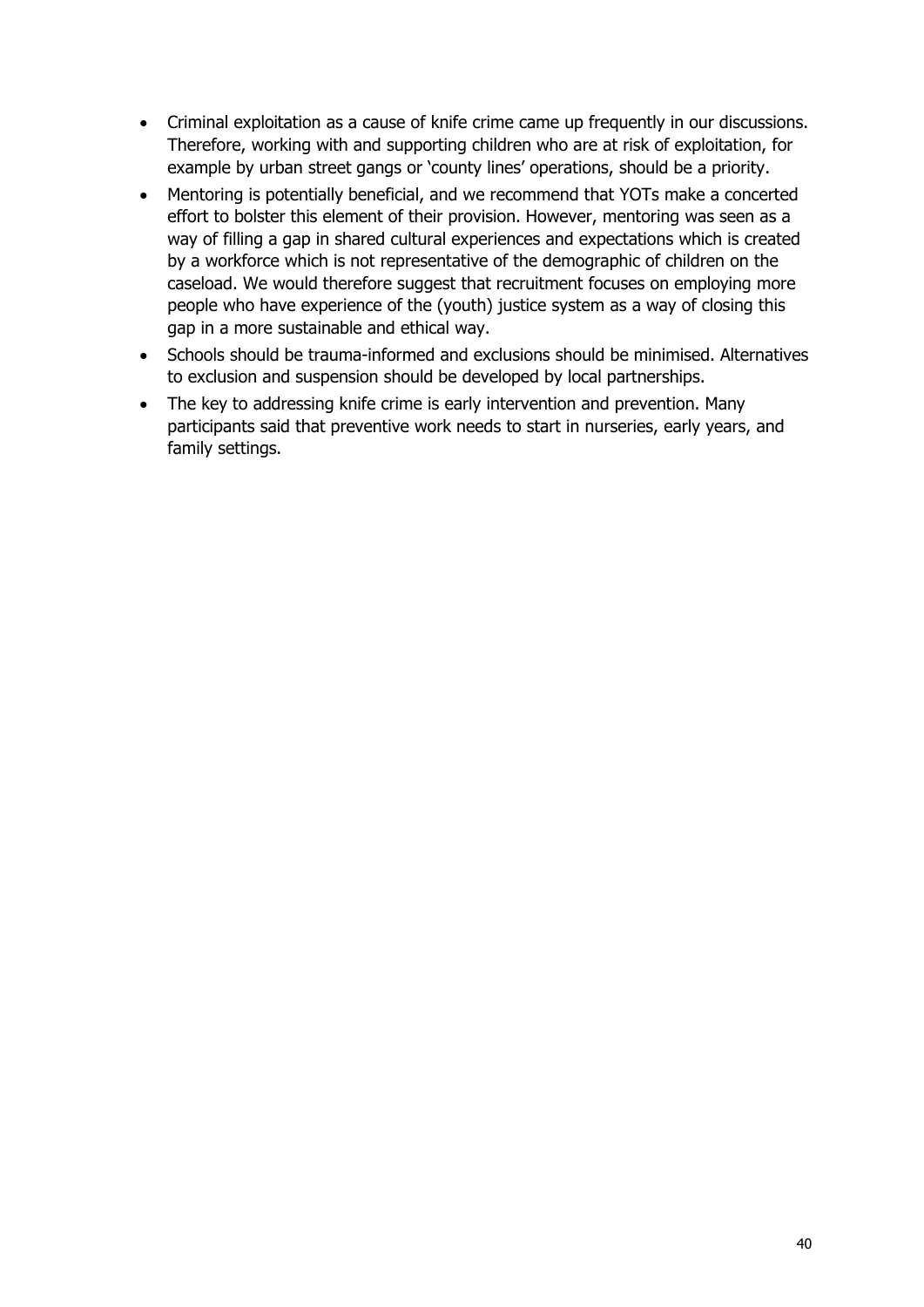# <span id="page-40-0"></span>**References**

Agnew, R. (1982). 'Foundation for a general strain theory of crime and delinquency', Criminology, 30, pp. 47-87.

Akers, T. A., Potter, R.H. and Hill, C.V. (2013). 'Epidemiological criminology: A public health approach to crime and violence', Critical Criminology, 22, pp. 155-157.

Allen, G., Audickas, L., Loft, P. and Bellis, A. (2019). Knife Crime in England and Wales. Briefing Paper Number SN4304. London: House of Commons Library.

Arnez, J. and Condry, R. (2021). 'Criminological perspectives on school exclusion and youth offending', Emotional and Behavioural Difficulties, 26:1, pp.87- 100. doi: [10.1080/13632752.2021.1905233](https://doi.org/10.1080/13632752.2021.1905233)

Baird, A. (2018). 'Becoming the baddest: Male trajectories of violence in Medellín's gangs', Socio-Legal Studies, 20(2).

Bartels, L. (2011). 'Knife crime' in Australia: Incidence, aetiology and responses. Available at:

[https://www.researchgate.net/profile/Lorana\\_Bartels/publication/256041534\\_Knife\\_Crime\\_R](https://www.researchgate.net/profile/Lorana_Bartels/publication/256041534_Knife_Crime_Recent_Data_on_Carriage_and_Use/links/5dcc4a054585156b35102108/Knife-Crime-Recent-Data-on-Carriage-and-Use.pdf) ecent Data\_on\_Carriage\_and\_Use/links/5dcc4a054585156b35102108/Knife-Crime-Recent-[Data-on-Carriage-and-Use.pdf](https://www.researchgate.net/profile/Lorana_Bartels/publication/256041534_Knife_Crime_Recent_Data_on_Carriage_and_Use/links/5dcc4a054585156b35102108/Knife-Crime-Recent-Data-on-Carriage-and-Use.pdf) (Accessed: 05 May 2022).

Brennan, I.R. (2019). 'Weapon carrying and the reduction of violent harm', The British Journal of Criminology, 59(3), pp. 571-593.

College of Policing (2015). Crime Reduction Toolkit: "Scared Straight" programmes. Available at:

<https://whatworks.college.police.uk/toolkit/Pages/Intervention.aspx?InterventionID=2> (Accessed: 05 May 2022).

College of Policing (2021). Knife Crime: a problem solving guide. London.

Densley, J.A. and Stevens, A. (2014). '"We'll show you gang": The subterranean structuration of gang life in London', Criminology and Criminal Justice, 15(1), pp. 102-120. doi: 10.1177/1748895814522079

Dijkstra, J.K., Lindenberg, S., Veenstra, R., Steglich, C., Isaacs, J., Card, N.A. and Hodges, E.V.E. (2010). 'Influence and selection processes in weapon-carrying during adolescent: The roles of status, aggression and vulnerability', Criminology, 48(1), pp. 187-220.

Eades, C., Grimshaw, R., Silvestri, A. and Solomon, E. (2007). 'Knife crime': A review of evidence and policy. Available at:

[https://www.crimeandjustice.org.uk/sites/crimeandjustice.org.uk/files/ccjs\\_knife\\_report.pdf](https://www.crimeandjustice.org.uk/sites/crimeandjustice.org.uk/files/ccjs_knife_report.pdf) (Accessed: 05 May 2022).

Early Intervention Foundation (2015). Preventing gang and youth violence: Spotting signals of risk and supporting children and young people. Available at: [https://www.eif.org.uk/report/preventing-gang-and-youth-violence-a-review-of-risk-and](https://www.eif.org.uk/report/preventing-gang-and-youth-violence-a-review-of-risk-and-protective-factors)[protective-factors](https://www.eif.org.uk/report/preventing-gang-and-youth-violence-a-review-of-risk-and-protective-factors) (Accessed: 05 May 2022).

Firmin, C., Horan, J., Holmes, D. and Hopper, G. (2019). Safeguarding during adolescence-

the relationship between Contextual Safeguarding, Complex Safeguarding and Transitional Safeguarding. Available at: [https://www.csnetwork.org.uk/assets/documents/Safeguarding](https://www.csnetwork.org.uk/assets/documents/Safeguarding-during-adolescence-Briefing_Jan19_v1.pdf)[during-adolescence-Briefing\\_Jan19\\_v1.pdf](https://www.csnetwork.org.uk/assets/documents/Safeguarding-during-adolescence-Briefing_Jan19_v1.pdf) (Accessed: 05 May 2022).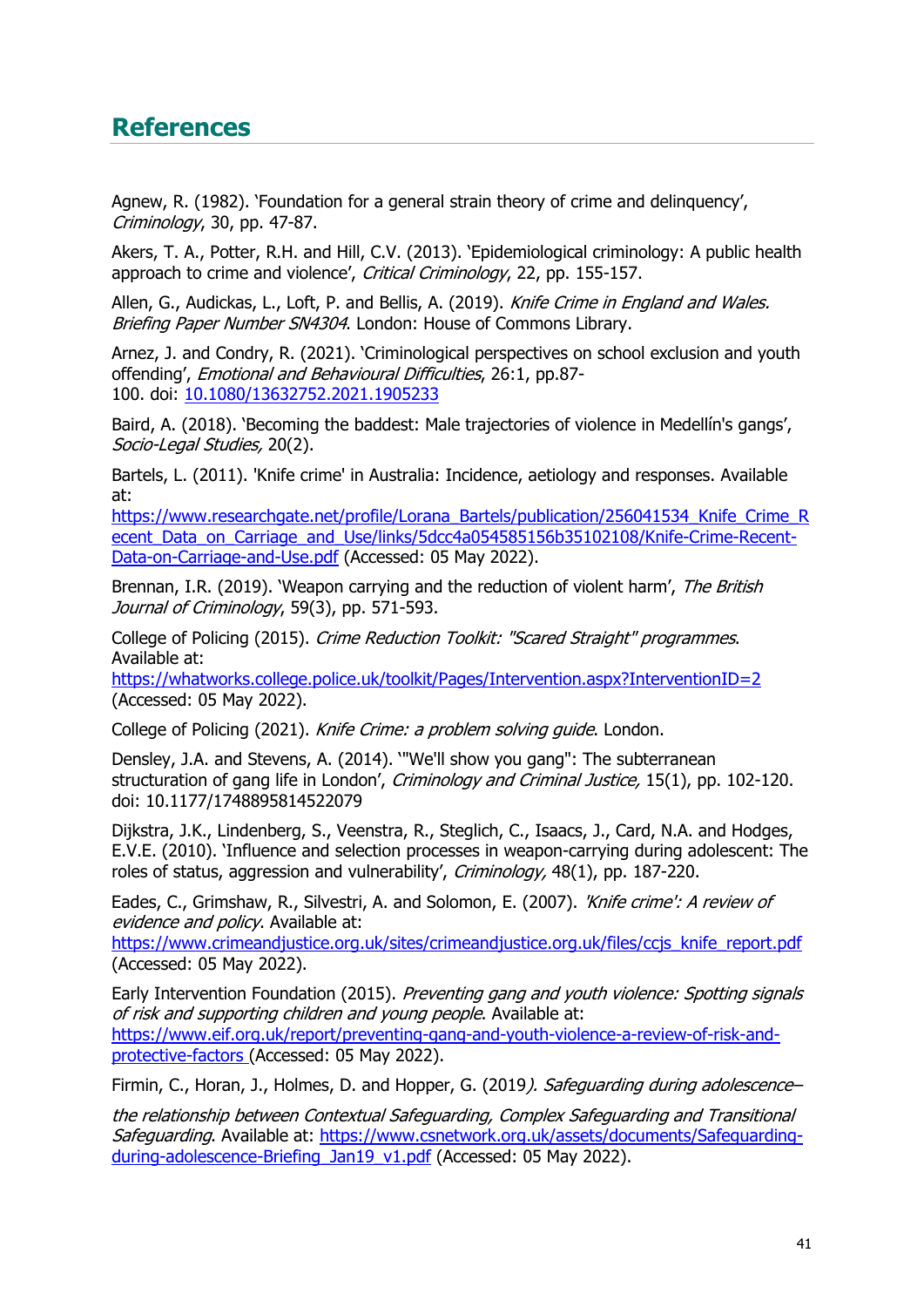Foster, R. (2013). Knife crime interventions: 'What works?'. Available at: <https://www.sccjr.ac.uk/publications/knife-crime-interventions-what-works/> (Accessed: 05 May 2022).

Golding, B. and McClory, J. (2008). Reducing gun and knife crime in Britain: Lessons from abroad. Available at: [https://researchportal.port.ac.uk/portal/en/publications/getting-to-the](https://researchportal.port.ac.uk/portal/en/publications/getting-to-the-point(33b19253-7dd9-4e88-8845-efeca45045ad).html)[point\(33b19253-7dd9-4e88-8845-efeca45045ad\).html](https://researchportal.port.ac.uk/portal/en/publications/getting-to-the-point(33b19253-7dd9-4e88-8845-efeca45045ad).html) (Accessed: 05 May 2022).

Gray, P., Smithson, H. and Jump, D. (2021). Serious youth violence and its relationship with adverse childhood experiences, HMI Inspectorate of Probation Academic Insights 2021/13. Available at: [https://www.justiceinspectorates.gov.uk/hmiprobation/wp](https://www.justiceinspectorates.gov.uk/hmiprobation/wp-content/uploads/sites/5/2021/11/Academic-Insights-Gray-et-al.pdf)[content/uploads/sites/5/2021/11/Academic-Insights-Gray-et-al.pdf](https://www.justiceinspectorates.gov.uk/hmiprobation/wp-content/uploads/sites/5/2021/11/Academic-Insights-Gray-et-al.pdf) (Accessed: 05 May 2022).

Harding, S. (2020). 'Getting to the point? Refraiming narratives on knife crime', Youth Justice, 20(1-2), pp. 31-49. doi: 10.1177/1473225419893781

Harris, P. (2018). 'A fighting chance', *Community Practitioner*, 91, pp. 36-41.

Haylock, S., Boshari, T., Alexander, E.C., Kumar, A., Manikam, L. and Pinder, R. (2020). 'Risk factors associated with knife-crime in United Kingdom among young people aged 10 24: A systematic review'. BMC Public Health, 20. [https://doi.org/10.1186/s12889-020-](https://doi.org/10.1186/s12889-020-09498-4) [09498-4](https://doi.org/10.1186/s12889-020-09498-4)

Hern, E., Glazebook, W. and Beckett, M. (2005). 'Reducing knife crime', BMJ, 330(7502), pp. 1221-1222. doi: 10.1136/bmj.330.7502.1221

Herrenkohl, T.I., Lee, J. and Hawkins, D. (2012). 'Risk versus direct protective factors and Youth Violence: Seattle social development project', American Journal of Preventative Medicine, 43, pp. 41-56.

Hitchcock, A. (2009). 'Tackling teenage knife crime'. *Policing: A Journal of Policy and* Practice, 4, pp. 149–151

Holligan, C. (2014). 'Disenfranchised violent young offenders in Scotland: Using actornetwork theory to explore an aetiology of knife crime', Sociology, 49(1), pp. 123-138. doi: 10.1177/0038038514532037

House of Commons Library (2021). Knife Crime in England and Wales. Available at: <https://commonslibrary.parliament.uk/research-briefings/sn04304/> (Accessed: 05 May 2022).

Kintrea, K., Bannister, J., Pickering, J., Reid, M. and Suzuki, N. (2008). Young people and territoriality in British cities. Available at: [https://herd.typepad.com/files/2278-young-people](https://herd.typepad.com/files/2278-young-people-territoriality.pdf)[territoriality.pdf](https://herd.typepad.com/files/2278-young-people-territoriality.pdf) (Accessed: 05 May 2022).

Kirchmaier, T., Machin, S., Villa-Llera, C. (2020). 'Gangs and knife crime in London', SSRN Electronic Journal. doi: 10.2139/ssrn.3521766

Lewer. D., King. D., Bramley. G., Fitzpatrick, S., Treanor, M.C., Maguire, N., Bullock, M., Hayward, A. and Story, A. (2020). 'The ACE index: mapping childhood adversity in England', Journal of Public Health, 42(4). pp. 487-495.

Marfleet, N. (2008). Why carry a weapon?: A study on knife crime amongst 15-17 year old males in London. London: Howard League for Penal Reform.

McNeill, F. and Maruna, S. (2008). 'Giving Up and Giving Back: Desistance, Generativity and Social Work with Offenders', in: G. McIvor and P. Raynor (eds) Developments in Social Work with Offenders. London: Jessica Kingsley Publishers: 224 - 339.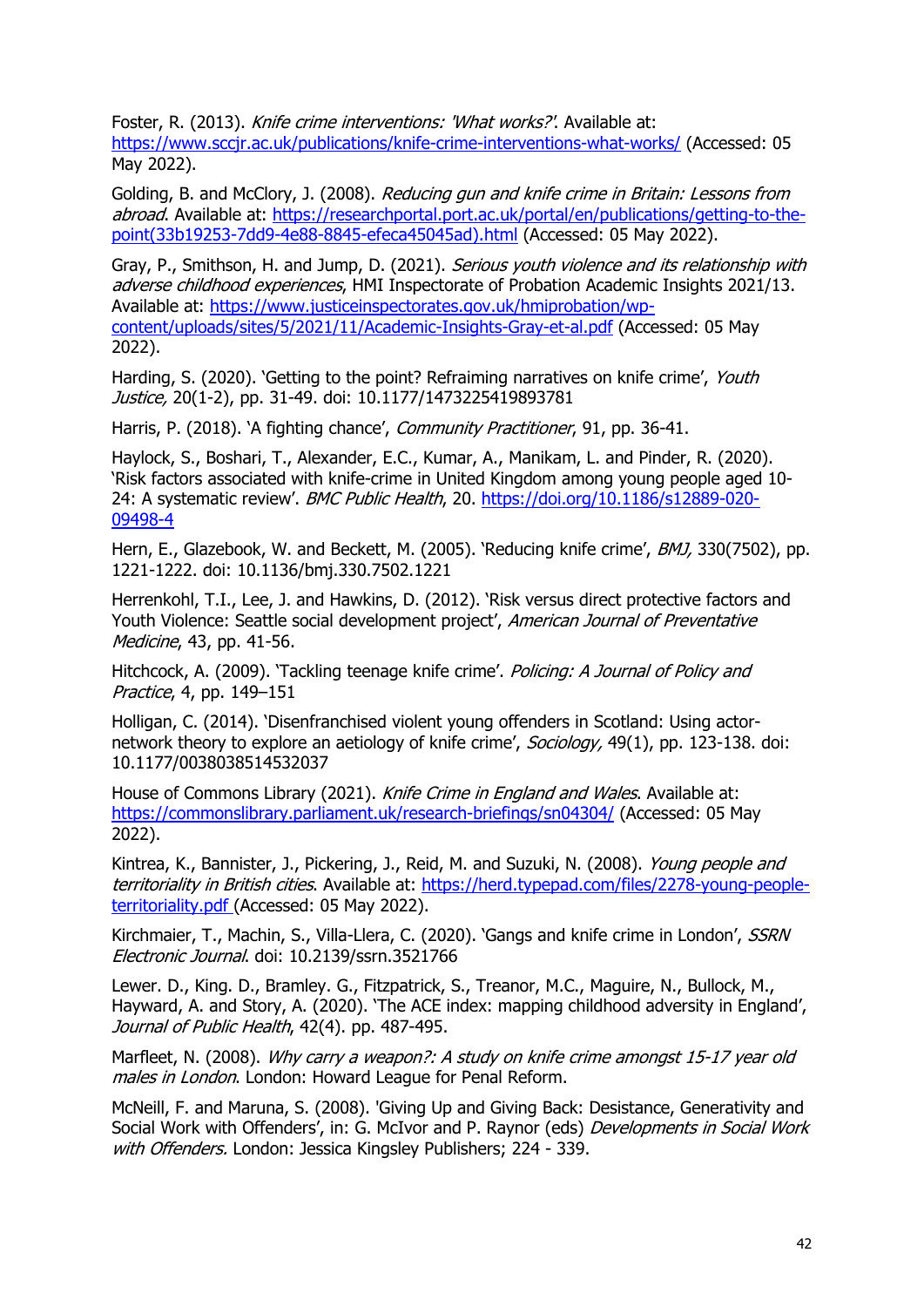McNeill, A. and Wheller, L. (2019). Knife crime: Evidence briefing. Available at: [https://whatworks.college.police.uk/Research/Documents/Knife\\_Crime\\_Evidence\\_Briefing.pd](https://whatworks.college.police.uk/Research/Documents/Knife_Crime_Evidence_Briefing.pdf) [f](https://whatworks.college.police.uk/Research/Documents/Knife_Crime_Evidence_Briefing.pdf) (Accessed: 05 May 2022).

McVie, S. (2010). Gang membership and knife carrying: Findings from the Edinburgh study of vouth transitions and crime. Available at: [https://publikationen.uni](https://publikationen.uni-tuebingen.de/xmlui/bitstream/handle/10900/87282/0104312.pdf?sequence=1)[tuebingen.de/xmlui/bitstream/handle/10900/87282/0104312.pdf?sequence=1](https://publikationen.uni-tuebingen.de/xmlui/bitstream/handle/10900/87282/0104312.pdf?sequence=1) (Accessed: 05 May 2022).

O'Connor, R.M. and Waddell, S. (2015). What works to prevent gang involement, youth violence and crime: A rapid review of interventions delivered in the UK and abroad. Available at: [http://dev.saydigdev.co.uk/eif/wp-content/uploads/2015/11/Final-R2-WW-Prevent-Gang-](http://dev.saydigdev.co.uk/eif/wp-content/uploads/2015/11/Final-R2-WW-Prevent-Gang-Youth-Violence-final.pdf)[Youth-Violence-final.pdf](http://dev.saydigdev.co.uk/eif/wp-content/uploads/2015/11/Final-R2-WW-Prevent-Gang-Youth-Violence-final.pdf) (Accessed: 05 May 2022).

Palasinski, M. (2013). 'Security, respect and culture in British teenagers' discourses of knifecarrying', Safer Communities, 12(2), pp. 71-78. doi: 10.1108/17578041311315049

Palasinski, M., Brown, W., Shortland, N., Riggs, D.W., Chen, M., Bowman-Grieve, L. (2019). 'Masculinity, injury, and death: Implications for anti-knife carrying messages', Journal of Interpersonal Violence. doi: 10.1177/0886260518822341

Petrosino A., Turpin-Petrosino C., Hollis-Peel M.E. and Lavenberg J.G. (2013). 'Scared Straight' and other juvenile awareness programs for preventing juvenile delinquency (Review). Cochrane Database of Systematic Reviews 2013, Issue 4.

Ramshaw, N., Charleton, B. and Dawson, P. (2018). Youth Voice Survey 2018. Available at: [https://www.london.gov.uk/sites/default/files/youth\\_voice\\_survey\\_report\\_2018\\_final.pdf](https://www.london.gov.uk/sites/default/files/youth_voice_survey_report_2018_final.pdf) (Accessed: 05 May 2022).

Shepherd, J. and Brennan, I. (2008). 'Tackling knife Violence', The BMJ, 337, p. 849.

Smith, D.J. and Ecob, R. (2007). 'An investigation into causal links between victimization and offending in adolescents', The British Journal of Sociology, 58(4), pp. 633-659. doi: 10.1111/j.1468-4446.2007.00169.x

Smithson, H. and Gray, P. (2021). Supporting children's meaningful participation in the youth justice system, HMI Inspectorate of Probation Academic Insights 2021/10. Available at: [https://www.justiceinspectorates.gov.uk/hmiprobation/wp](https://www.justiceinspectorates.gov.uk/hmiprobation/wp-content/uploads/sites/5/2021/08/Academic-Insight-%E2%80%93-Supporting-childrens-meaningful-participation-in-the-youth-justice-system.pdf)[content/uploads/sites/5/2021/08/Academic-Insight-%E2%80%93-Supporting-childrens](https://www.justiceinspectorates.gov.uk/hmiprobation/wp-content/uploads/sites/5/2021/08/Academic-Insight-%E2%80%93-Supporting-childrens-meaningful-participation-in-the-youth-justice-system.pdf)[meaningful-participation-in-the-youth-justice-system.pdf](https://www.justiceinspectorates.gov.uk/hmiprobation/wp-content/uploads/sites/5/2021/08/Academic-Insight-%E2%80%93-Supporting-childrens-meaningful-participation-in-the-youth-justice-system.pdf) (Accessed: 05 May 2022).

Squires, P. (2009). 'You lookin' at me? Discourses of respect and disrespect, identity and violence', in M. Andrew (ed). Securing respect: Behavioural expectations and anti-social behaviour in the UK. The Policy Press.

Stephen, D.E. (2009). 'Time to stop twisting the knife: A critical commentary on the rights and wrongs of criminal justice responses to problem youth in the UK', Journal of Social Welfare & Family Law, 31(2), pp. 193-206. doi: 10.1080/096490060903043562

Taylor, C. (2016). Review of the Youth Justice System in England and Wales. London: Ministry of Justice.

Tajfel, H. and Turner, J.C. (1986). 'The social identity theory of intergroup behaviour', in: S. Worchel and W.G. Austin (eds). *Psychology of intergroup relations*. Chicago, IL: Nelson Hall. pp. 7-24.

Traynor, P.R. (2016). Closing the 'security' gap: Young people, 'street life' and knife crime (Unpublished doctoral dissertation). The University of Leeds, Leeds.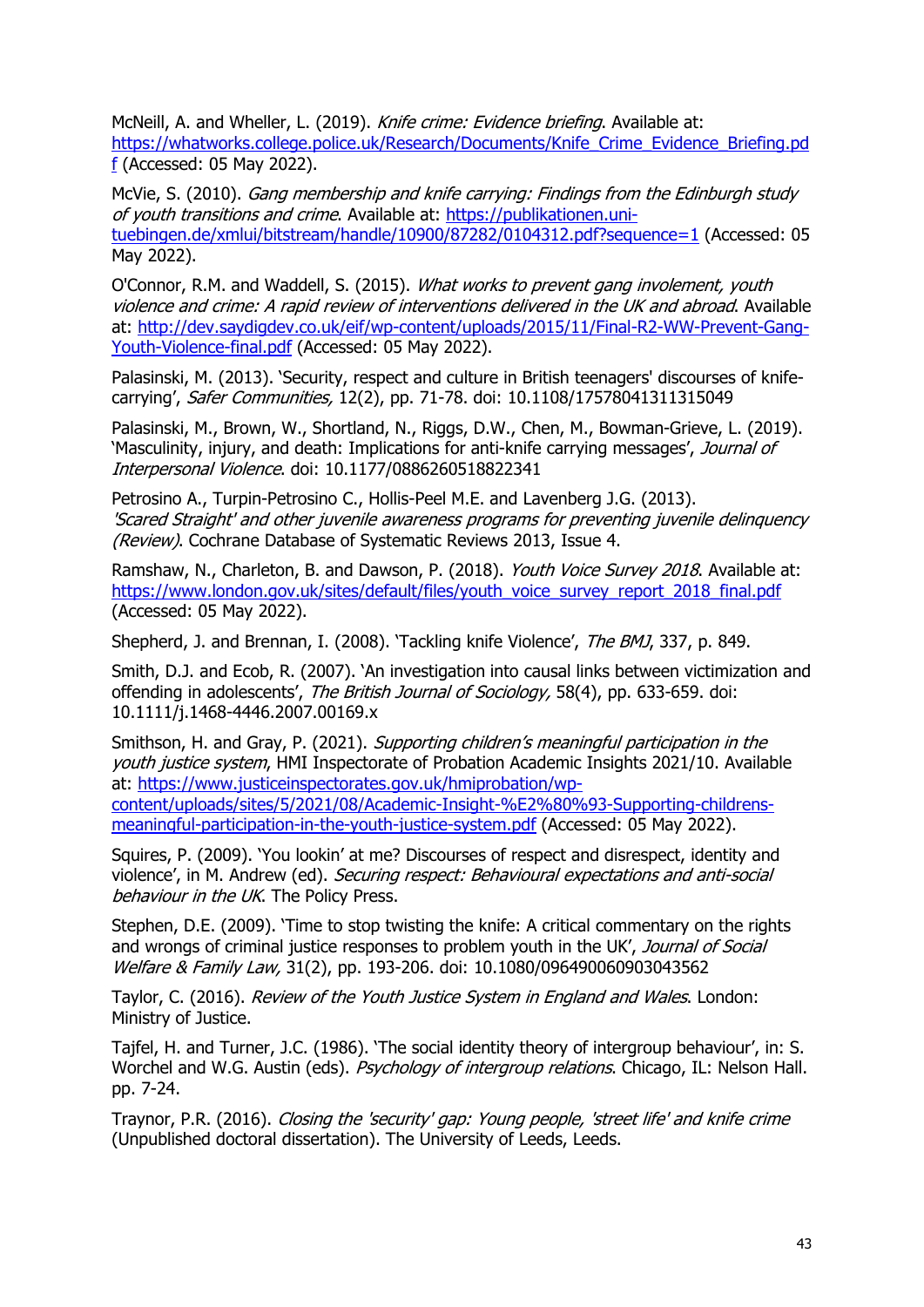Turner, K.M., Hill, M., Stafford, A. and Walker, M. (2006). 'How children from disadvantaged areas keep safe', Health Education, 106(6), pp. 450-464. doi: 10.1108/09654280610711406

Uchino, H., Kong, V.Y., Pantelides, A., Anderson, J., O'Neill, H., Bruce, J.L., Laing, G.L. and Clarke, D.L. (2020). 'The scourge of knife crime: Trends in knife-related assault managed at a major centre in South Africa', South African Journal of Surgery, 58(3), pp. 150-153. doi: 10.17159/2078-5151/2020/v58n3a3251

Wood, R. (2010). 'UK: The reality behind the 'knife crime' debate', Race & Class, 52(2), pp. 97-103. doi: 10.1177/0306396810377012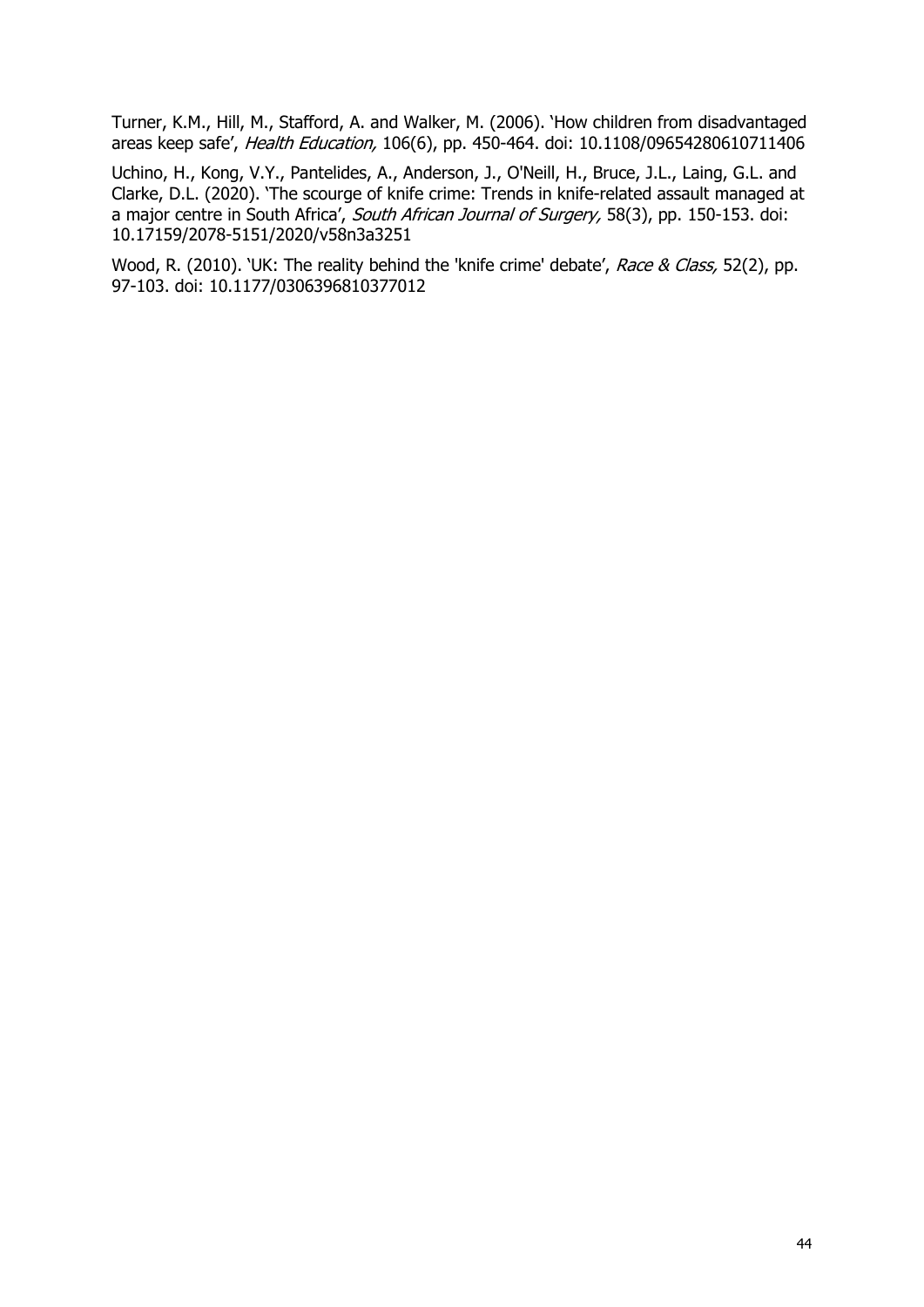<span id="page-44-0"></span>The research which underpins this report was designed in such a way to hear from a wide range of stakeholders, focusing on what they felt constituted 'promising' approaches to knife crime. We adopted a semi-structured interview design for staff and a more open, less structured interview approach for children. The intention was to enable respondents to shape the content and structure of the interview so that it better reflected their own experiences. That said, we sought to capture similar themes across the interviews by having an interview schedule which was used as a prompt.

We sought to generate data on peoples' experiences of YOTs and their work around knife crime, what they felt was working well, and what they felt needed improving. We also asked about barriers to good practice, training, and recommendations for the future. As an exploratory study the research questions were deliberately broad as we sought to identify and capture a range of 'interventions' and models of practice. Our central questions were as follows:

- 1. How do YOT staff rate their knowledge about what works with knife crime perpetrators or those at risk and what are their sources of information on knife crime effective practice?
- 2. What enablers and barriers do YOT managers, staff and partners identify to effective action on knife crime? Are there gaps in current delivery?
- 3. What interventions are YOTs delivering, what problems exist for delivery and how do YOTs measure success?
- 4. What are perceived to be the critical success factors and areas of good practice in identification, assessment, planning and case supervision of those involved in knife crime or at risk of involvement?
- 5. What are seen to be the elements of a successful multi-agency strategy to tackle knife crime?

We initially chose five YOTs using a combination of knife crime rates and evidence of good practice discerned from HM Inspectorate of Probation inspections, as well as from the responses to a survey that was carried out by the inspectorate prior to this research being commissioned. Once access was approved, we liaised with the YOT managers to identify staff and external stakeholders who were then interviewed, mostly by phone or using video call software. All interviews were recorded and transcribed.

With children, the aim had been to spend some time in each YOT office, getting to see practice in action and using those days to recruit children as interviewees. However, due to the Covid-19 pandemic, this proved too difficult. Moreover, many YOTs moved away from using their office as the main place for meetings making this ethnographic approach even more difficult. We therefore asked YOT caseworkers to identify suitable children who we then asked to interview. This was then either conducted face to face in the YOT office, or, in some cases, over the phone. This element of the research was intended to be much more comprehensive and appropriate for children than it turned out to be as a result of the pandemic.

Analysis was carried out using Braun and Clarke's (2003, 2021) reflexive thematic analysis approach. We used sensitising concepts to begin identifying themes within the data. As we started to identify additional themes, we adapted and refined our understanding of what constitutes promising approaches to knife crime. As such the analytic process was iterative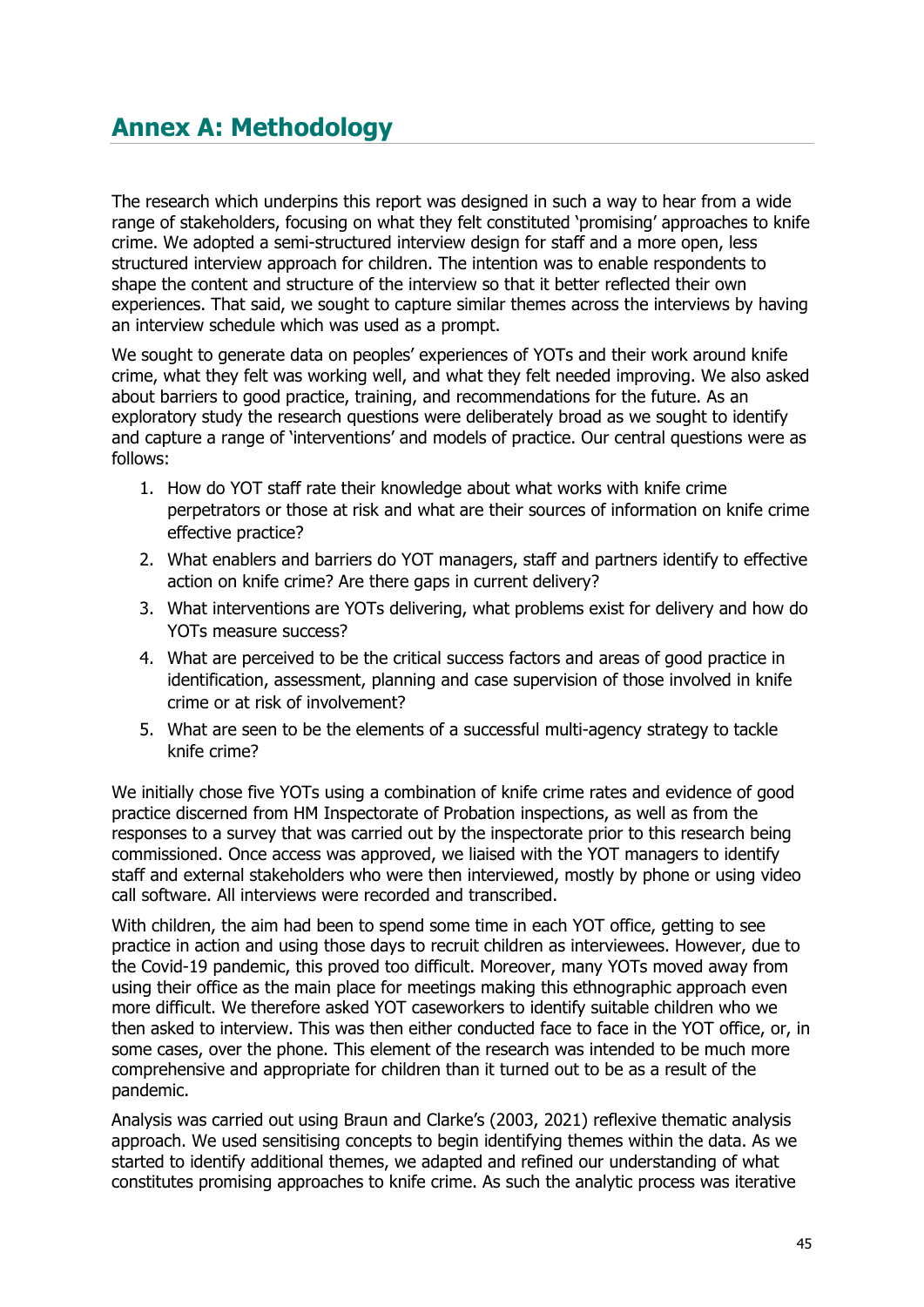in which initial themes were developed and built upon through returning to the data. The coding was undertaken by two members of the research team who collaborated regularly to ensure that they were applying the model in similar ways and were identifying similar themes. This ensured inter-rater reliability. Once all the data had been coded, the research team met to discuss the main themes to include in this report.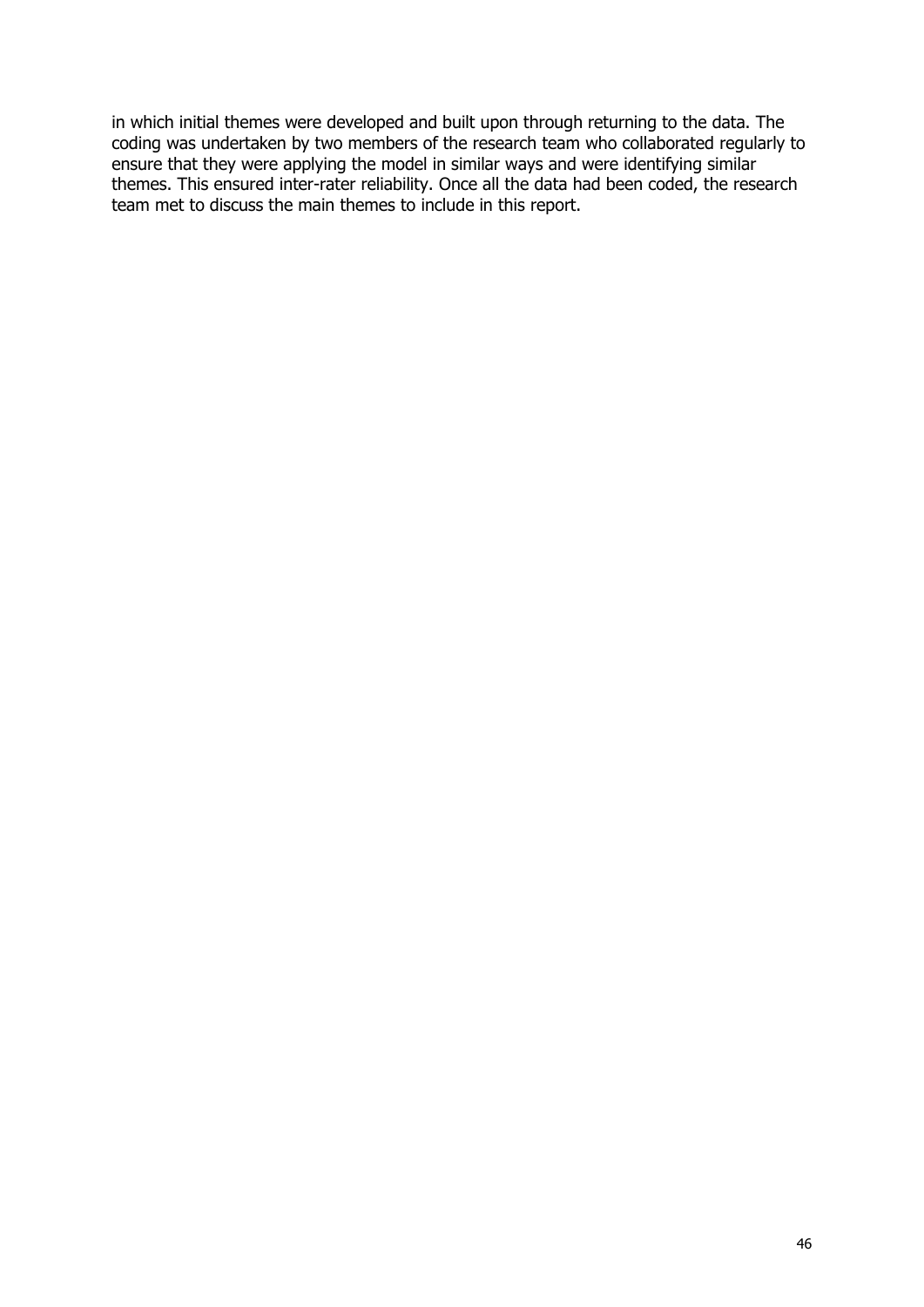# <span id="page-46-0"></span>**[Annex B: Survey of YOT](#page-46-0) managers**

The findings presented here are based upon the 77 responses from YOT managers in England and Wales to a web-based survey questionnaire administered during the summer of 2019. The survey attracted responses from every region of England and from Wales, including 13 responses from London YOTs. Seven of the nine 'core cities' of England and Wales responded, and responses were received from YOTs within all of the major conurbations of England and Wales. The overall response rate was 51 per cent (77 of 152 YOTs).

The purpose of the survey was to ascertain:

- how YOT managers perceived the knife crime problem in their area
- how they were tackling the problem
- what barriers exist to effective action.

We were also keen to discover examples of promising interventions and effective practice.

#### **Headline findings**

- A quarter of YOT managers (26 per cent) assessed knife crime as a major problem in their area; 58 per cent considered knife crime to be a moderate problem; 16 per cent considered knife crime to be a low-level problem. Those YOTs located in major urban areas were much more likely than others to be facing a major knife crime problem.
- The majority of YOT managers (59 per cent) believed that knife crime was increasing. Almost a third (29 per cent) believed that knife crime levels were staying the same. Few (7 per cent) believed that knife crime was decreasing or did not know (5 per cent). Those YOTs facing a 'moderate' knife crime problem were more likely to report the problem was increasing.
- Overall, around a fifth of YOT caseloads (21 per cent) contained cases involving knife crime offences. There was considerable variation across the areas from none currently to 60 per cent of all cases.
- Most YOTs (59 per cent) were providing services for non-statutory cases involved or at risk of becoming involved in knife crime. Most of these YOTs were providing services to a small numbers of cases (less than 20 children), but two YOTs were helping to provide large-scale programmes to over a thousand schoolchildren.
- The great majority of YOTs (85 per cent) were supervising children who had themselves been victims of knife crime. The proportion in individual YOTs who had been victimised varied from three to 75 per cent. London boroughs tended to report higher proportions of knife crime victims in their caseloads.
- The great majority of YOTs (88 per cent) were providing knife crime intervention programmes. Few YOTs (29 per cent) had evaluated those interventions. Over 12,000 children had attended an intervention on knife crime from the 55 YOTs who gave us details of their programmes.
- Around half of YOTs (46 per cent) had provided knife crime training for their staff members.
- Around half of YOTs (52 per cent) had policies, procedures or facilities to protect staff and visitors from those who may be carrying weapons.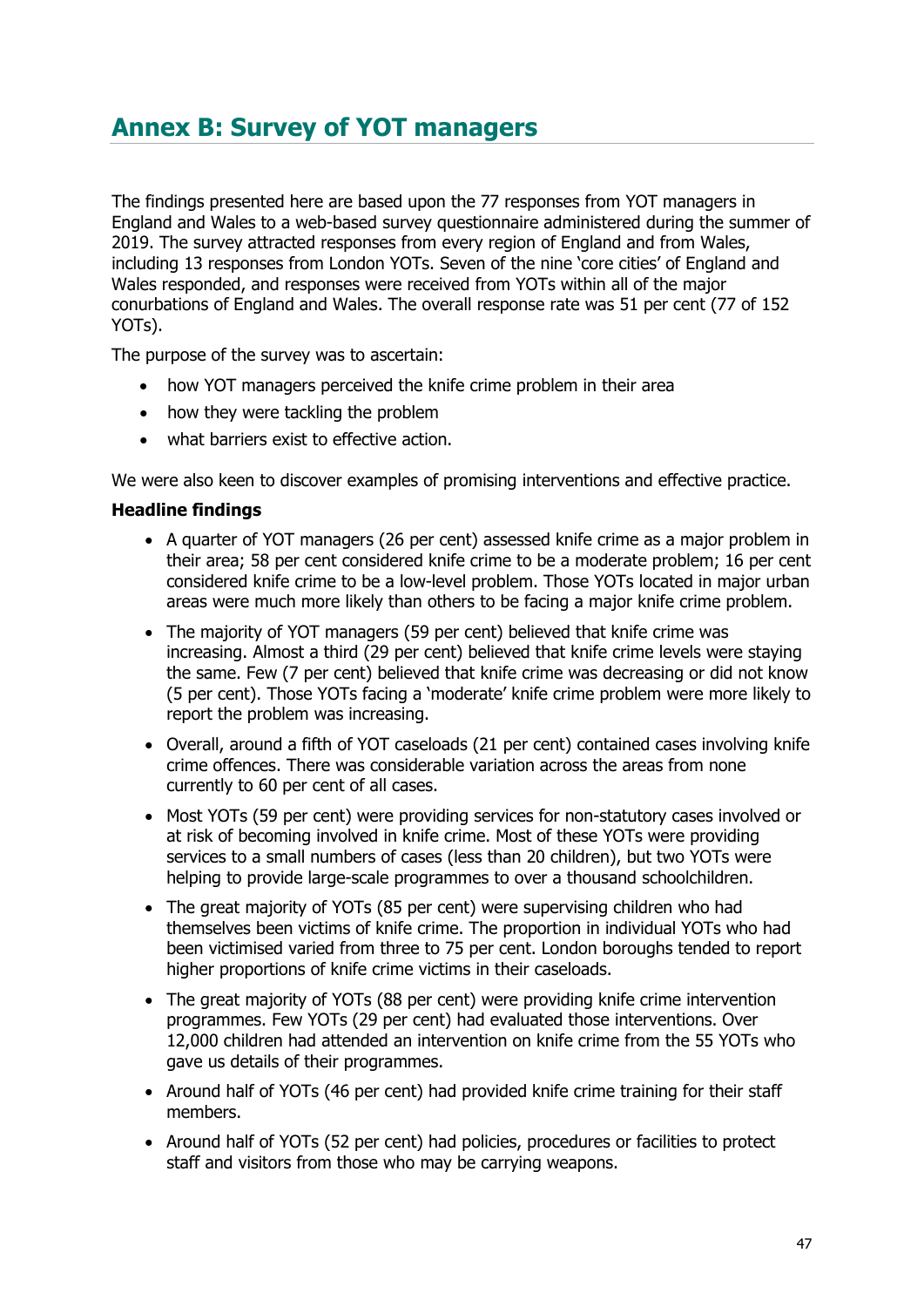• Few YOTs (15 per cent) were employing or commissioning specialist workers (such as clinical psychologists or mentors) for knife crime interventions.

## **Sharing intelligence and partnerships**

YOTs were generally well embedded in local strategic partnerships, citing information sharing arrangements and joint work to help tackle this problem with the police, education, health and children's services, and wider community groups.

We were told of some notable examples of partnership work. For example, a YOT in the North West was developing a programme with their education authority for children who had been excluded from school. Research has consistently demonstrated that nonattendance from school is a key risk factor and so these children could benefit from awareness sessions on the law and harmful consequences of knife crime.

London YOTs are coordinating with the Mayor's Office for Policing and Crime on the London-wide Knife Crime Strategy. A London YOT shared with us an impressive plan covering all aspects including governance, identification of risky individuals, interventions and community mobilisation. Each element of the plan identified actions, timescales and a responsible manager.

### **Non-statutory work**

Crime prevention is a key function of YOTs. Most YOTs (59 per cent) were providing services to 'non-statutory' cases that were involved in knife crime or considered to be at risk of becoming involved. These are cases where the young person is not on a court order but has been referred to the YOT for support because they are vulnerable to becoming involved in crime.

A notable example was a YOT in the Midlands which was working with two major charities to identify local knife crime hotspots and provide mentoring for children identified as at risk within those areas. The programme triaged the children into lower and higher risk groups with appropriate intensity of intervention and also trained YOT workers and other partners in risk identification using a screening tool for vulnerability and criminal exploitation.

### **Interventions – targeted and universal**

Almost nine in ten YOTs were delivering in-house or commissioned interventions to those children involved in or at risk of involvement in knife crime. Typically knife crime interventions are delivered to a group of six to eight young people or in a one-to-one session if more appropriate. The psychology-based interactive groupwork may involve art, music, group discussion and often watching filmed scenarios as a means of thinking through the choices and consequences made by the actors.

Several YOTs were working with the youth social action charity Street Doctors who are healthcare practitioners, often medical students. Street Doctors teach life-saving first aid skills for knife and other serious assaults and use this 'teachable moment' to raise awareness of the legal and health consequences of knife crime, especially the message that there are no safe places in the body to inflict a knife injury.

Two YOTs had delivered awareness sessions to over 1,000 schoolchildren aimed at increasing their resilience to carrying weapons.

A few YOTs employed specialists, such as clinical psychologists, to work with those involved with knife crime. Two YOTs had jointly commissioned a clinical psychologist focusing upon those involved or at risk of involvement in gang-related violence.